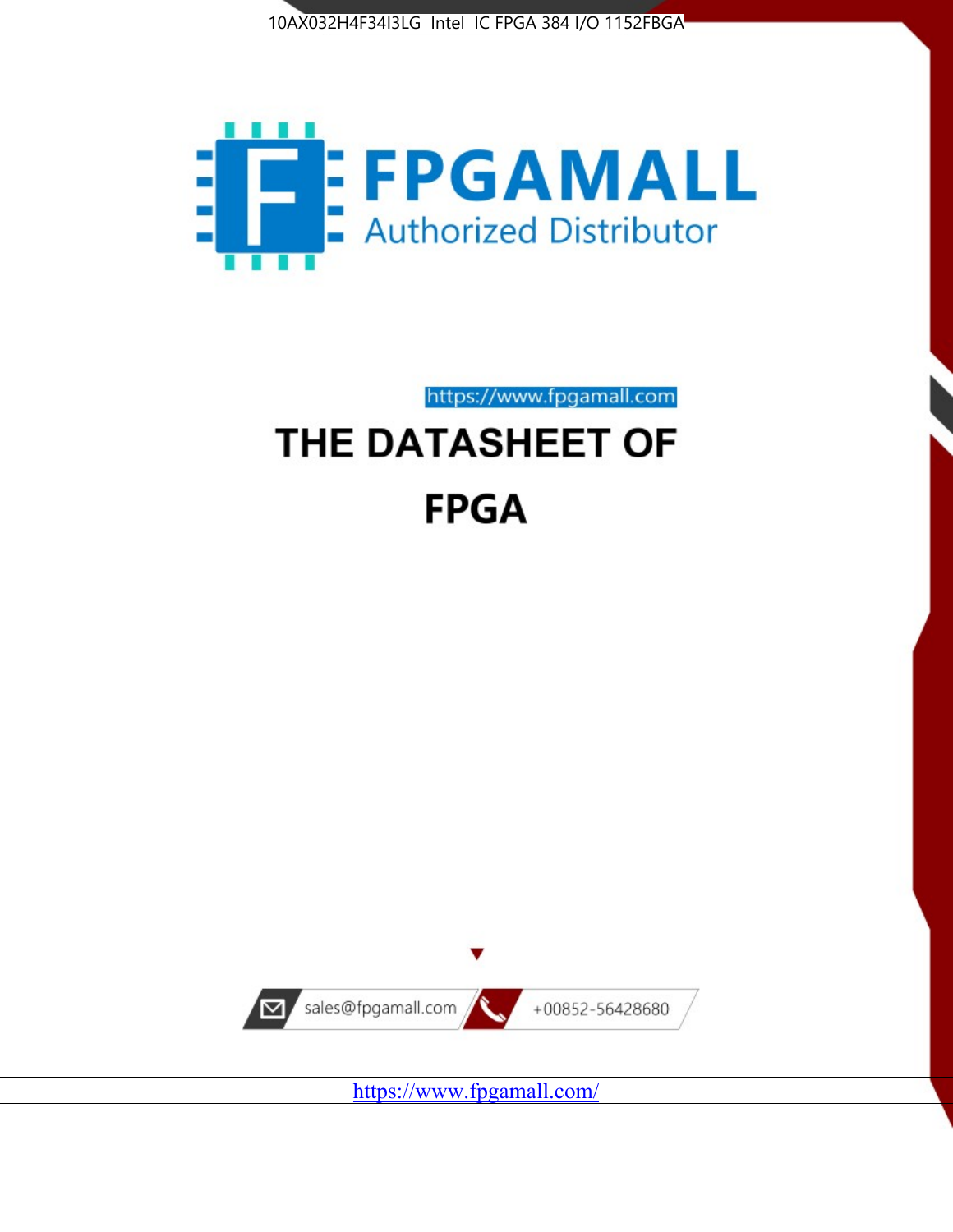

## **Intel® Arria® 10 Device Overview**



**A10-OVERVIEW | 2018.12.06** Latest document on the web: **[PDF](https://www.intel.com/content/dam/www/programmable/us/en/pdfs/literature/hb/arria-10/a10_overview.pdf)** | **[HTML](https://www.intel.com/content/www/us/en/programmable/documentation/sam1403480274650.html)**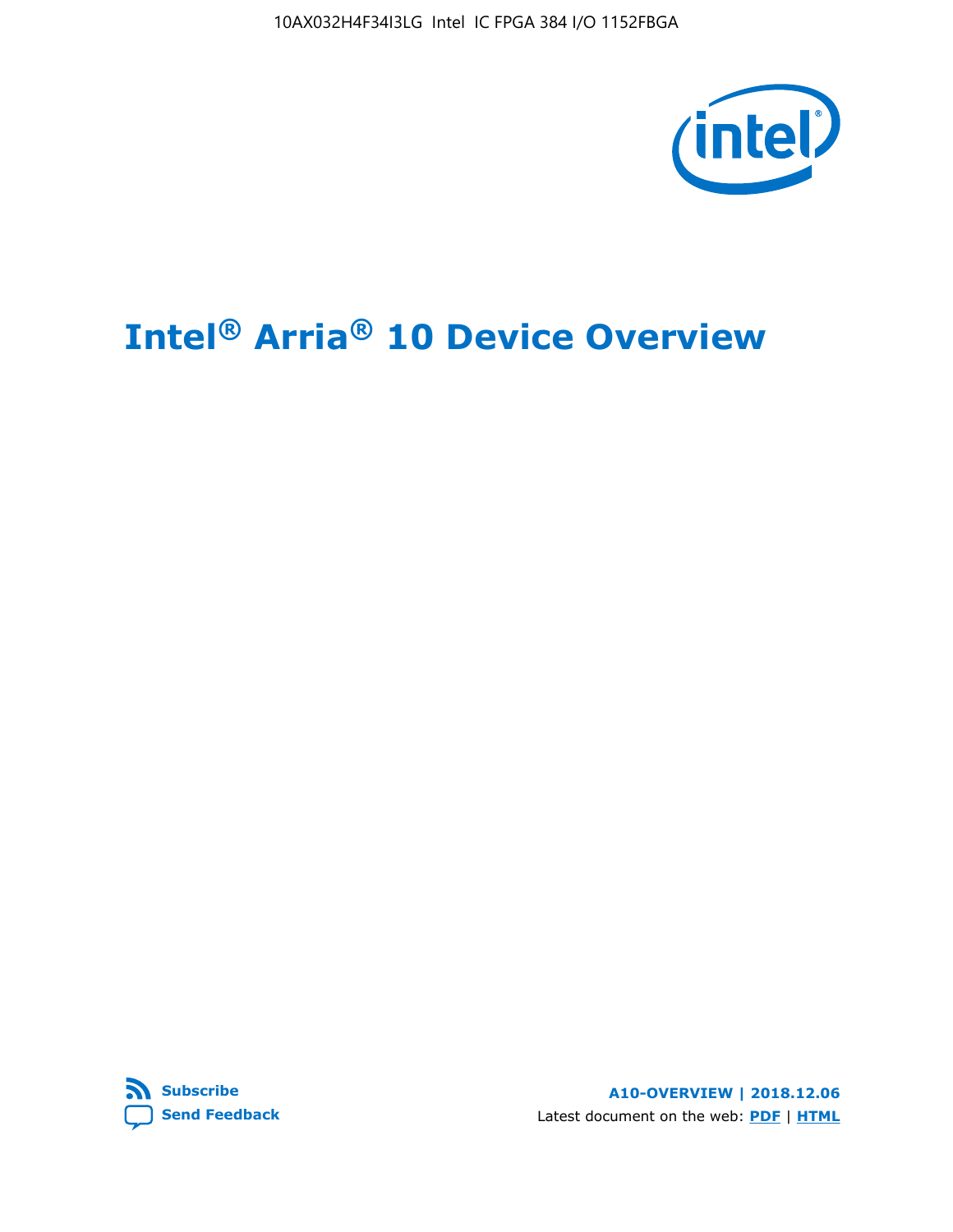

**Contents** 

## **Contents**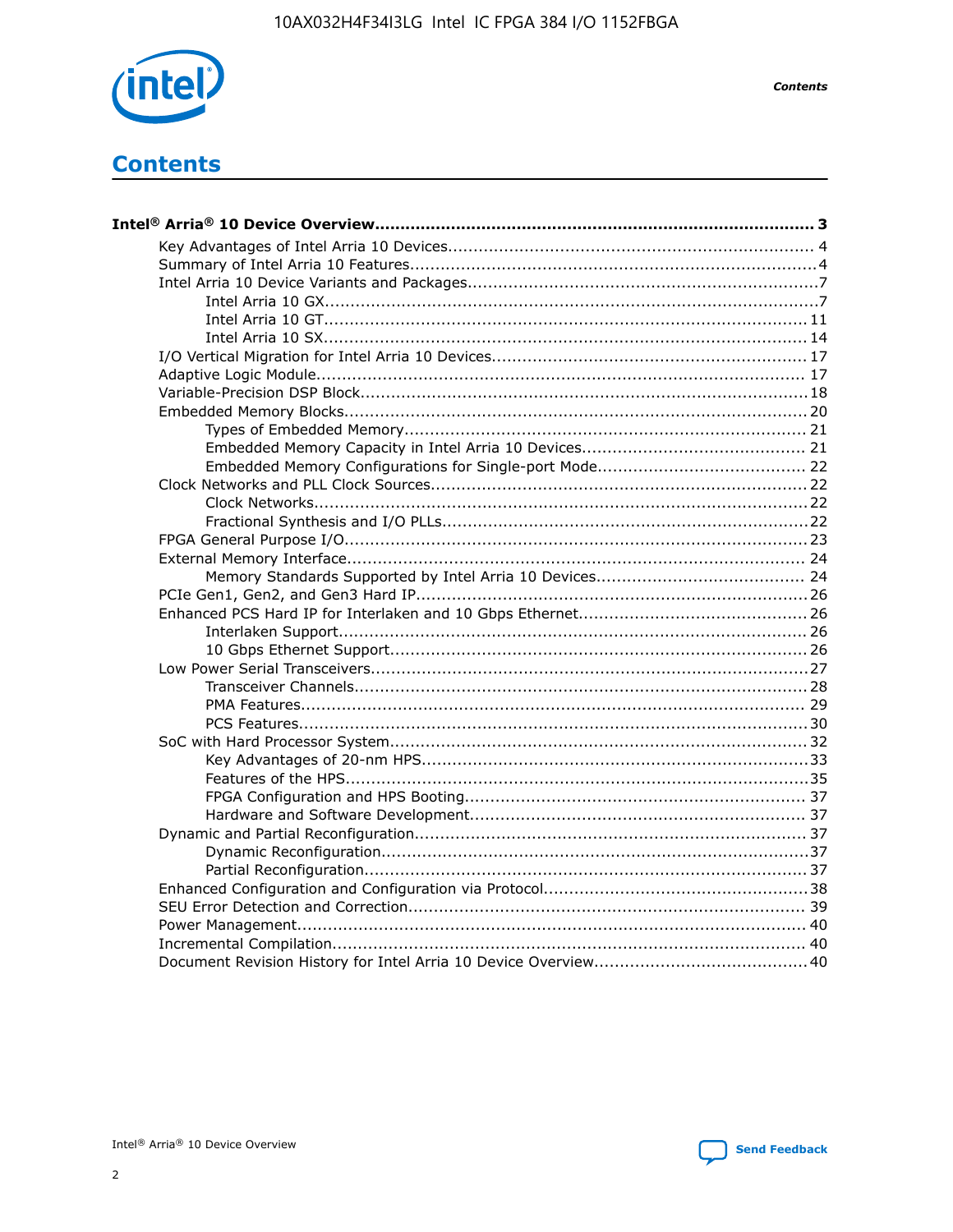**A10-OVERVIEW | 2018.12.06**

**[Send Feedback](mailto:FPGAtechdocfeedback@intel.com?subject=Feedback%20on%20Intel%20Arria%2010%20Device%20Overview%20(A10-OVERVIEW%202018.12.06)&body=We%20appreciate%20your%20feedback.%20In%20your%20comments,%20also%20specify%20the%20page%20number%20or%20paragraph.%20Thank%20you.)**



## **Intel® Arria® 10 Device Overview**

The Intel<sup>®</sup> Arria<sup>®</sup> 10 device family consists of high-performance and power-efficient 20 nm mid-range FPGAs and SoCs.

Intel Arria 10 device family delivers:

- Higher performance than the previous generation of mid-range and high-end FPGAs.
- Power efficiency attained through a comprehensive set of power-saving technologies.

The Intel Arria 10 devices are ideal for high performance, power-sensitive, midrange applications in diverse markets.

| <b>Market</b>         | <b>Applications</b>                                                                                               |
|-----------------------|-------------------------------------------------------------------------------------------------------------------|
| Wireless              | Channel and switch cards in remote radio heads<br>٠<br>Mobile backhaul<br>٠                                       |
| Wireline              | 40G/100G muxponders and transponders<br>٠<br>100G line cards<br>٠<br><b>Bridging</b><br>٠<br>Aggregation<br>٠     |
| <b>Broadcast</b>      | Studio switches<br>٠<br>Servers and transport<br>٠<br>Videoconferencing<br>٠<br>Professional audio and video<br>٠ |
| Computing and Storage | Flash cache<br>٠<br>Cloud computing servers<br>٠<br>Server acceleration<br>٠                                      |
| Medical               | Diagnostic scanners<br>٠<br>Diagnostic imaging<br>٠                                                               |
| Military              | Missile guidance and control<br>٠<br>Radar<br>٠<br>Electronic warfare<br>٠<br>Secure communications<br>٠          |

#### **Table 1. Sample Markets and Ideal Applications for Intel Arria 10 Devices**

#### **Related Information**

- [Intel Arria 10 Device Handbook: Known Issues](http://www.altera.com/support/kdb/solutions/rd07302013_646.html) Lists the planned updates to the *Intel Arria 10 Device Handbook* chapters.
- [Intel Arria 10 GX/GT Device Errata and Design Recommendations](https://www.intel.com/content/www/us/en/programmable/documentation/agz1493851706374.html#yqz1494433888646)
- [Intel Arria 10 SX Device Errata and Design Recommendations](https://www.intel.com/content/www/us/en/programmable/documentation/cru1462832385668.html#cru1462832558642)

Intel Corporation. All rights reserved. Intel, the Intel logo, Altera, Arria, Cyclone, Enpirion, MAX, Nios, Quartus and Stratix words and logos are trademarks of Intel Corporation or its subsidiaries in the U.S. and/or other countries. Intel warrants performance of its FPGA and semiconductor products to current specifications in accordance with Intel's standard warranty, but reserves the right to make changes to any products and services at any time without notice. Intel assumes no responsibility or liability arising out of the application or use of any information, product, or service described herein except as expressly agreed to in writing by Intel. Intel customers are advised to obtain the latest version of device specifications before relying on any published information and before placing orders for products or services. \*Other names and brands may be claimed as the property of others.

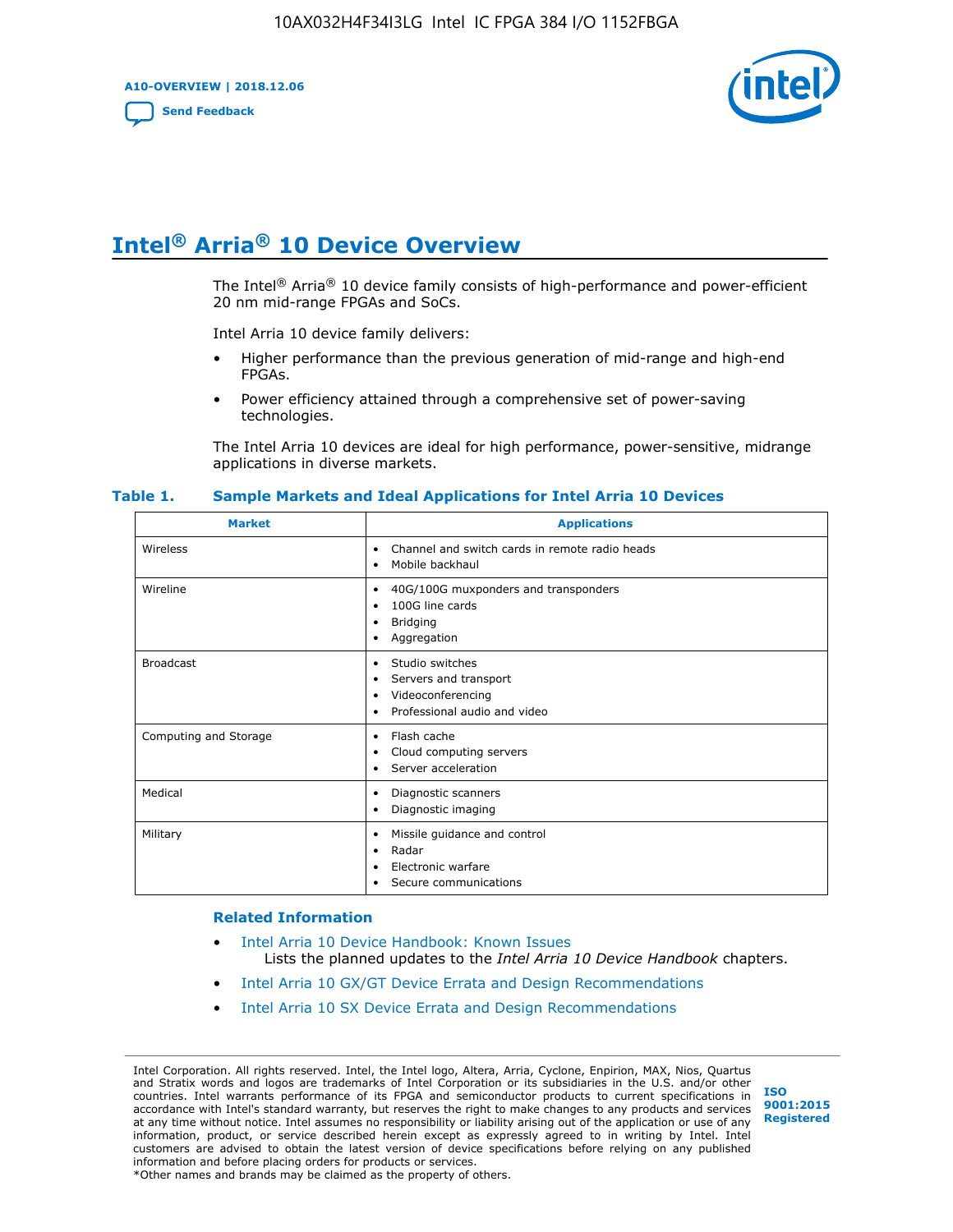

## **Key Advantages of Intel Arria 10 Devices**

#### **Table 2. Key Advantages of the Intel Arria 10 Device Family**

| <b>Advantage</b>                                                                                          | <b>Supporting Feature</b>                                                                                                                                                                                                                                                                                                     |
|-----------------------------------------------------------------------------------------------------------|-------------------------------------------------------------------------------------------------------------------------------------------------------------------------------------------------------------------------------------------------------------------------------------------------------------------------------|
| Enhanced core architecture                                                                                | Built on TSMC's 20 nm process technology<br>٠<br>60% higher performance than the previous generation of mid-range FPGAs<br>٠<br>15% higher performance than the fastest previous-generation FPGA<br>٠                                                                                                                         |
| High-bandwidth integrated<br>transceivers                                                                 | Short-reach rates up to 25.8 Gigabits per second (Gbps)<br>٠<br>Backplane capability up to 12.5 Gbps<br>٠<br>Integrated 10GBASE-KR and 40GBASE-KR4 Forward Error Correction (FEC)<br>٠                                                                                                                                        |
| Improved logic integration and<br>hard IP blocks                                                          | 8-input adaptive logic module (ALM)<br>٠<br>Up to 65.6 megabits (Mb) of embedded memory<br>٠<br>Variable-precision digital signal processing (DSP) blocks<br>Fractional synthesis phase-locked loops (PLLs)<br>٠<br>Hard PCI Express Gen3 IP blocks<br>Hard memory controllers and PHY up to 2,400 Megabits per second (Mbps) |
| Second generation hard<br>processor system (HPS) with<br>integrated ARM* Cortex*-A9*<br>MPCore* processor | Tight integration of a dual-core ARM Cortex-A9 MPCore processor, hard IP, and an<br>٠<br>FPGA in a single Intel Arria 10 system-on-a-chip (SoC)<br>Supports over 128 Gbps peak bandwidth with integrated data coherency between<br>$\bullet$<br>the processor and the FPGA fabric                                             |
| Advanced power savings                                                                                    | Comprehensive set of advanced power saving features<br>٠<br>Power-optimized MultiTrack routing and core architecture<br>٠<br>Up to 40% lower power compared to previous generation of mid-range FPGAs<br>٠<br>Up to 60% lower power compared to previous generation of high-end FPGAs                                         |

## **Summary of Intel Arria 10 Features**

#### **Table 3. Summary of Features for Intel Arria 10 Devices**

| <b>Feature</b>                  | <b>Description</b>                                                                                                                                                                                                                                                                                                                                                                                 |
|---------------------------------|----------------------------------------------------------------------------------------------------------------------------------------------------------------------------------------------------------------------------------------------------------------------------------------------------------------------------------------------------------------------------------------------------|
| Technology                      | TSMC's 20-nm SoC process technology<br>Allows operation at a lower $V_{\text{CC}}$ level of 0.82 V instead of the 0.9 V standard $V_{\text{CC}}$ core voltage                                                                                                                                                                                                                                      |
| Packaging                       | 1.0 mm ball-pitch Fineline BGA packaging<br>٠<br>0.8 mm ball-pitch Ultra Fineline BGA packaging<br>Multiple devices with identical package footprints for seamless migration between different<br><b>FPGA</b> densities<br>Devices with compatible package footprints allow migration to next generation high-end<br>Stratix $@10$ devices<br>RoHS, leaded $(1)$ , and lead-free (Pb-free) options |
| High-performance<br>FPGA fabric | Enhanced 8-input ALM with four registers<br>Improved multi-track routing architecture to reduce congestion and improve compilation time<br>Hierarchical core clocking architecture<br>Fine-grained partial reconfiguration                                                                                                                                                                         |
| Internal memory<br>blocks       | M20K-20-Kb memory blocks with hard error correction code (ECC)<br>Memory logic array block (MLAB)-640-bit memory                                                                                                                                                                                                                                                                                   |
|                                 | continued                                                                                                                                                                                                                                                                                                                                                                                          |



<sup>(1)</sup> Contact Intel for availability.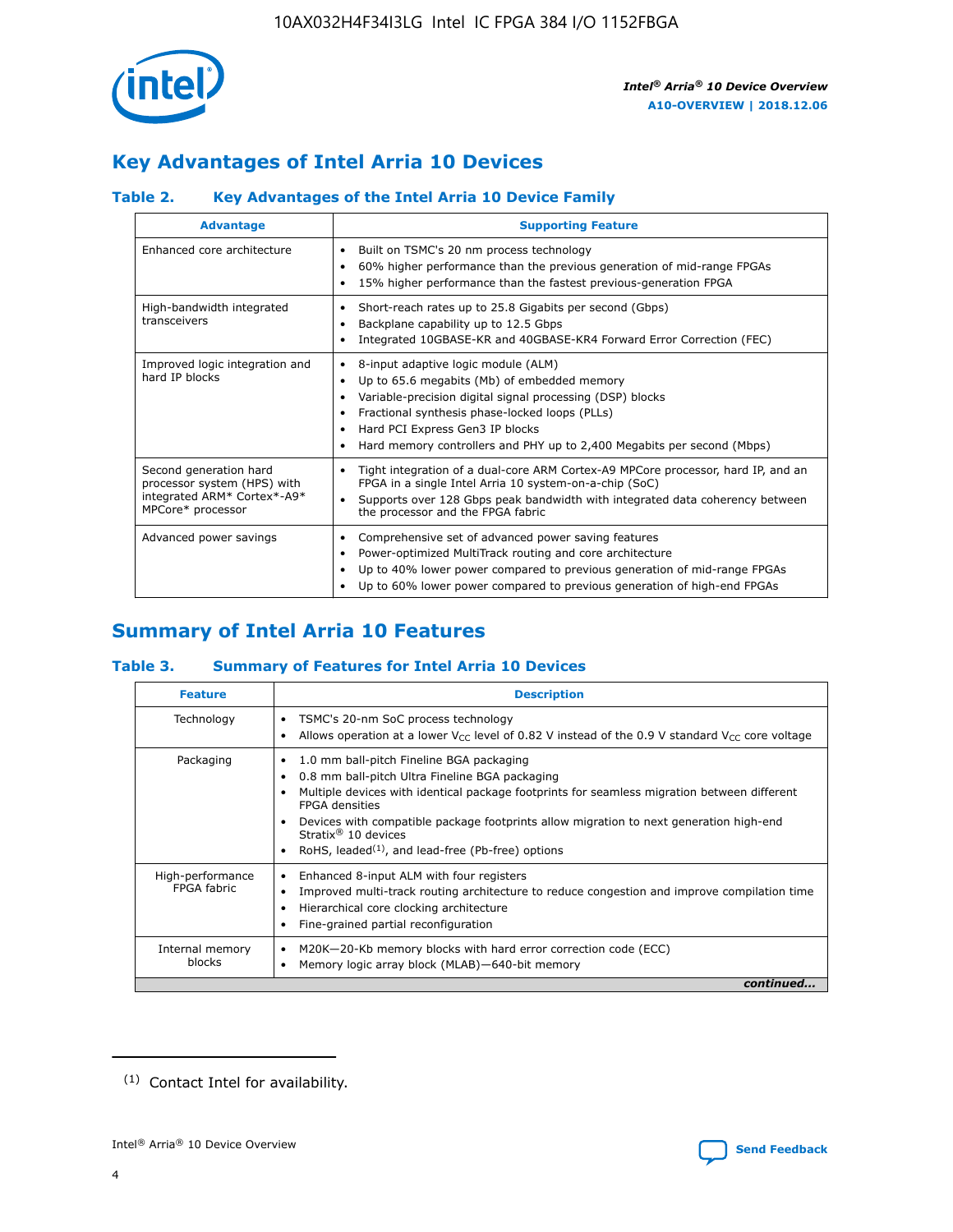r



| <b>Feature</b>                         | <b>Description</b>                                                                                             |                                                                                                                                                                                                                                                                                                                                                                                                                                                                                                                                                                                                                                                                                                                                                                                                                                        |  |  |  |  |  |
|----------------------------------------|----------------------------------------------------------------------------------------------------------------|----------------------------------------------------------------------------------------------------------------------------------------------------------------------------------------------------------------------------------------------------------------------------------------------------------------------------------------------------------------------------------------------------------------------------------------------------------------------------------------------------------------------------------------------------------------------------------------------------------------------------------------------------------------------------------------------------------------------------------------------------------------------------------------------------------------------------------------|--|--|--|--|--|
| Embedded Hard IP<br>blocks             | Variable-precision DSP                                                                                         | Native support for signal processing precision levels from $18 \times 19$ to<br>54 x 54<br>Native support for 27 x 27 multiplier mode<br>64-bit accumulator and cascade for systolic finite impulse responses<br>(FIRs)<br>Internal coefficient memory banks<br>$\bullet$<br>Preadder/subtractor for improved efficiency<br>Additional pipeline register to increase performance and reduce<br>power<br>Supports floating point arithmetic:<br>- Perform multiplication, addition, subtraction, multiply-add,<br>multiply-subtract, and complex multiplication.<br>- Supports multiplication with accumulation capability, cascade<br>summation, and cascade subtraction capability.<br>- Dynamic accumulator reset control.<br>- Support direct vector dot and complex multiplication chaining<br>multiply floating point DSP blocks. |  |  |  |  |  |
|                                        | Memory controller                                                                                              | DDR4, DDR3, and DDR3L                                                                                                                                                                                                                                                                                                                                                                                                                                                                                                                                                                                                                                                                                                                                                                                                                  |  |  |  |  |  |
|                                        | PCI Express*                                                                                                   | PCI Express (PCIe*) Gen3 (x1, x2, x4, or x8), Gen2 (x1, x2, x4, or x8)<br>and Gen1 (x1, x2, x4, or x8) hard IP with complete protocol stack,<br>endpoint, and root port                                                                                                                                                                                                                                                                                                                                                                                                                                                                                                                                                                                                                                                                |  |  |  |  |  |
|                                        | Transceiver I/O                                                                                                | 10GBASE-KR/40GBASE-KR4 Forward Error Correction (FEC)<br>PCS hard IPs that support:<br>$\bullet$<br>- 10-Gbps Ethernet (10GbE)<br>- PCIe PIPE interface<br>$-$ Interlaken<br>- Gbps Ethernet (GbE)<br>- Common Public Radio Interface (CPRI) with deterministic latency<br>support<br>- Gigabit-capable passive optical network (GPON) with fast lock-<br>time support<br>13.5G JESD204b<br>$\bullet$<br>8B/10B, 64B/66B, 64B/67B encoders and decoders<br>Custom mode support for proprietary protocols                                                                                                                                                                                                                                                                                                                               |  |  |  |  |  |
| Core clock networks                    | $\bullet$<br>$\bullet$                                                                                         | Up to 800 MHz fabric clocking, depending on the application:<br>- 667 MHz external memory interface clocking with 2,400 Mbps DDR4 interface<br>- 800 MHz LVDS interface clocking with 1,600 Mbps LVDS interface<br>Global, regional, and peripheral clock networks<br>Clock networks that are not used can be gated to reduce dynamic power                                                                                                                                                                                                                                                                                                                                                                                                                                                                                            |  |  |  |  |  |
| Phase-locked loops<br>(PLLs)           | High-resolution fractional synthesis PLLs:<br>$\bullet$<br>Integer PLLs:<br>- Adjacent to general purpose I/Os | - Precision clock synthesis, clock delay compensation, and zero delay buffering (ZDB)<br>- Support integer mode and fractional mode<br>- Fractional mode support with third-order delta-sigma modulation<br>- Support external memory and LVDS interfaces                                                                                                                                                                                                                                                                                                                                                                                                                                                                                                                                                                              |  |  |  |  |  |
| FPGA General-purpose<br>$I/Os$ (GPIOs) | On-chip termination (OCT)                                                                                      | 1.6 Gbps LVDS-every pair can be configured as receiver or transmitter<br>1.2 V to 3.0 V single-ended LVTTL/LVCMOS interfacing                                                                                                                                                                                                                                                                                                                                                                                                                                                                                                                                                                                                                                                                                                          |  |  |  |  |  |
| <b>External Memory</b><br>Interface    |                                                                                                                | Hard memory controller- DDR4, DDR3, and DDR3L support<br>$-$ DDR4 $-$ speeds up to 1,200 MHz/2,400 Mbps<br>- DDR3-speeds up to 1,067 MHz/2,133 Mbps<br>Soft memory controller—provides support for RLDRAM $3^{(2)}$ , QDR IV $^{(2)}$ , and QDR II+<br>continued                                                                                                                                                                                                                                                                                                                                                                                                                                                                                                                                                                       |  |  |  |  |  |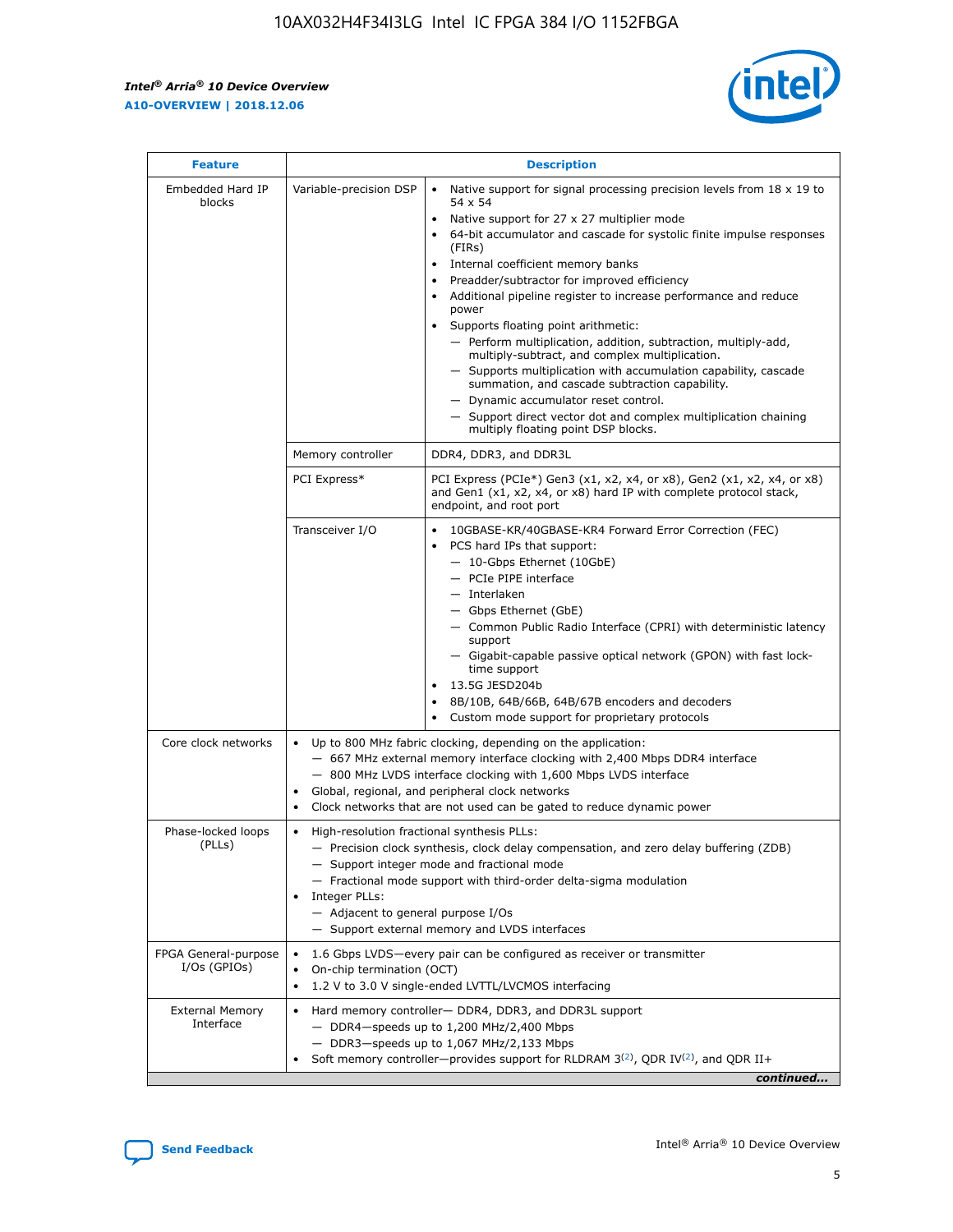

| <b>Feature</b>                                    | <b>Description</b>                                                                                                                                                                                                                                                                                                                                                                                                                                                                                                                                                                                                                                                        |
|---------------------------------------------------|---------------------------------------------------------------------------------------------------------------------------------------------------------------------------------------------------------------------------------------------------------------------------------------------------------------------------------------------------------------------------------------------------------------------------------------------------------------------------------------------------------------------------------------------------------------------------------------------------------------------------------------------------------------------------|
| Low-power serial<br>transceivers                  | • Continuous operating range:<br>- Intel Arria 10 GX-1 Gbps to 17.4 Gbps<br>$-$ Intel Arria 10 GT $-1$ Gbps to 25.8 Gbps<br>Backplane support:<br>$\bullet$<br>$-$ Intel Arria 10 GX-up to 12.5<br>$-$ Intel Arria 10 GT-up to 12.5<br>Extended range down to 125 Mbps with oversampling<br>ATX transmit PLLs with user-configurable fractional synthesis capability<br>Electronic Dispersion Compensation (EDC) support for XFP, SFP+, OSFP, and CFP optical<br>module<br>Adaptive linear and decision feedback equalization<br>$\bullet$<br>Transmitter pre-emphasis and de-emphasis<br>$\bullet$<br>Dynamic partial reconfiguration of individual transceiver channels |
| <b>HPS</b><br>(Intel Arria 10 SX<br>devices only) | Dual-core ARM Cortex-A9 MPCore processor-1.2 GHz CPU with<br>Processor and system<br>$\bullet$<br>1.5 GHz overdrive capability<br>256 KB on-chip RAM and 64 KB on-chip ROM<br>System peripherals-general-purpose timers, watchdog timers, direct<br>memory access (DMA) controller, FPGA configuration manager, and<br>clock and reset managers<br>• Security features—anti-tamper, secure boot, Advanced Encryption<br>Standard (AES) and authentication (SHA)<br>ARM CoreSight* JTAG debug access port, trace port, and on-chip<br>$\bullet$<br>trace storage                                                                                                           |
|                                                   | <b>External interfaces</b><br>Hard memory interface—Hard memory controller (2,400 Mbps DDR4,<br>and 2,133 Mbps DDR3), Quad serial peripheral interface (QSPI) flash<br>controller, NAND flash controller, direct memory access (DMA)<br>controller, Secure Digital/MultiMediaCard (SD/MMC) controller<br>Communication interface-10/100/1000 Ethernet media access<br>$\bullet$<br>control (MAC), USB On-The-GO (OTG) controllers, I <sup>2</sup> C controllers,<br>UART 16550, serial peripheral interface (SPI), and up to 62<br>HPS GPIO interfaces (48 direct-share I/Os)                                                                                             |
|                                                   | Interconnects to core<br>• High-performance ARM AMBA* AXI bus bridges that support<br>simultaneous read and write<br>HPS-FPGA bridges-include the FPGA-to-HPS, HPS-to-FPGA, and<br>$\bullet$<br>lightweight HPS-to-FPGA bridges that allow the FPGA fabric to issue<br>transactions to slaves in the HPS, and vice versa<br>Configuration bridge that allows HPS configuration manager to<br>configure the core logic via dedicated 32-bit configuration port<br>FPGA-to-HPS SDRAM controller bridge-provides configuration<br>interfaces for the multiport front end (MPFE) of the HPS SDRAM<br>controller                                                               |
| Configuration                                     | Tamper protection—comprehensive design protection to protect your valuable IP investments<br>Enhanced 256-bit advanced encryption standard (AES) design security with authentication<br>$\bullet$<br>Configuration via protocol (CvP) using PCIe Gen1, Gen2, or Gen3<br>continued                                                                                                                                                                                                                                                                                                                                                                                         |

<sup>(2)</sup> Intel Arria 10 devices support this external memory interface using hard PHY with soft memory controller.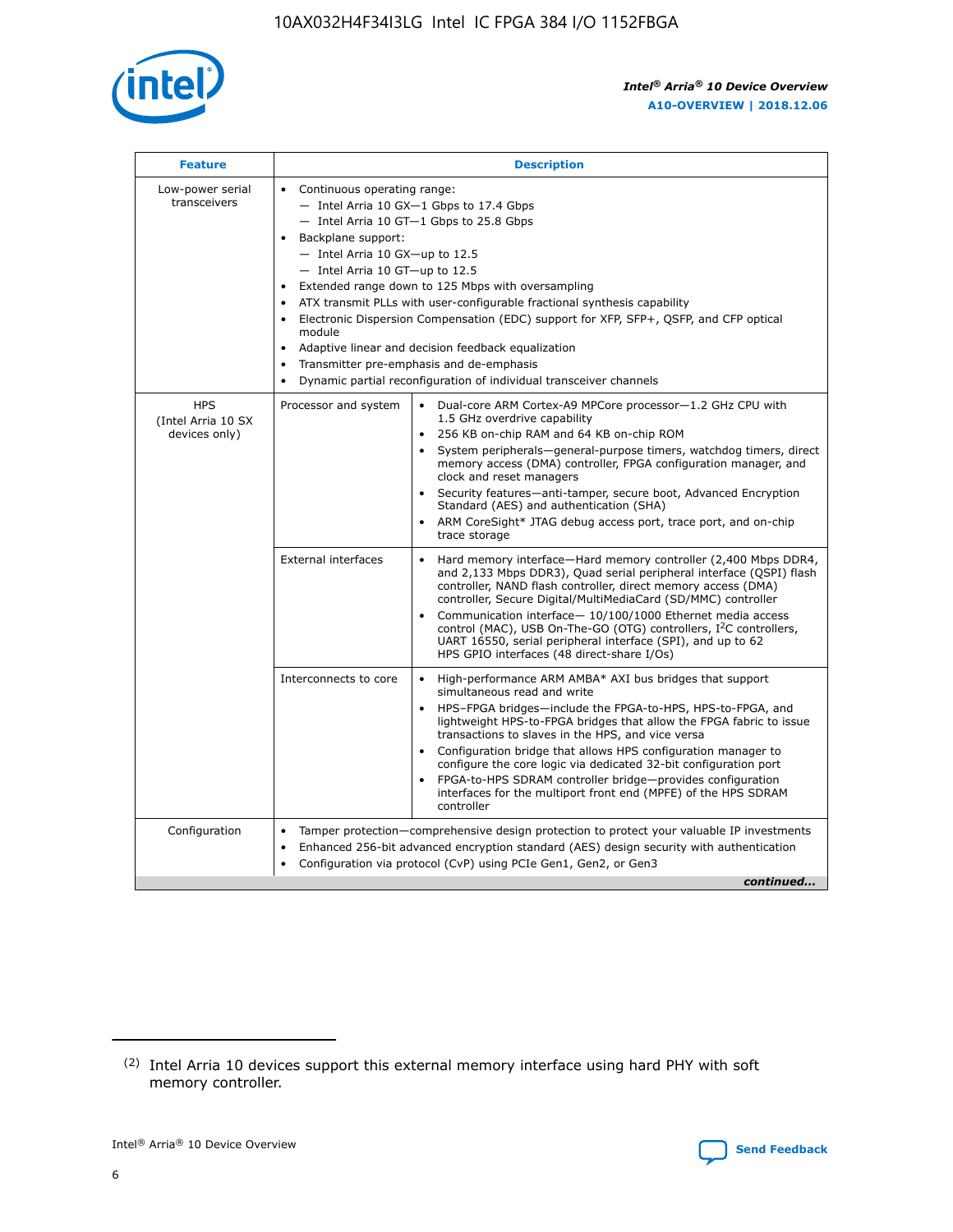

| <b>Feature</b>     | <b>Description</b>                                                                                                                                                                                               |
|--------------------|------------------------------------------------------------------------------------------------------------------------------------------------------------------------------------------------------------------|
|                    | Dynamic reconfiguration of the transceivers and PLLs<br>Fine-grained partial reconfiguration of the core fabric<br>Active Serial x4 Interface<br>$\bullet$                                                       |
| Power management   | SmartVID<br>Low static power device options<br>Programmable Power Technology<br>Intel Quartus <sup>®</sup> Prime integrated power analysis                                                                       |
| Software and tools | Intel Quartus Prime design suite<br>Transceiver toolkit<br>Platform Designer system integration tool<br>DSP Builder for Intel FPGAs<br>OpenCL <sup>™</sup> support<br>Intel SoC FPGA Embedded Design Suite (EDS) |

#### **Related Information**

[Intel Arria 10 Transceiver PHY Overview](https://www.intel.com/content/www/us/en/programmable/documentation/nik1398707230472.html#nik1398706768037) Provides details on Intel Arria 10 transceivers.

## **Intel Arria 10 Device Variants and Packages**

#### **Table 4. Device Variants for the Intel Arria 10 Device Family**

| <b>Variant</b>    | <b>Description</b>                                                                                                                                                                                                     |
|-------------------|------------------------------------------------------------------------------------------------------------------------------------------------------------------------------------------------------------------------|
| Intel Arria 10 GX | FPGA featuring 17.4 Gbps transceivers for short reach applications with 12.5 backplane driving<br>capability.                                                                                                          |
| Intel Arria 10 GT | FPGA featuring:<br>17.4 Gbps transceivers for short reach applications with 12.5 backplane driving capability.<br>25.8 Gbps transceivers for supporting CAUI-4 and CEI-25G applications with CFP2 and CFP4<br>modules. |
| Intel Arria 10 SX | SoC integrating ARM-based HPS and FPGA featuring 17.4 Gbps transceivers for short reach<br>applications with 12.5 backplane driving capability.                                                                        |

#### **Intel Arria 10 GX**

This section provides the available options, maximum resource counts, and package plan for the Intel Arria 10 GX devices.

The information in this section is correct at the time of publication. For the latest information and to get more details, refer to the Intel FPGA Product Selector.

#### **Related Information**

#### [Intel FPGA Product Selector](http://www.altera.com/products/selector/psg-selector.html) Provides the latest information on Intel products.

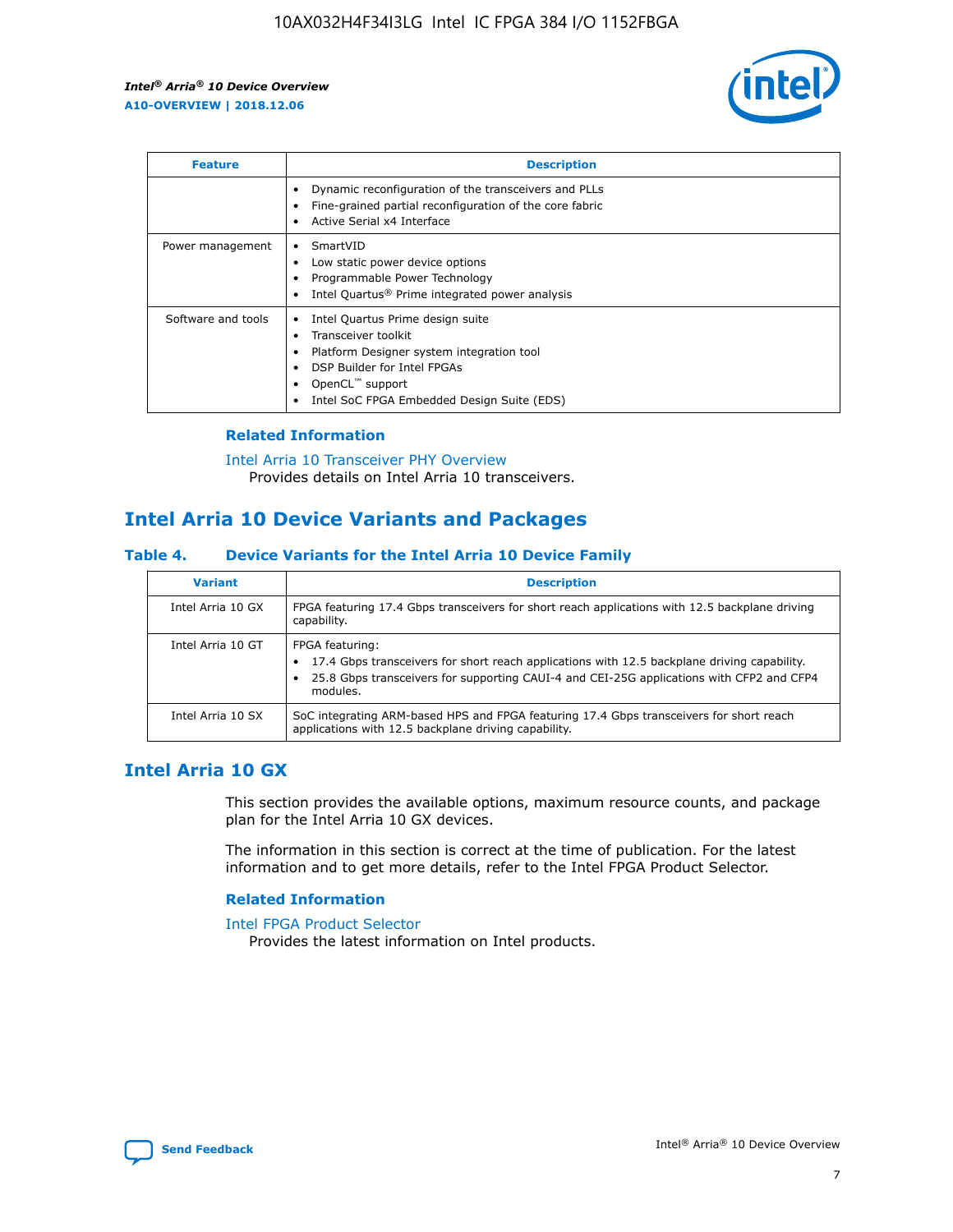

#### **Available Options**





#### **Related Information**

[Transceiver Performance for Intel Arria 10 GX/SX Devices](https://www.intel.com/content/www/us/en/programmable/documentation/mcn1413182292568.html#mcn1413213965502) Provides more information about the transceiver speed grade.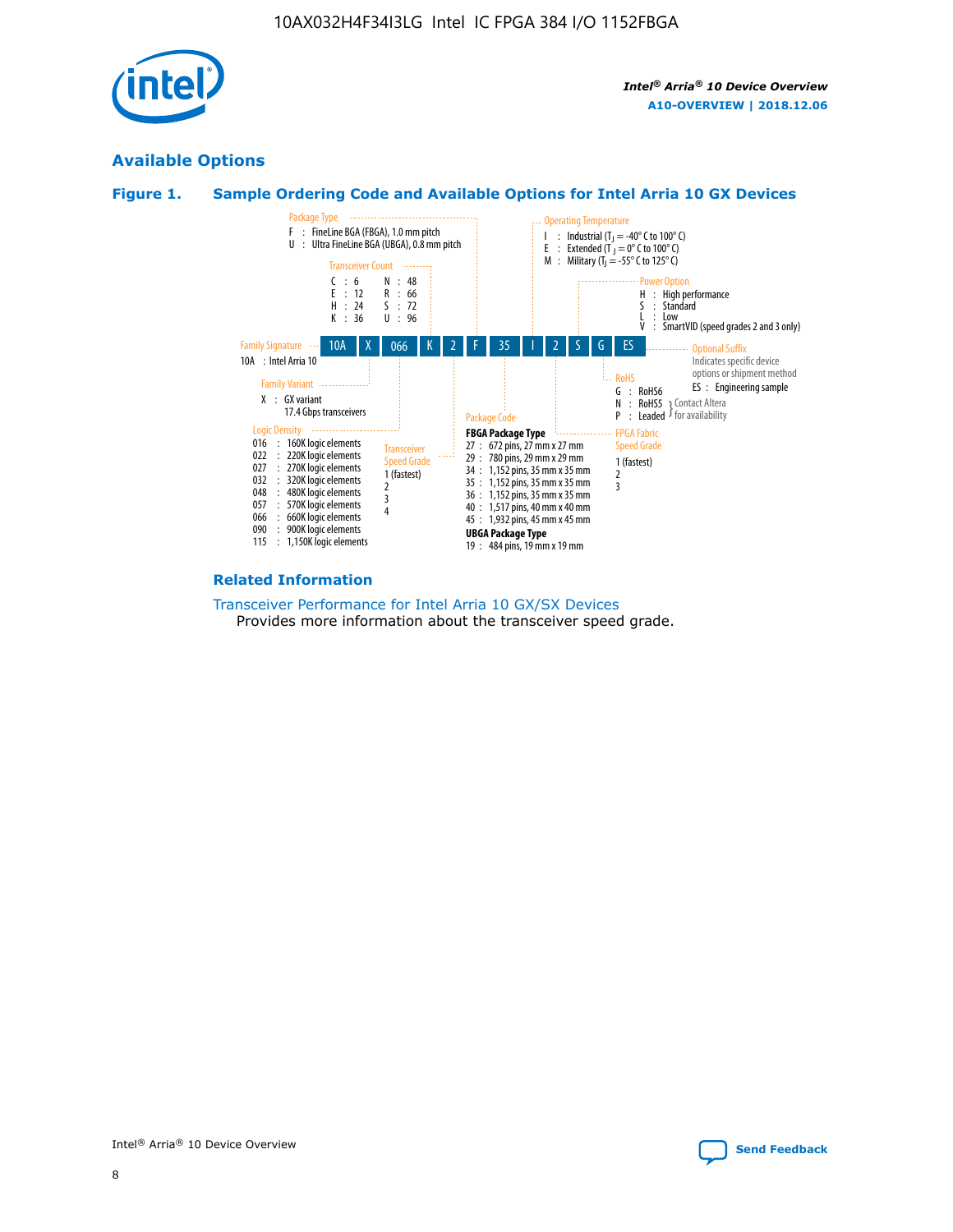

#### **Maximum Resources**

#### **Table 5. Maximum Resource Counts for Intel Arria 10 GX Devices (GX 160, GX 220, GX 270, GX 320, and GX 480)**

| <b>Resource</b>              |                          | <b>Product Line</b> |                                                 |            |                |                |  |  |  |
|------------------------------|--------------------------|---------------------|-------------------------------------------------|------------|----------------|----------------|--|--|--|
|                              |                          | <b>GX 160</b>       | <b>GX 220</b><br><b>GX 270</b><br><b>GX 320</b> |            |                | <b>GX 480</b>  |  |  |  |
| Logic Elements (LE) (K)      |                          | 160                 | 220                                             | 270        | 320            | 480            |  |  |  |
| <b>ALM</b>                   |                          | 61,510              | 80,330                                          | 101,620    | 119,900        | 183,590        |  |  |  |
| Register                     |                          | 246,040             | 321,320                                         | 406,480    | 479,600        | 734,360        |  |  |  |
| Memory (Kb)                  | M <sub>20</sub> K        | 8,800               | 11,740                                          | 15,000     | 17,820         | 28,620         |  |  |  |
| <b>MLAB</b>                  |                          | 1,050               | 1,690                                           | 2,452      | 2,727          | 4,164          |  |  |  |
| Variable-precision DSP Block | 156<br>192<br>830<br>985 |                     |                                                 | 1,368      |                |                |  |  |  |
| 18 x 19 Multiplier           |                          | 312                 | 384                                             | 1,660      | 1,970          | 2,736          |  |  |  |
| PLL                          | Fractional<br>Synthesis  | 6                   | 6                                               | 8          | 8              | 12             |  |  |  |
|                              | I/O                      | 6                   | 6                                               | 8          | 8              | 12             |  |  |  |
| 17.4 Gbps Transceiver        |                          | 12                  | 12                                              | 24         | 24             |                |  |  |  |
| GPIO <sup>(3)</sup>          |                          | 288                 | 288                                             | 384<br>384 |                | 492            |  |  |  |
| LVDS Pair $(4)$              |                          | 120                 | 120                                             | 168        | 168            | 222            |  |  |  |
| PCIe Hard IP Block           |                          | 1                   | 1                                               | 2          | $\overline{2}$ | $\overline{2}$ |  |  |  |
| Hard Memory Controller       |                          | 6                   | 6                                               | 8          | 8              | 12             |  |  |  |

<sup>(4)</sup> Each LVDS I/O pair can be used as differential input or output.



<sup>(3)</sup> The number of GPIOs does not include transceiver I/Os. In the Intel Quartus Prime software, the number of user I/Os includes transceiver I/Os.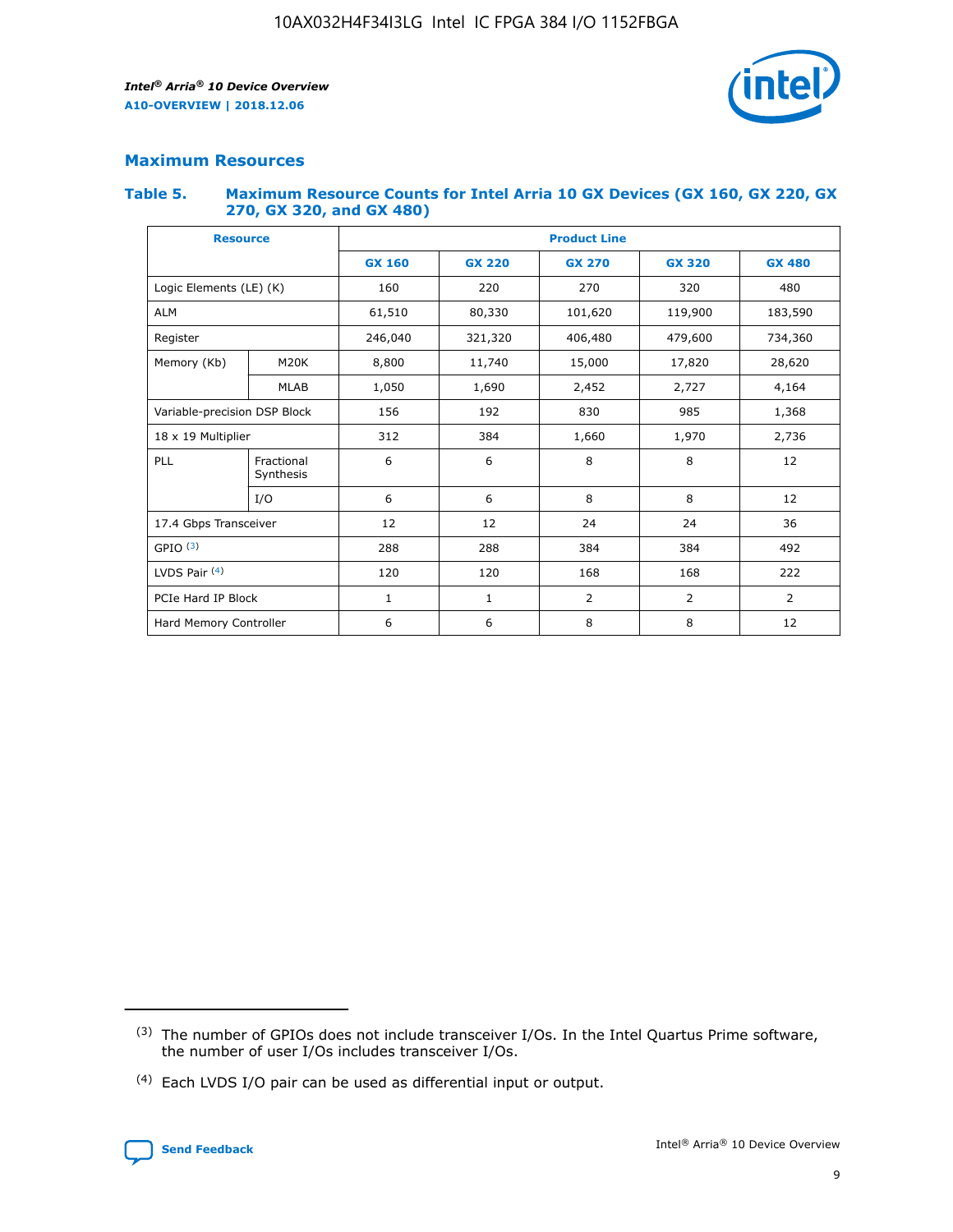

#### **Table 6. Maximum Resource Counts for Intel Arria 10 GX Devices (GX 570, GX 660, GX 900, and GX 1150)**

|                              | <b>Resource</b>         | <b>Product Line</b> |                                |                |                |  |  |  |
|------------------------------|-------------------------|---------------------|--------------------------------|----------------|----------------|--|--|--|
|                              |                         | <b>GX 570</b>       | <b>GX 660</b><br><b>GX 900</b> |                | <b>GX 1150</b> |  |  |  |
| Logic Elements (LE) (K)      |                         | 570                 | 660                            | 900            | 1,150          |  |  |  |
| <b>ALM</b>                   |                         | 217,080             | 251,680                        | 339,620        | 427,200        |  |  |  |
| Register                     |                         | 868,320             | 1,006,720                      | 1,358,480      | 1,708,800      |  |  |  |
| Memory (Kb)                  | <b>M20K</b>             | 36,000              | 42,620                         | 48,460         | 54,260         |  |  |  |
|                              | <b>MLAB</b>             | 5,096               | 5,788                          |                | 12,984         |  |  |  |
| Variable-precision DSP Block |                         | 1,523               | 1,687                          | 1,518          | 1,518          |  |  |  |
| $18 \times 19$ Multiplier    |                         | 3,046               | 3,374                          | 3,036          | 3,036          |  |  |  |
| PLL                          | Fractional<br>Synthesis | 16                  | 16                             | 32             | 32             |  |  |  |
|                              | I/O                     | 16                  | 16                             | 16             | 16             |  |  |  |
| 17.4 Gbps Transceiver        |                         | 48                  | 48<br>96                       |                | 96             |  |  |  |
| GPIO <sup>(3)</sup>          |                         | 696                 | 696                            | 768            | 768            |  |  |  |
| LVDS Pair $(4)$              |                         | 324                 | 324                            |                | 384            |  |  |  |
| PCIe Hard IP Block           |                         | 2                   | $\overline{2}$                 | $\overline{4}$ | 4              |  |  |  |
| Hard Memory Controller       |                         | 16                  | 16                             | 16             | 16             |  |  |  |

#### **Package Plan**

#### **Table 7. Package Plan for Intel Arria 10 GX Devices (U19, F27, and F29)**

Refer to I/O and High Speed I/O in Intel Arria 10 Devices chapter for the number of 3 V I/O, LVDS I/O, and LVDS channels in each device package.

| <b>Product Line</b> | U <sub>19</sub><br>$(19 \text{ mm} \times 19 \text{ mm})$<br>484-pin UBGA) |          |             |         | <b>F27</b><br>(27 mm × 27 mm,<br>672-pin FBGA) |             | <b>F29</b><br>$(29 \text{ mm} \times 29 \text{ mm})$<br>780-pin FBGA) |          |             |  |
|---------------------|----------------------------------------------------------------------------|----------|-------------|---------|------------------------------------------------|-------------|-----------------------------------------------------------------------|----------|-------------|--|
|                     | 3 V I/O                                                                    | LVDS I/O | <b>XCVR</b> | 3 V I/O | LVDS I/O                                       | <b>XCVR</b> | 3 V I/O                                                               | LVDS I/O | <b>XCVR</b> |  |
| GX 160              | 48                                                                         | 192      | 6           | 48      | 192                                            | 12          | 48                                                                    | 240      | 12          |  |
| GX 220              | 48                                                                         | 192      | 6           | 48      | 192                                            | 12          | 48                                                                    | 240      | 12          |  |
| GX 270              |                                                                            |          |             | 48      | 192                                            | 12          | 48                                                                    | 312      | 12          |  |
| GX 320              |                                                                            |          |             | 48      | 192                                            | 12          | 48                                                                    | 312      | 12          |  |
| GX 480              |                                                                            |          |             |         |                                                |             | 48                                                                    | 312      | 12          |  |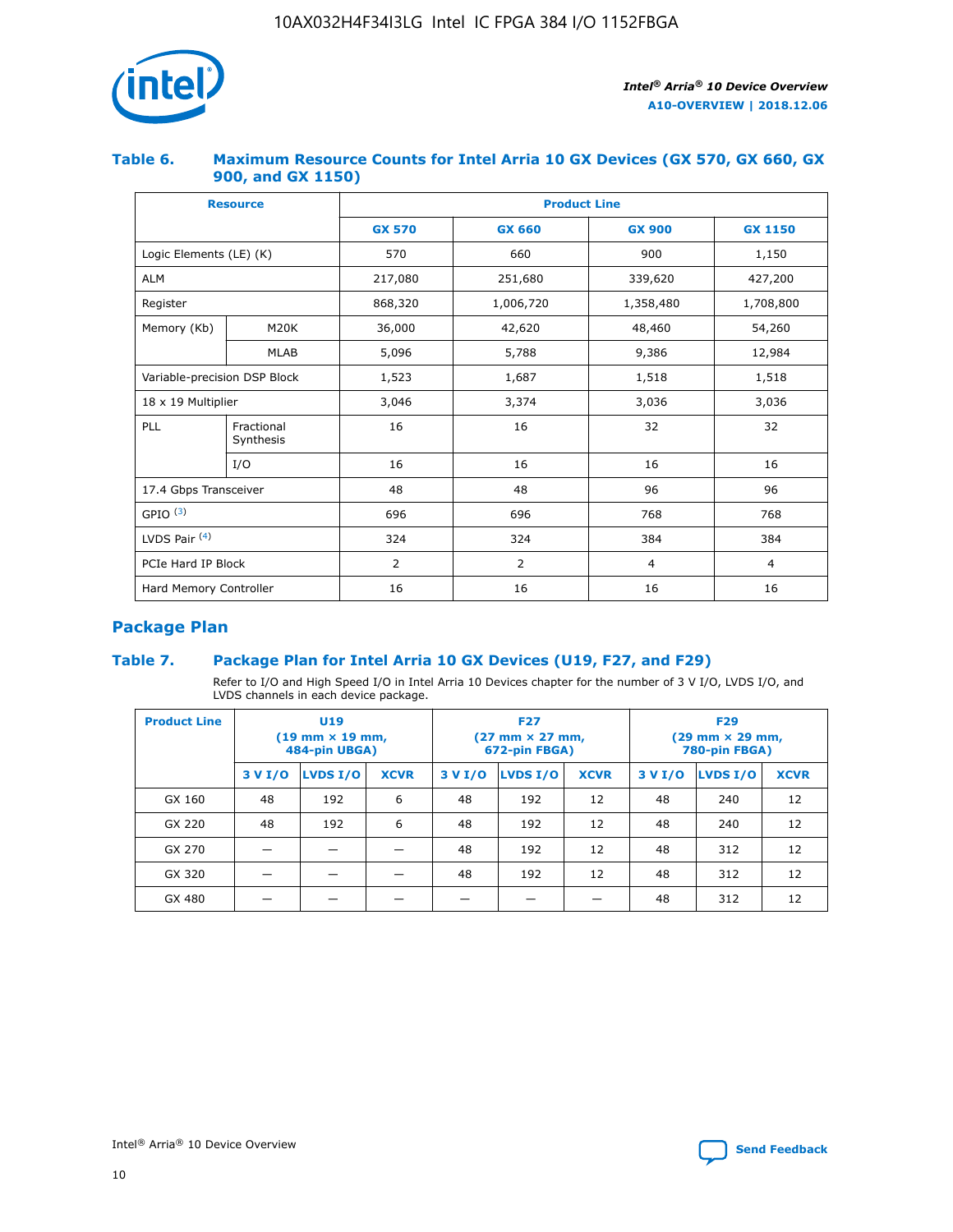

#### **Table 8. Package Plan for Intel Arria 10 GX Devices (F34, F35, NF40, and KF40)**

Refer to I/O and High Speed I/O in Intel Arria 10 Devices chapter for the number of 3 V I/O, LVDS I/O, and LVDS channels in each device package.

| <b>Product Line</b> | <b>F34</b><br>$(35 \text{ mm} \times 35 \text{ mm})$<br>1152-pin FBGA) |                    | <b>F35</b><br>$(35$ mm $\times$ 35 mm,<br><b>1152-pin FBGA)</b> |           | <b>KF40</b><br>$(40 \text{ mm} \times 40 \text{ mm})$<br>1517-pin FBGA) |             |           | <b>NF40</b><br>$(40 \text{ mm} \times 40 \text{ mm})$<br><b>1517-pin FBGA)</b> |             |            |                    |             |
|---------------------|------------------------------------------------------------------------|--------------------|-----------------------------------------------------------------|-----------|-------------------------------------------------------------------------|-------------|-----------|--------------------------------------------------------------------------------|-------------|------------|--------------------|-------------|
|                     | 3V<br>I/O                                                              | <b>LVDS</b><br>I/O | <b>XCVR</b>                                                     | 3V<br>I/O | <b>LVDS</b><br>I/O                                                      | <b>XCVR</b> | 3V<br>I/O | <b>LVDS</b><br>I/O                                                             | <b>XCVR</b> | 3 V<br>I/O | <b>LVDS</b><br>I/O | <b>XCVR</b> |
| GX 270              | 48                                                                     | 336                | 24                                                              | 48        | 336                                                                     | 24          |           |                                                                                |             |            |                    |             |
| GX 320              | 48                                                                     | 336                | 24                                                              | 48        | 336                                                                     | 24          |           |                                                                                |             |            |                    |             |
| GX 480              | 48                                                                     | 444                | 24                                                              | 48        | 348                                                                     | 36          |           |                                                                                |             |            |                    |             |
| GX 570              | 48                                                                     | 444                | 24                                                              | 48        | 348                                                                     | 36          | 96        | 600                                                                            | 36          | 48         | 540                | 48          |
| GX 660              | 48                                                                     | 444                | 24                                                              | 48        | 348                                                                     | 36          | 96        | 600                                                                            | 36          | 48         | 540                | 48          |
| GX 900              |                                                                        | 504                | 24                                                              |           |                                                                         |             |           |                                                                                |             |            | 600                | 48          |
| GX 1150             |                                                                        | 504                | 24                                                              |           |                                                                         |             |           |                                                                                |             |            | 600                | 48          |

#### **Table 9. Package Plan for Intel Arria 10 GX Devices (RF40, NF45, SF45, and UF45)**

Refer to I/O and High Speed I/O in Intel Arria 10 Devices chapter for the number of 3 V I/O, LVDS I/O, and LVDS channels in each device package.

| <b>Product Line</b> | <b>RF40</b><br>$(40$ mm $\times$ 40 mm,<br>1517-pin FBGA) |                    |             | <b>NF45</b><br>$(45 \text{ mm} \times 45 \text{ mm})$<br><b>1932-pin FBGA)</b> |                    |             | <b>SF45</b><br>$(45 \text{ mm} \times 45 \text{ mm})$<br><b>1932-pin FBGA)</b> |                    |             | <b>UF45</b><br>$(45 \text{ mm} \times 45 \text{ mm})$<br><b>1932-pin FBGA)</b> |                    |             |
|---------------------|-----------------------------------------------------------|--------------------|-------------|--------------------------------------------------------------------------------|--------------------|-------------|--------------------------------------------------------------------------------|--------------------|-------------|--------------------------------------------------------------------------------|--------------------|-------------|
|                     | 3V<br>I/O                                                 | <b>LVDS</b><br>I/O | <b>XCVR</b> | 3 V<br>I/O                                                                     | <b>LVDS</b><br>I/O | <b>XCVR</b> | 3 V<br>I/O                                                                     | <b>LVDS</b><br>I/O | <b>XCVR</b> | 3V<br>I/O                                                                      | <b>LVDS</b><br>I/O | <b>XCVR</b> |
| GX 900              |                                                           | 342                | 66          | _                                                                              | 768                | 48          |                                                                                | 624                | 72          |                                                                                | 480                | 96          |
| GX 1150             |                                                           | 342                | 66          | _                                                                              | 768                | 48          |                                                                                | 624                | 72          |                                                                                | 480                | 96          |

#### **Related Information**

[I/O and High-Speed Differential I/O Interfaces in Intel Arria 10 Devices chapter, Intel](https://www.intel.com/content/www/us/en/programmable/documentation/sam1403482614086.html#sam1403482030321) [Arria 10 Device Handbook](https://www.intel.com/content/www/us/en/programmable/documentation/sam1403482614086.html#sam1403482030321)

Provides the number of 3 V and LVDS I/Os, and LVDS channels for each Intel Arria 10 device package.

#### **Intel Arria 10 GT**

This section provides the available options, maximum resource counts, and package plan for the Intel Arria 10 GT devices.

The information in this section is correct at the time of publication. For the latest information and to get more details, refer to the Intel FPGA Product Selector.

#### **Related Information**

#### [Intel FPGA Product Selector](http://www.altera.com/products/selector/psg-selector.html)

Provides the latest information on Intel products.

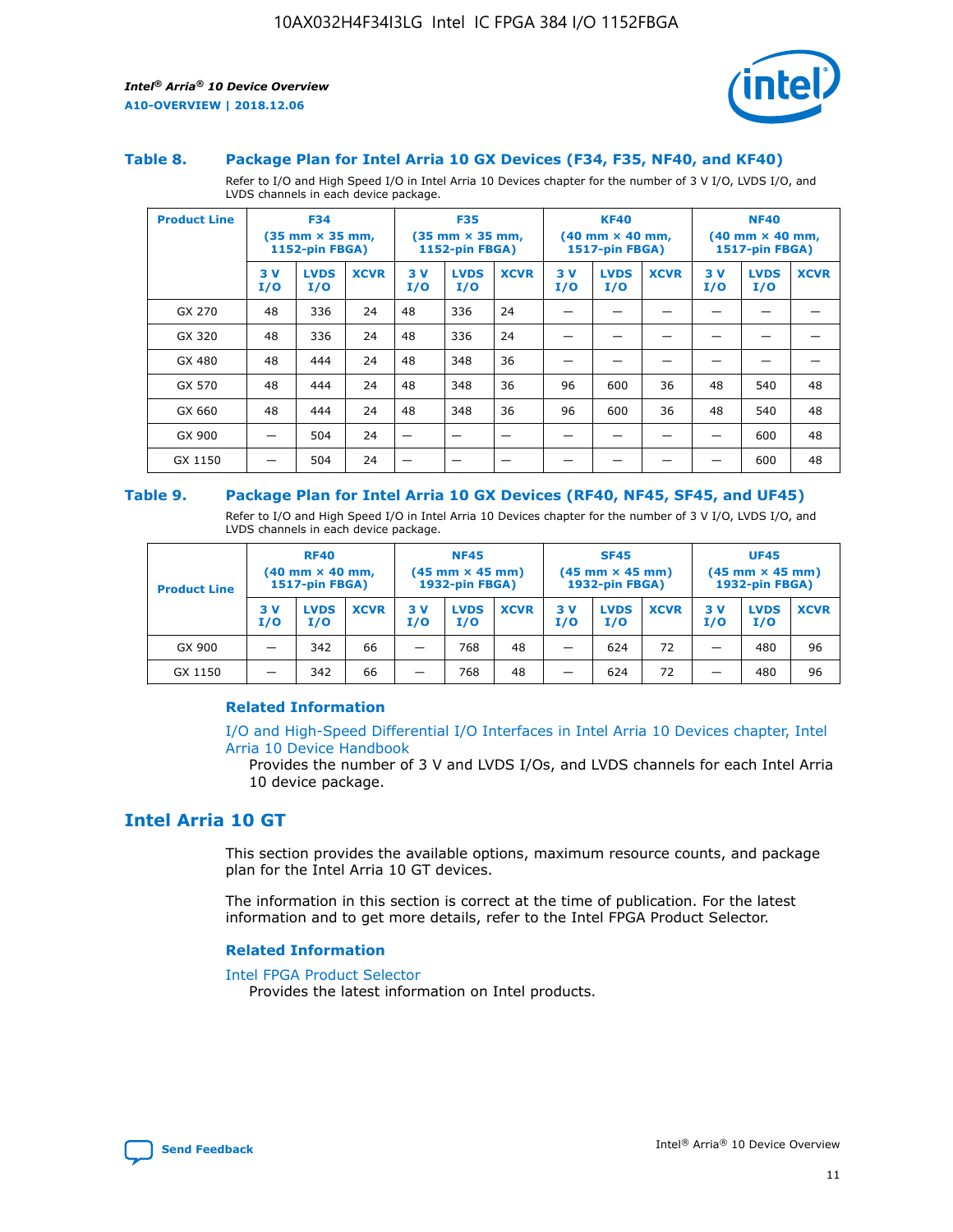

#### **Available Options**

#### **Figure 2. Sample Ordering Code and Available Options for Intel Arria 10 GT Devices**

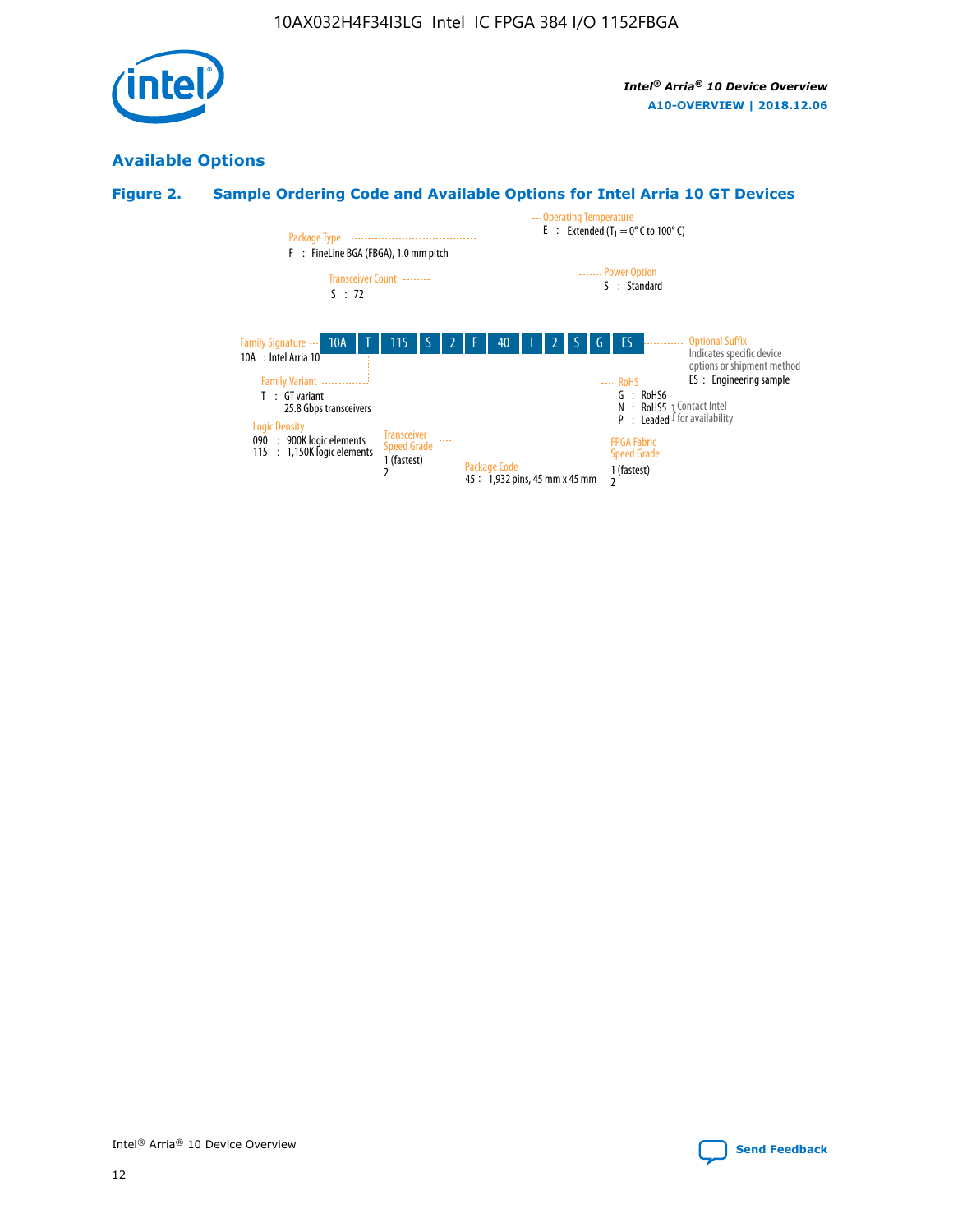

#### **Maximum Resources**

#### **Table 10. Maximum Resource Counts for Intel Arria 10 GT Devices**

| <b>Resource</b>              |                      | <b>Product Line</b> |                |  |
|------------------------------|----------------------|---------------------|----------------|--|
|                              |                      | <b>GT 900</b>       | GT 1150        |  |
| Logic Elements (LE) (K)      |                      | 900                 | 1,150          |  |
| <b>ALM</b>                   |                      | 339,620             | 427,200        |  |
| Register                     |                      | 1,358,480           | 1,708,800      |  |
| Memory (Kb)                  | M20K                 | 48,460              | 54,260         |  |
|                              | <b>MLAB</b>          | 9,386               | 12,984         |  |
| Variable-precision DSP Block |                      | 1,518               | 1,518          |  |
| 18 x 19 Multiplier           |                      | 3,036               | 3,036          |  |
| PLL                          | Fractional Synthesis | 32                  | 32             |  |
|                              | I/O                  | 16                  | 16             |  |
| Transceiver                  | 17.4 Gbps            | 72(5)               | 72(5)          |  |
|                              | 25.8 Gbps            | 6                   | 6              |  |
| GPIO <sup>(6)</sup>          |                      | 624                 | 624            |  |
| LVDS Pair $(7)$              |                      | 312                 | 312            |  |
| PCIe Hard IP Block           |                      | $\overline{4}$      | $\overline{4}$ |  |
| Hard Memory Controller       |                      | 16                  | 16             |  |

#### **Related Information**

#### [Intel Arria 10 GT Channel Usage](https://www.intel.com/content/www/us/en/programmable/documentation/nik1398707230472.html#nik1398707008178)

Configuring GT/GX channels in Intel Arria 10 GT devices.

#### **Package Plan**

#### **Table 11. Package Plan for Intel Arria 10 GT Devices**

Refer to I/O and High Speed I/O in Intel Arria 10 Devices chapter for the number of 3 V I/O, LVDS I/O, and LVDS channels in each device package.

| <b>Product Line</b> | <b>SF45</b><br>(45 mm × 45 mm, 1932-pin FBGA) |                 |             |  |  |  |
|---------------------|-----------------------------------------------|-----------------|-------------|--|--|--|
|                     | 3 V I/O                                       | <b>LVDS I/O</b> | <b>XCVR</b> |  |  |  |
| GT 900              |                                               | 624             | 72          |  |  |  |
| GT 1150             |                                               | 624             |             |  |  |  |

<sup>(7)</sup> Each LVDS I/O pair can be used as differential input or output.



 $(5)$  If all 6 GT channels are in use, 12 of the GX channels are not usable.

<sup>(6)</sup> The number of GPIOs does not include transceiver I/Os. In the Intel Quartus Prime software, the number of user I/Os includes transceiver I/Os.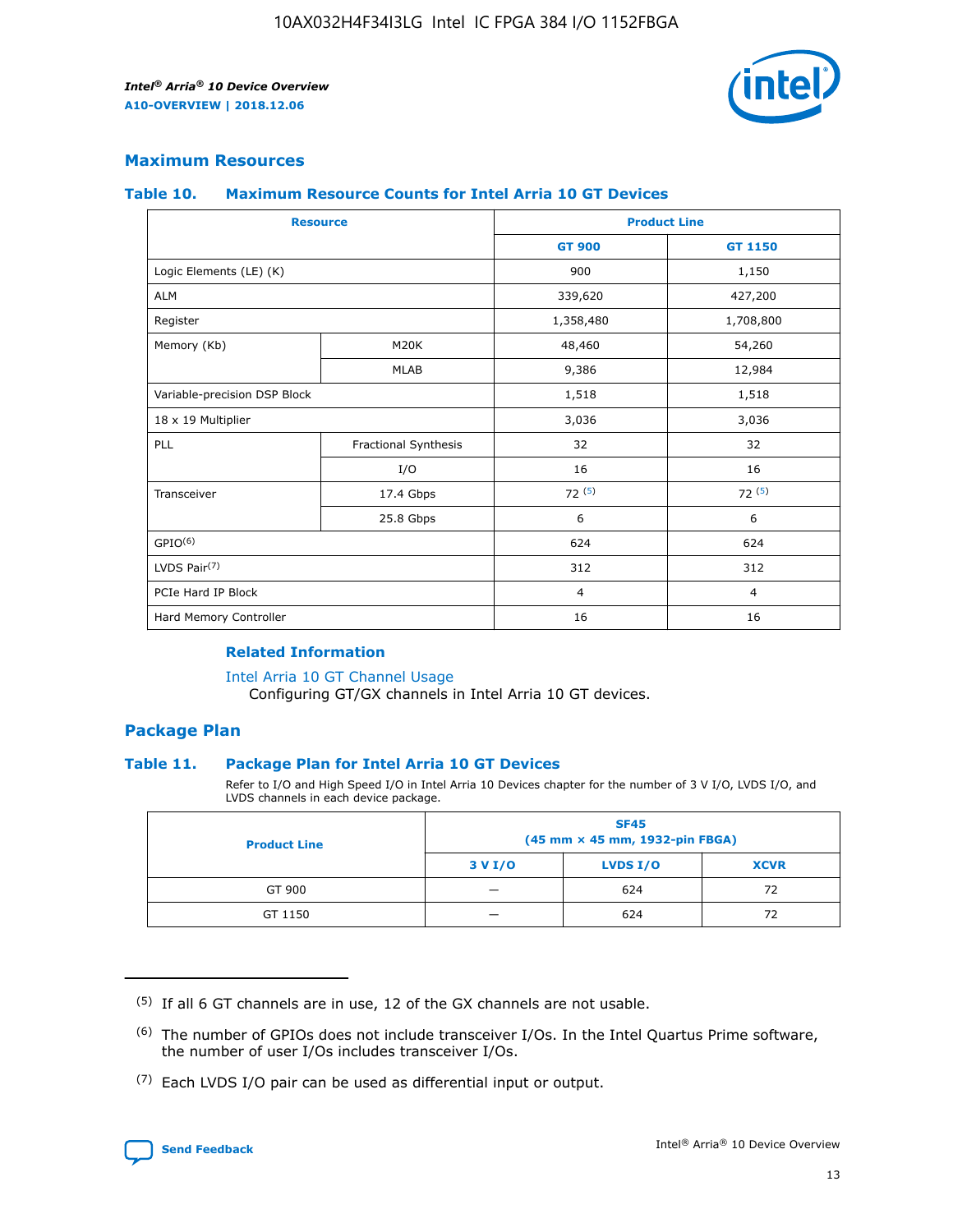

#### **Related Information**

[I/O and High-Speed Differential I/O Interfaces in Intel Arria 10 Devices chapter, Intel](https://www.intel.com/content/www/us/en/programmable/documentation/sam1403482614086.html#sam1403482030321) [Arria 10 Device Handbook](https://www.intel.com/content/www/us/en/programmable/documentation/sam1403482614086.html#sam1403482030321)

Provides the number of 3 V and LVDS I/Os, and LVDS channels for each Intel Arria 10 device package.

#### **Intel Arria 10 SX**

This section provides the available options, maximum resource counts, and package plan for the Intel Arria 10 SX devices.

The information in this section is correct at the time of publication. For the latest information and to get more details, refer to the Intel FPGA Product Selector.

#### **Related Information**

[Intel FPGA Product Selector](http://www.altera.com/products/selector/psg-selector.html) Provides the latest information on Intel products.

#### **Available Options**

#### **Figure 3. Sample Ordering Code and Available Options for Intel Arria 10 SX Devices**



#### **Related Information**

[Transceiver Performance for Intel Arria 10 GX/SX Devices](https://www.intel.com/content/www/us/en/programmable/documentation/mcn1413182292568.html#mcn1413213965502) Provides more information about the transceiver speed grade.

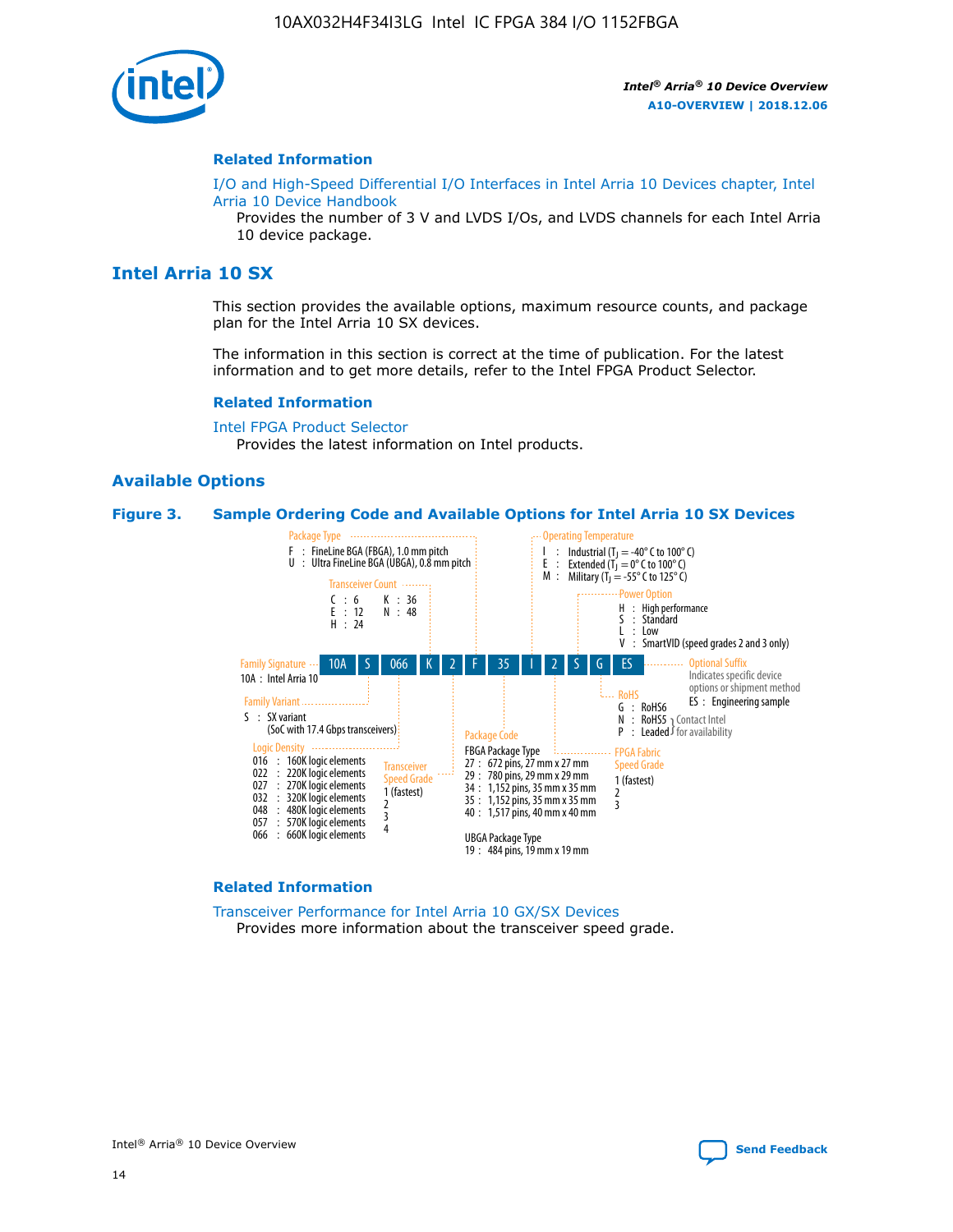

#### **Maximum Resources**

#### **Table 12. Maximum Resource Counts for Intel Arria 10 SX Devices**

| <b>Resource</b>                   |                         | <b>Product Line</b> |               |                |                |                |                |                |  |  |  |
|-----------------------------------|-------------------------|---------------------|---------------|----------------|----------------|----------------|----------------|----------------|--|--|--|
|                                   |                         | <b>SX 160</b>       | <b>SX 220</b> | <b>SX 270</b>  | <b>SX 320</b>  | <b>SX 480</b>  | <b>SX 570</b>  | <b>SX 660</b>  |  |  |  |
| Logic Elements (LE) (K)           |                         | 160                 | 220           | 270            | 320            | 480            | 570            | 660            |  |  |  |
| <b>ALM</b>                        |                         | 61,510              | 80,330        | 101,620        | 119,900        | 183,590        | 217,080        | 251,680        |  |  |  |
| Register                          |                         | 246,040             | 321,320       | 406,480        | 479,600        | 734,360        | 868,320        | 1,006,720      |  |  |  |
| Memory (Kb)                       | M <sub>20</sub> K       | 8,800               | 11,740        | 15,000         | 17,820         | 28,620         | 36,000         | 42,620         |  |  |  |
|                                   | <b>MLAB</b>             | 1,050               | 1,690         | 2,452          | 2,727          | 4,164          | 5,096          | 5,788          |  |  |  |
| Variable-precision DSP Block      |                         | 156                 | 192           | 830            | 985            | 1,368          | 1,523          | 1,687          |  |  |  |
| 18 x 19 Multiplier                |                         | 312                 | 384           | 1,660          | 1,970          | 2,736          | 3,046          | 3,374          |  |  |  |
| PLL                               | Fractional<br>Synthesis | 6                   | 6             | 8              | 8              | 12             | 16             | 16             |  |  |  |
|                                   | I/O                     | 6                   | 6             | 8              | 8              | 12             | 16             | 16             |  |  |  |
| 17.4 Gbps Transceiver             |                         | 12                  | 12            | 24             | 24             | 36             | 48             | 48             |  |  |  |
| GPIO <sup>(8)</sup>               |                         | 288                 | 288           | 384            | 384            | 492            | 696            | 696            |  |  |  |
| LVDS Pair $(9)$                   |                         | 120                 | 120           | 168            | 168            | 174            | 324            | 324            |  |  |  |
| PCIe Hard IP Block                |                         | $\mathbf{1}$        | $\mathbf{1}$  | $\overline{2}$ | $\overline{2}$ | $\overline{2}$ | $\overline{2}$ | $\overline{2}$ |  |  |  |
| Hard Memory Controller            |                         | 6                   | 6             | 8              | 8              | 12             | 16             | 16             |  |  |  |
| ARM Cortex-A9 MPCore<br>Processor |                         | Yes                 | Yes           | Yes            | Yes            | Yes            | Yes            | <b>Yes</b>     |  |  |  |

#### **Package Plan**

#### **Table 13. Package Plan for Intel Arria 10 SX Devices (U19, F27, F29, and F34)**

Refer to I/O and High Speed I/O in Intel Arria 10 Devices chapter for the number of 3 V I/O, LVDS I/O, and LVDS channels in each device package.

| <b>Product Line</b> | U19<br>$(19 \text{ mm} \times 19 \text{ mm})$ .<br>484-pin UBGA) |                    |             | <b>F27</b><br>$(27 \text{ mm} \times 27 \text{ mm})$<br>672-pin FBGA) |                    | <b>F29</b><br>$(29 \text{ mm} \times 29 \text{ mm})$<br>780-pin FBGA) |           |                    | <b>F34</b><br>$(35 \text{ mm} \times 35 \text{ mm})$<br><b>1152-pin FBGA)</b> |           |                    |             |
|---------------------|------------------------------------------------------------------|--------------------|-------------|-----------------------------------------------------------------------|--------------------|-----------------------------------------------------------------------|-----------|--------------------|-------------------------------------------------------------------------------|-----------|--------------------|-------------|
|                     | 3V<br>I/O                                                        | <b>LVDS</b><br>I/O | <b>XCVR</b> | 3V<br>I/O                                                             | <b>LVDS</b><br>I/O | <b>XCVR</b>                                                           | 3V<br>I/O | <b>LVDS</b><br>I/O | <b>XCVR</b>                                                                   | 3V<br>I/O | <b>LVDS</b><br>I/O | <b>XCVR</b> |
| SX 160              | 48                                                               | 144                | 6           | 48                                                                    | 192                | 12                                                                    | 48        | 240                | 12                                                                            |           |                    |             |
| SX 220              | 48                                                               | 144                | 6           | 48                                                                    | 192                | 12                                                                    | 48        | 240                | 12                                                                            |           |                    |             |
| SX 270              |                                                                  |                    |             | 48                                                                    | 192                | 12                                                                    | 48        | 312                | 12                                                                            | 48        | 336                | 24          |
| SX 320              |                                                                  |                    |             | 48                                                                    | 192                | 12                                                                    | 48        | 312                | 12                                                                            | 48        | 336                | 24          |
|                     | continued                                                        |                    |             |                                                                       |                    |                                                                       |           |                    |                                                                               |           |                    |             |

 $(8)$  The number of GPIOs does not include transceiver I/Os. In the Intel Quartus Prime software, the number of user I/Os includes transceiver I/Os.

 $(9)$  Each LVDS I/O pair can be used as differential input or output.

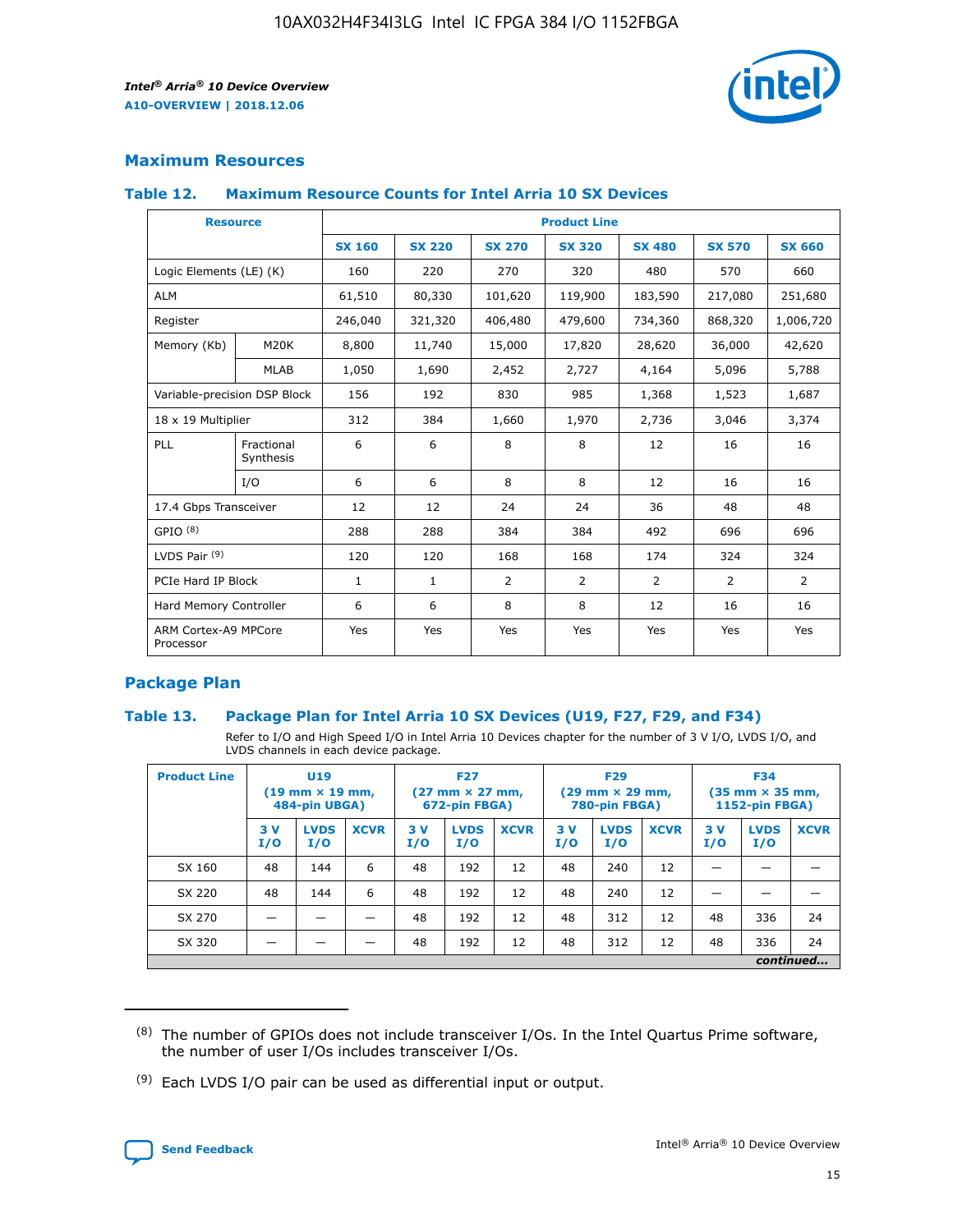

| <b>Product Line</b> | U <sub>19</sub><br>$(19 \text{ mm} \times 19 \text{ mm})$<br>484-pin UBGA) |                    | <b>F27</b><br>$(27 \text{ mm} \times 27 \text{ mm})$<br>672-pin FBGA) |           |                    | <b>F29</b><br>$(29 \text{ mm} \times 29 \text{ mm})$<br>780-pin FBGA) |           |                    | <b>F34</b><br>$(35$ mm $\times$ 35 mm,<br><b>1152-pin FBGA)</b> |           |                    |             |
|---------------------|----------------------------------------------------------------------------|--------------------|-----------------------------------------------------------------------|-----------|--------------------|-----------------------------------------------------------------------|-----------|--------------------|-----------------------------------------------------------------|-----------|--------------------|-------------|
|                     | 3V<br>I/O                                                                  | <b>LVDS</b><br>I/O | <b>XCVR</b>                                                           | 3V<br>I/O | <b>LVDS</b><br>I/O | <b>XCVR</b>                                                           | 3V<br>I/O | <b>LVDS</b><br>I/O | <b>XCVR</b>                                                     | 3V<br>I/O | <b>LVDS</b><br>I/O | <b>XCVR</b> |
| SX 480              |                                                                            |                    |                                                                       |           |                    |                                                                       | 48        | 312                | 12                                                              | 48        | 444                | 24          |
| SX 570              |                                                                            |                    |                                                                       |           |                    |                                                                       |           |                    |                                                                 | 48        | 444                | 24          |
| SX 660              |                                                                            |                    |                                                                       |           |                    |                                                                       |           |                    |                                                                 | 48        | 444                | 24          |

#### **Table 14. Package Plan for Intel Arria 10 SX Devices (F35, KF40, and NF40)**

Refer to I/O and High Speed I/O in Intel Arria 10 Devices chapter for the number of 3 V I/O, LVDS I/O, and LVDS channels in each device package.

| <b>Product Line</b> | <b>F35</b><br>$(35 \text{ mm} \times 35 \text{ mm})$<br><b>1152-pin FBGA)</b> |          |             |                                           | <b>KF40</b><br>(40 mm × 40 mm,<br>1517-pin FBGA) |    | <b>NF40</b><br>$(40 \text{ mm} \times 40 \text{ mm})$<br>1517-pin FBGA) |          |             |  |
|---------------------|-------------------------------------------------------------------------------|----------|-------------|-------------------------------------------|--------------------------------------------------|----|-------------------------------------------------------------------------|----------|-------------|--|
|                     | 3 V I/O                                                                       | LVDS I/O | <b>XCVR</b> | <b>LVDS I/O</b><br><b>XCVR</b><br>3 V I/O |                                                  |    | 3 V I/O                                                                 | LVDS I/O | <b>XCVR</b> |  |
| SX 270              | 48                                                                            | 336      | 24          |                                           |                                                  |    |                                                                         |          |             |  |
| SX 320              | 48                                                                            | 336      | 24          |                                           |                                                  |    |                                                                         |          |             |  |
| SX 480              | 48                                                                            | 348      | 36          |                                           |                                                  |    |                                                                         |          |             |  |
| SX 570              | 48                                                                            | 348      | 36          | 96                                        | 600                                              | 36 | 48                                                                      | 540      | 48          |  |
| SX 660              | 48                                                                            | 348      | 36          | 96                                        | 600                                              | 36 | 48                                                                      | 540      | 48          |  |

#### **Related Information**

[I/O and High-Speed Differential I/O Interfaces in Intel Arria 10 Devices chapter, Intel](https://www.intel.com/content/www/us/en/programmable/documentation/sam1403482614086.html#sam1403482030321) [Arria 10 Device Handbook](https://www.intel.com/content/www/us/en/programmable/documentation/sam1403482614086.html#sam1403482030321)

Provides the number of 3 V and LVDS I/Os, and LVDS channels for each Intel Arria 10 device package.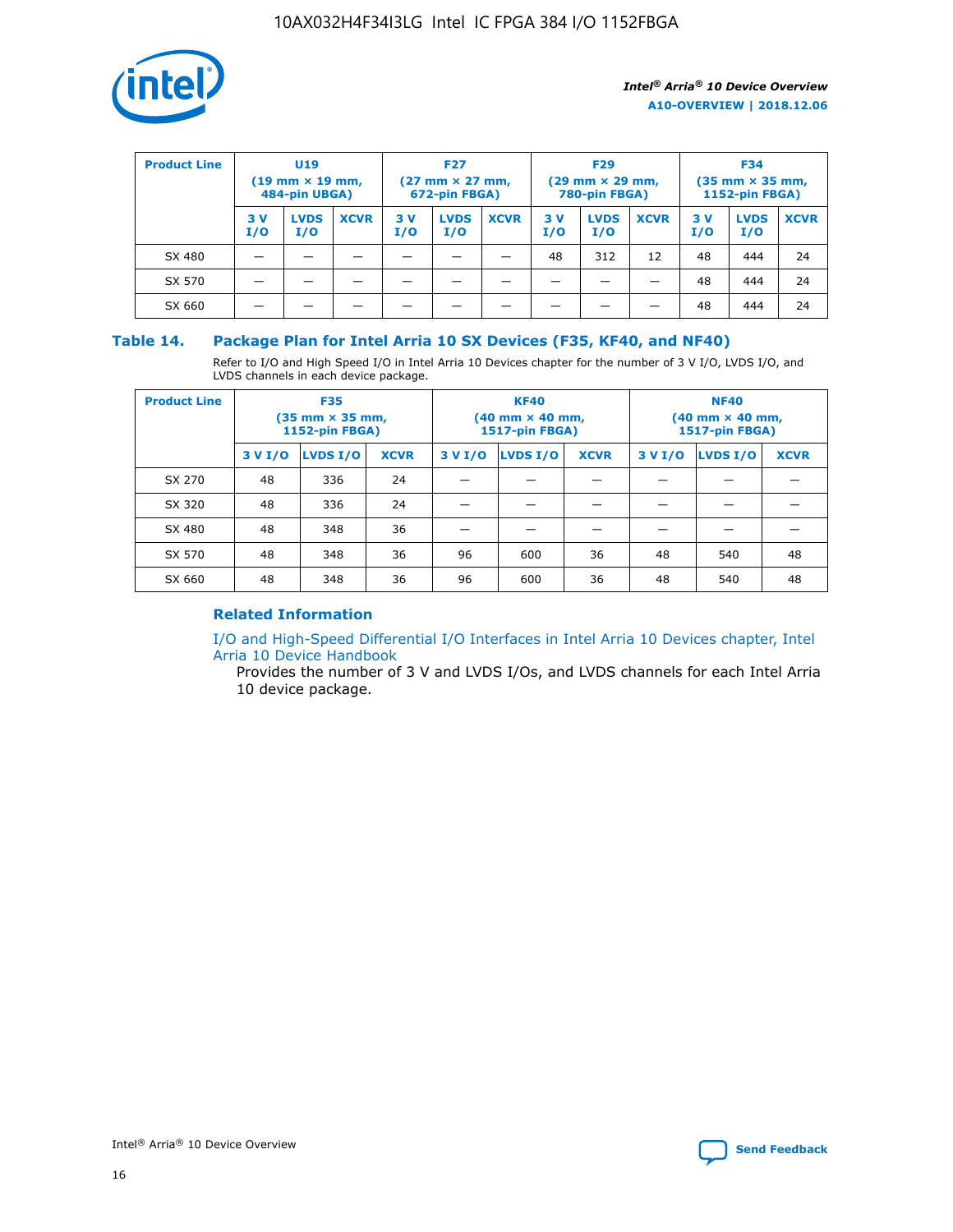

## **I/O Vertical Migration for Intel Arria 10 Devices**

#### **Figure 4. Migration Capability Across Intel Arria 10 Product Lines**

- The arrows indicate the migration paths. The devices included in each vertical migration path are shaded. Devices with fewer resources in the same path have lighter shades.
- To achieve the full I/O migration across product lines in the same migration path, restrict I/Os and transceivers usage to match the product line with the lowest I/O and transceiver counts.
- An LVDS I/O bank in the source device may be mapped to a 3 V I/O bank in the target device. To use memory interface clock frequency higher than 533 MHz, assign external memory interface pins only to banks that are LVDS I/O in both devices.
- There may be nominal 0.15 mm package height difference between some product lines in the same package type.
	- **Variant Product Line Package U19 F27 F29 F34 F35 KF40 NF40 RF40 NF45 SF45 UF45** Intel® Arria® 10 GX GX 160 GX 220 GX 270 GX 320 GX 480 GX 570 GX 660 GX 900 GX 1150 Intel Arria 10 GT GT 900 GT 1150 Intel Arria 10 SX SX 160 SX 220 SX 270 SX 320 SX 480 SX 570 SX 660
- Some migration paths are not shown in the Intel Quartus Prime software **Pin Migration View**.

*Note:* To verify the pin migration compatibility, use the **Pin Migration View** window in the Intel Quartus Prime software Pin Planner.

## **Adaptive Logic Module**

Intel Arria 10 devices use a 20 nm ALM as the basic building block of the logic fabric.

The ALM architecture is the same as the previous generation FPGAs, allowing for efficient implementation of logic functions and easy conversion of IP between the device generations.

The ALM, as shown in following figure, uses an 8-input fracturable look-up table (LUT) with four dedicated registers to help improve timing closure in register-rich designs and achieve an even higher design packing capability than the traditional two-register per LUT architecture.

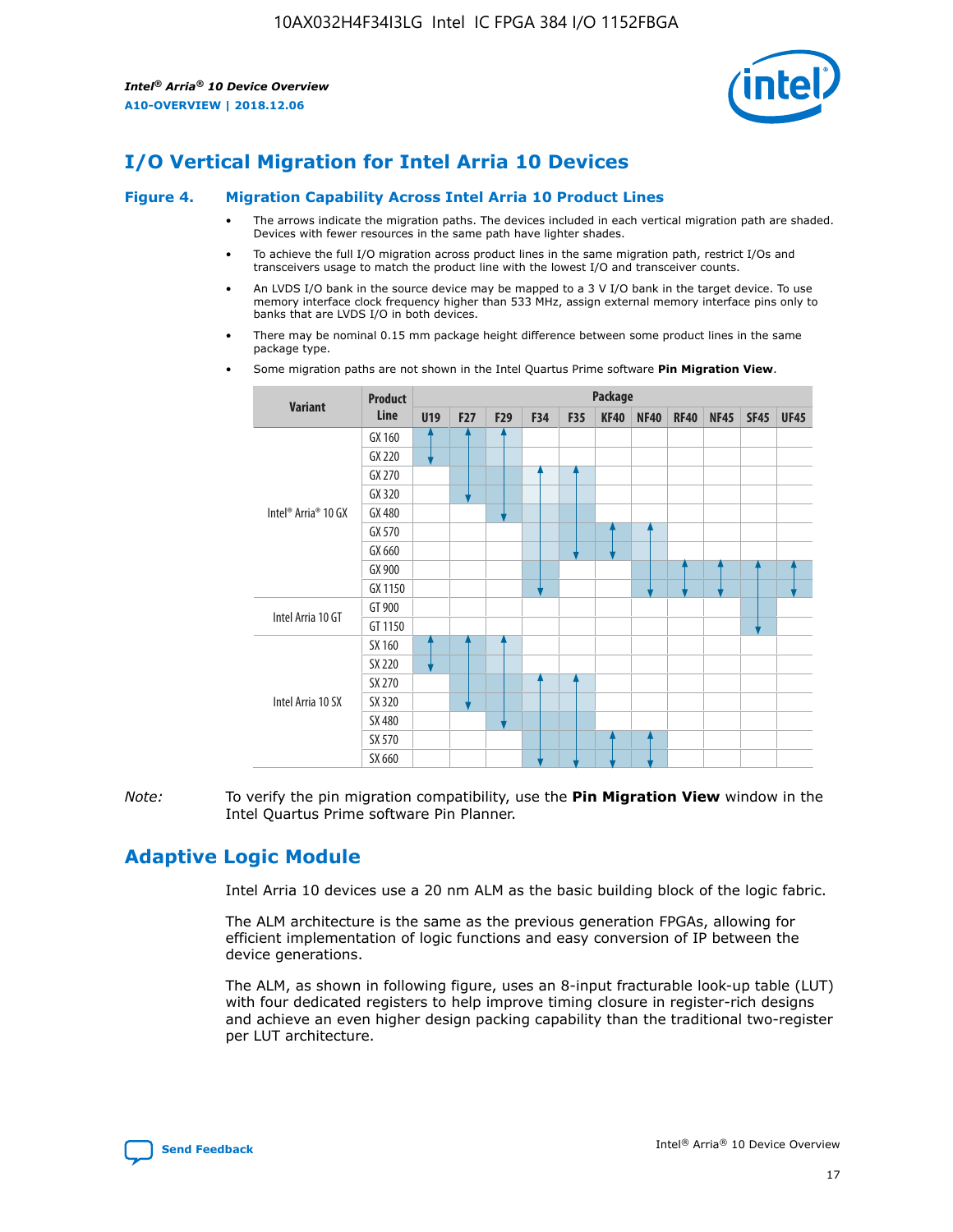

**Figure 5. ALM for Intel Arria 10 Devices**



The Intel Quartus Prime software optimizes your design according to the ALM logic structure and automatically maps legacy designs into the Intel Arria 10 ALM architecture.

## **Variable-Precision DSP Block**

The Intel Arria 10 variable precision DSP blocks support fixed-point arithmetic and floating-point arithmetic.

Features for fixed-point arithmetic:

- High-performance, power-optimized, and fully registered multiplication operations
- 18-bit and 27-bit word lengths
- Two 18 x 19 multipliers or one 27 x 27 multiplier per DSP block
- Built-in addition, subtraction, and 64-bit double accumulation register to combine multiplication results
- Cascading 19-bit or 27-bit when pre-adder is disabled and cascading 18-bit when pre-adder is used to form the tap-delay line for filtering applications
- Cascading 64-bit output bus to propagate output results from one block to the next block without external logic support
- Hard pre-adder supported in 19-bit and 27-bit modes for symmetric filters
- Internal coefficient register bank in both 18-bit and 27-bit modes for filter implementation
- 18-bit and 27-bit systolic finite impulse response (FIR) filters with distributed output adder
- Biased rounding support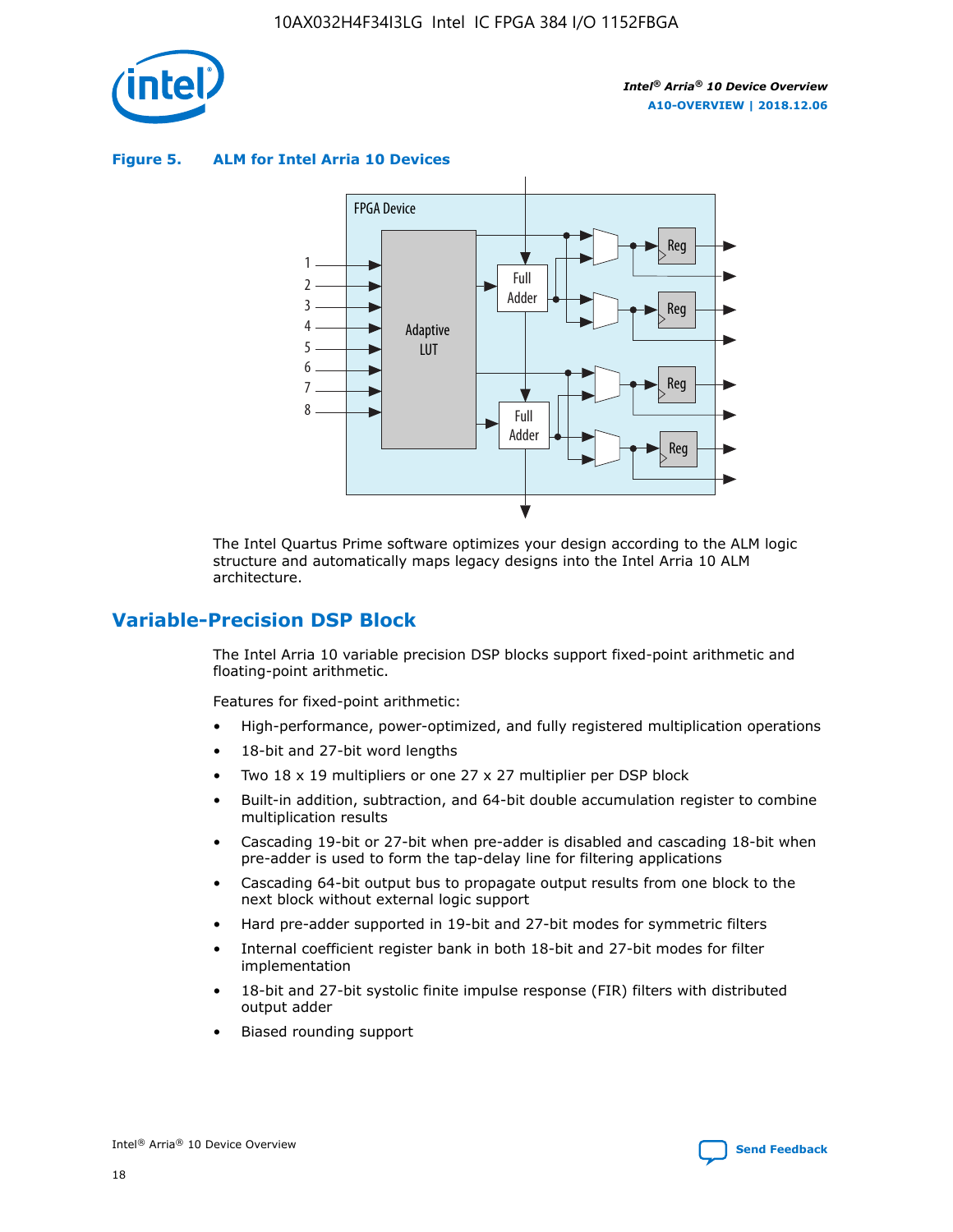

Features for floating-point arithmetic:

- A completely hardened architecture that supports multiplication, addition, subtraction, multiply-add, and multiply-subtract
- Multiplication with accumulation capability and a dynamic accumulator reset control
- Multiplication with cascade summation capability
- Multiplication with cascade subtraction capability
- Complex multiplication
- Direct vector dot product
- Systolic FIR filter

#### **Table 15. Variable-Precision DSP Block Configurations for Intel Arria 10 Devices**

| <b>Usage Example</b>                                       | <b>Multiplier Size (Bit)</b>    | <b>DSP Block Resources</b> |
|------------------------------------------------------------|---------------------------------|----------------------------|
| Medium precision fixed point                               | Two 18 x 19                     |                            |
| High precision fixed or Single precision<br>floating point | One 27 x 27                     |                            |
| Fixed point FFTs                                           | One 19 x 36 with external adder |                            |
| Very high precision fixed point                            | One 36 x 36 with external adder |                            |
| Double precision floating point                            | One 54 x 54 with external adder | 4                          |

#### **Table 16. Resources for Fixed-Point Arithmetic in Intel Arria 10 Devices**

The table lists the variable-precision DSP resources by bit precision for each Intel Arria 10 device.

| <b>Variant</b>  | <b>Product Line</b> | <b>Variable-</b><br>precision<br><b>DSP Block</b> | <b>Independent Input and Output</b><br><b>Multiplications Operator</b> |                                     | $18 \times 19$<br><b>Multiplier</b><br><b>Adder Sum</b> | $18 \times 18$<br><b>Multiplier</b><br><b>Adder</b> |
|-----------------|---------------------|---------------------------------------------------|------------------------------------------------------------------------|-------------------------------------|---------------------------------------------------------|-----------------------------------------------------|
|                 |                     |                                                   | 18 x 19<br><b>Multiplier</b>                                           | $27 \times 27$<br><b>Multiplier</b> | <b>Mode</b>                                             | <b>Summed with</b><br>36 bit Input                  |
| AIntel Arria 10 | GX 160              | 156                                               | 312                                                                    | 156                                 | 156                                                     | 156                                                 |
| GX              | GX 220              | 192                                               | 384                                                                    | 192                                 | 192                                                     | 192                                                 |
|                 | GX 270              | 830                                               | 1,660                                                                  | 830                                 | 830                                                     | 830                                                 |
|                 | GX 320              | 984                                               | 1,968                                                                  | 984                                 | 984                                                     | 984                                                 |
|                 | GX 480              | 1,368                                             | 2,736                                                                  | 1,368                               | 1,368                                                   | 1,368                                               |
|                 | GX 570              | 1,523                                             | 3,046                                                                  | 1,523                               | 1,523                                                   | 1,523                                               |
|                 | GX 660              | 1,687                                             | 3,374                                                                  | 1,687                               | 1,687                                                   | 1,687                                               |
|                 | GX 900              | 1,518                                             | 3,036                                                                  | 1,518                               | 1,518                                                   | 1,518                                               |
|                 | GX 1150             | 1,518                                             | 3,036                                                                  | 1,518                               | 1,518                                                   | 1,518                                               |
| Intel Arria 10  | GT 900              | 1,518                                             | 3,036                                                                  | 1,518                               | 1,518                                                   | 1,518                                               |
| GT              | GT 1150             | 1,518                                             | 3,036                                                                  | 1,518                               | 1,518                                                   | 1,518                                               |
| Intel Arria 10  | SX 160              | 156                                               | 312                                                                    | 156                                 | 156                                                     | 156                                                 |
| <b>SX</b>       | SX 220<br>192       |                                                   | 384                                                                    | 192                                 | 192                                                     | 192                                                 |
|                 | SX 270              | 830                                               | 830<br>1,660                                                           |                                     | 830                                                     | 830                                                 |
|                 |                     |                                                   |                                                                        |                                     |                                                         | continued                                           |

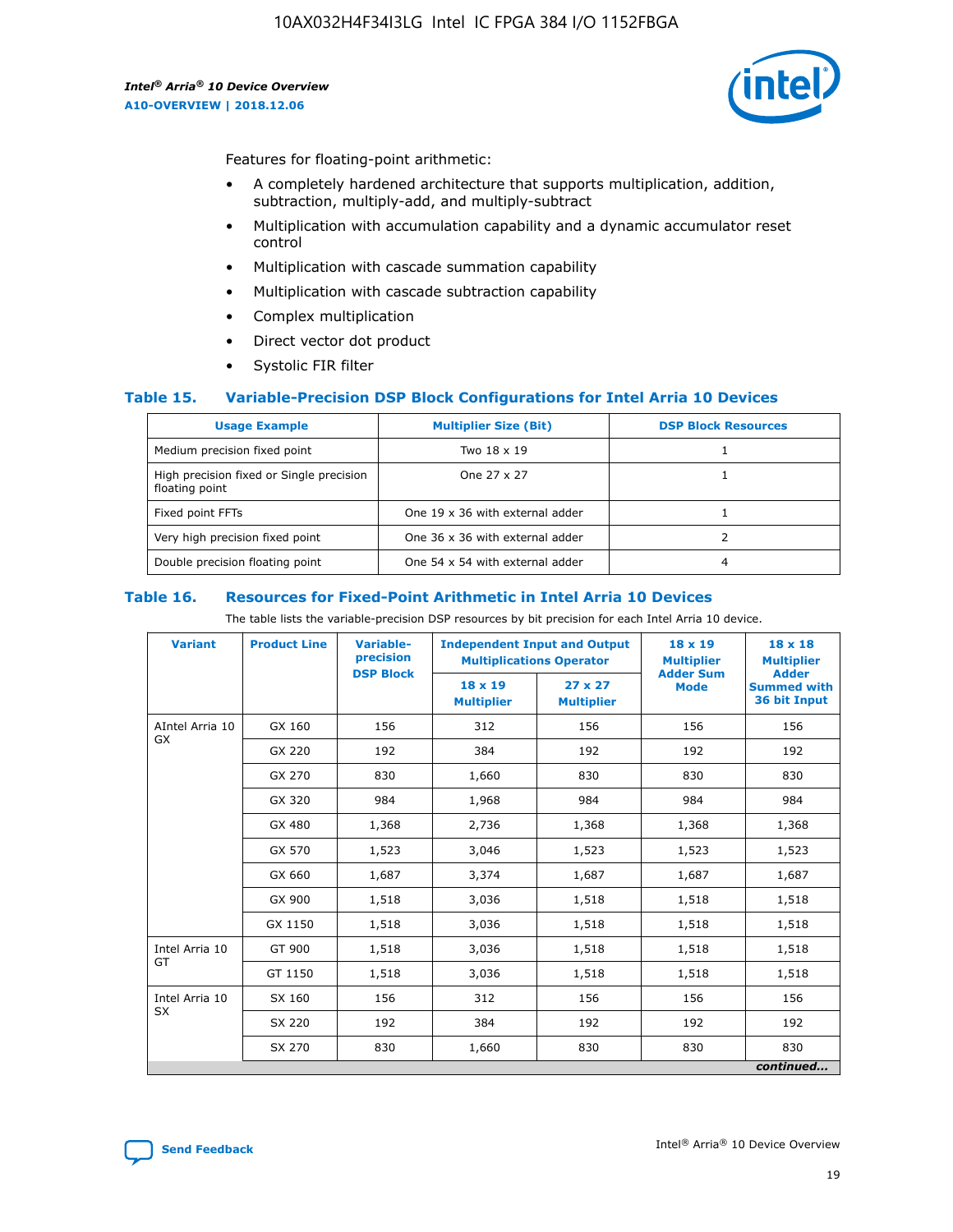

| <b>Variant</b> | <b>Product Line</b> | <b>Variable-</b><br>precision<br><b>DSP Block</b> | <b>Independent Input and Output</b><br><b>Multiplications Operator</b> |                                     | $18 \times 19$<br><b>Multiplier</b><br><b>Adder Sum</b> | $18 \times 18$<br><b>Multiplier</b><br><b>Adder</b> |  |
|----------------|---------------------|---------------------------------------------------|------------------------------------------------------------------------|-------------------------------------|---------------------------------------------------------|-----------------------------------------------------|--|
|                |                     |                                                   | $18 \times 19$<br><b>Multiplier</b>                                    | $27 \times 27$<br><b>Multiplier</b> | <b>Mode</b>                                             | <b>Summed with</b><br>36 bit Input                  |  |
|                | SX 320              | 984                                               | 1,968                                                                  | 984                                 | 984                                                     | 984                                                 |  |
|                | SX 480              | 1,368                                             | 2,736                                                                  | 1,368                               | 1,368                                                   | 1,368                                               |  |
|                | SX 570              | 1,523                                             | 3,046                                                                  | 1,523                               | 1,523                                                   | 1,523                                               |  |
|                | SX 660              | 1,687                                             | 3,374                                                                  | 1,687                               | 1,687                                                   | 1,687                                               |  |

#### **Table 17. Resources for Floating-Point Arithmetic in Intel Arria 10 Devices**

The table lists the variable-precision DSP resources by bit precision for each Intel Arria 10 device.

| <b>Variant</b>              | <b>Product Line</b> | <b>Variable-</b><br>precision<br><b>DSP Block</b> | <b>Single</b><br><b>Precision</b><br><b>Floating-Point</b><br><b>Multiplication</b><br><b>Mode</b> | <b>Single-Precision</b><br><b>Floating-Point</b><br><b>Adder Mode</b> | Single-<br><b>Precision</b><br><b>Floating-Point</b><br><b>Multiply</b><br><b>Accumulate</b><br><b>Mode</b> | <b>Peak</b><br><b>Giga Floating-</b><br><b>Point</b><br><b>Operations</b><br>per Second<br>(GFLOPs) |
|-----------------------------|---------------------|---------------------------------------------------|----------------------------------------------------------------------------------------------------|-----------------------------------------------------------------------|-------------------------------------------------------------------------------------------------------------|-----------------------------------------------------------------------------------------------------|
| Intel Arria 10<br>GX        | GX 160              | 156                                               | 156                                                                                                | 156                                                                   | 156                                                                                                         | 140                                                                                                 |
|                             | GX 220              | 192                                               | 192                                                                                                | 192                                                                   | 192                                                                                                         | 173                                                                                                 |
|                             | GX 270              | 830                                               | 830                                                                                                | 830                                                                   | 830                                                                                                         | 747                                                                                                 |
|                             | GX 320              | 984                                               | 984                                                                                                | 984                                                                   | 984                                                                                                         | 886                                                                                                 |
|                             | GX 480              | 1,369                                             | 1,368                                                                                              | 1,368                                                                 | 1,368                                                                                                       | 1,231                                                                                               |
|                             | GX 570              | 1,523                                             | 1,523                                                                                              | 1,523                                                                 | 1,523                                                                                                       | 1,371                                                                                               |
|                             | GX 660              | 1,687                                             | 1,687                                                                                              | 1,687                                                                 | 1,687                                                                                                       | 1,518                                                                                               |
|                             | GX 900              | 1,518                                             | 1,518                                                                                              | 1,518                                                                 | 1,518                                                                                                       | 1,366                                                                                               |
|                             | GX 1150             | 1,518                                             | 1,518                                                                                              | 1,518                                                                 | 1,518                                                                                                       | 1,366                                                                                               |
| Intel Arria 10              | GT 900              | 1,518                                             | 1,518                                                                                              | 1,518                                                                 | 1,518                                                                                                       | 1,366                                                                                               |
| GT                          | GT 1150             | 1,518                                             | 1,518                                                                                              | 1,518                                                                 | 1,518                                                                                                       | 1,366                                                                                               |
| Intel Arria 10<br><b>SX</b> | SX 160              | 156                                               | 156                                                                                                | 156                                                                   | 156                                                                                                         | 140                                                                                                 |
|                             | SX 220              | 192                                               | 192                                                                                                | 192                                                                   | 192                                                                                                         | 173                                                                                                 |
|                             | SX 270              | 830                                               | 830                                                                                                | 830                                                                   | 830                                                                                                         | 747                                                                                                 |
|                             | SX 320              | 984                                               | 984                                                                                                | 984                                                                   | 984                                                                                                         | 886                                                                                                 |
|                             | SX 480              | 1,369                                             | 1,368                                                                                              | 1,368                                                                 | 1,368                                                                                                       | 1,231                                                                                               |
|                             | SX 570              | 1,523                                             | 1,523                                                                                              | 1,523                                                                 | 1,523                                                                                                       | 1,371                                                                                               |
|                             | SX 660              | 1,687                                             | 1,687                                                                                              | 1,687                                                                 | 1,687                                                                                                       | 1,518                                                                                               |

## **Embedded Memory Blocks**

The embedded memory blocks in the devices are flexible and designed to provide an optimal amount of small- and large-sized memory arrays to fit your design requirements.

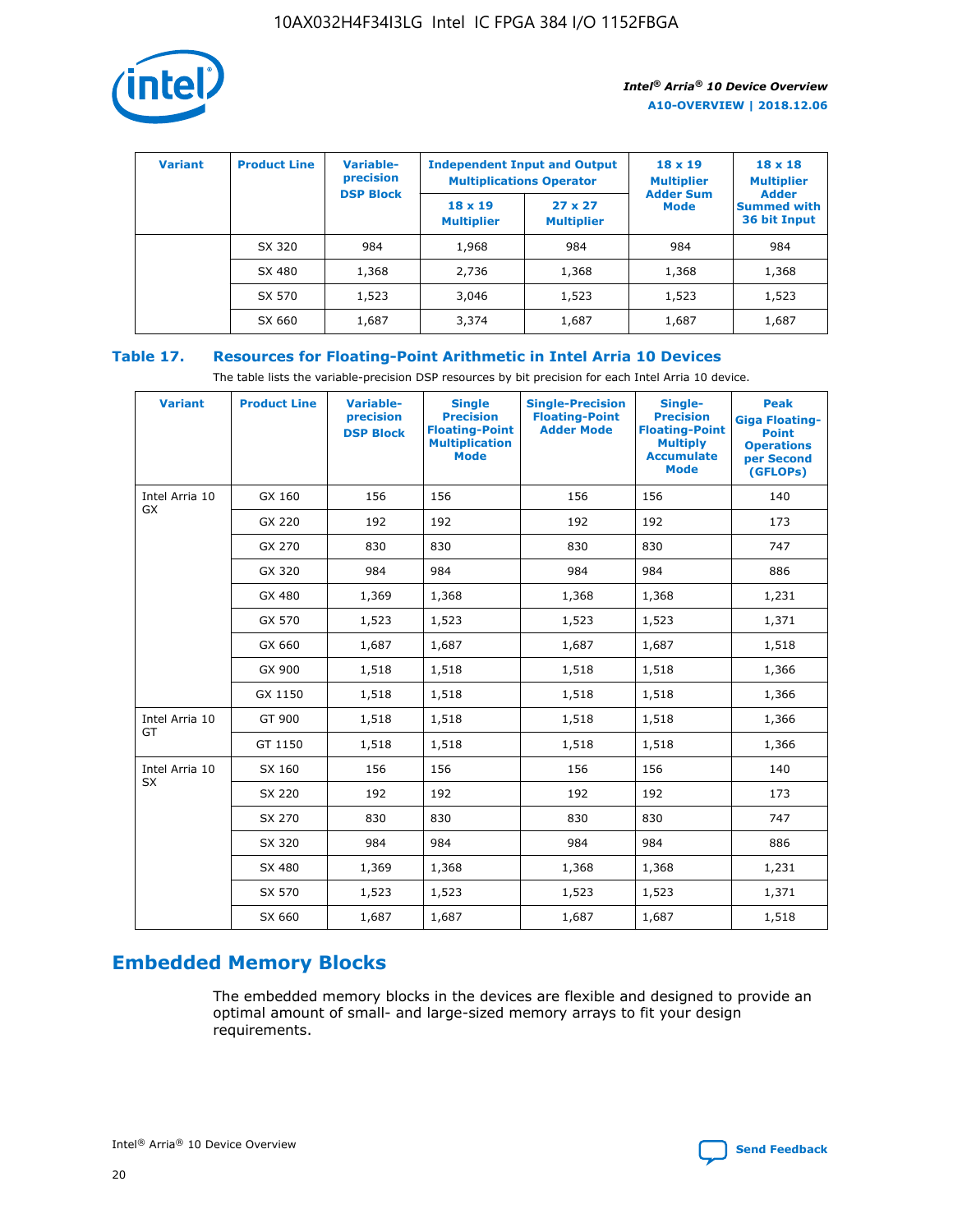

## **Types of Embedded Memory**

The Intel Arria 10 devices contain two types of memory blocks:

- 20 Kb M20K blocks—blocks of dedicated memory resources. The M20K blocks are ideal for larger memory arrays while still providing a large number of independent ports.
- 640 bit memory logic array blocks (MLABs)—enhanced memory blocks that are configured from dual-purpose logic array blocks (LABs). The MLABs are ideal for wide and shallow memory arrays. The MLABs are optimized for implementation of shift registers for digital signal processing (DSP) applications, wide and shallow FIFO buffers, and filter delay lines. Each MLAB is made up of ten adaptive logic modules (ALMs). In the Intel Arria 10 devices, you can configure these ALMs as ten 32 x 2 blocks, giving you one 32 x 20 simple dual-port SRAM block per MLAB.

## **Embedded Memory Capacity in Intel Arria 10 Devices**

|                   | <b>Product</b> |              | <b>M20K</b>         | <b>MLAB</b>  |                     | <b>Total RAM Bit</b> |
|-------------------|----------------|--------------|---------------------|--------------|---------------------|----------------------|
| <b>Variant</b>    | Line           | <b>Block</b> | <b>RAM Bit (Kb)</b> | <b>Block</b> | <b>RAM Bit (Kb)</b> | (Kb)                 |
| Intel Arria 10 GX | GX 160         | 440          | 8,800               | 1,680        | 1,050               | 9,850                |
|                   | GX 220         | 587          | 11,740              | 2,703        | 1,690               | 13,430               |
|                   | GX 270         | 750          | 15,000              | 3,922        | 2,452               | 17,452               |
|                   | GX 320         | 891          | 17,820              | 4,363        | 2,727               | 20,547               |
|                   | GX 480         | 1,431        | 28,620              | 6,662        | 4,164               | 32,784               |
|                   | GX 570         | 1,800        | 36,000              | 8,153        | 5,096               | 41,096               |
|                   | GX 660         | 2,131        | 42,620              | 9,260        | 5,788               | 48,408               |
|                   | GX 900         | 2,423        | 48,460              | 15,017       | 9,386               | 57,846               |
|                   | GX 1150        | 2,713        | 54,260              | 20,774       | 12,984              | 67,244               |
| Intel Arria 10 GT | GT 900         | 2,423        | 48,460              | 15,017       | 9,386               | 57,846               |
|                   | GT 1150        | 2,713        | 54,260              | 20,774       | 12,984              | 67,244               |
| Intel Arria 10 SX | SX 160         | 440          | 8,800               | 1,680        | 1,050               | 9,850                |
|                   | SX 220         | 587          | 11,740              | 2,703        | 1,690               | 13,430               |
|                   | SX 270         | 750          | 15,000              | 3,922        | 2,452               | 17,452               |
|                   | SX 320         | 891          | 17,820              | 4,363        | 2,727               | 20,547               |
|                   | SX 480         | 1,431        | 28,620              | 6,662        | 4,164               | 32,784               |
|                   | SX 570         | 1,800        | 36,000              | 8,153        | 5,096               | 41,096               |
|                   | SX 660         | 2,131        | 42,620              | 9,260        | 5,788               | 48,408               |

#### **Table 18. Embedded Memory Capacity and Distribution in Intel Arria 10 Devices**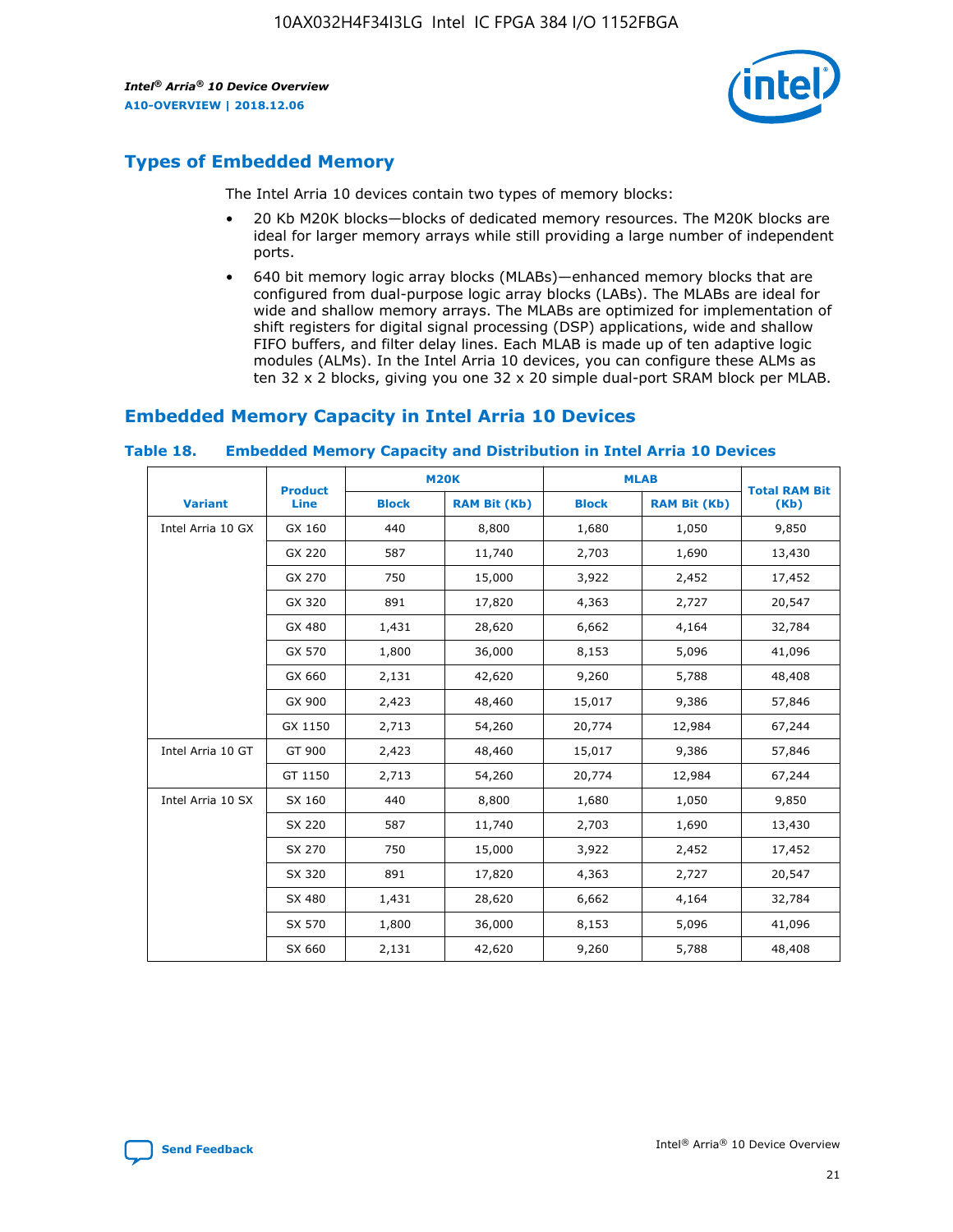

## **Embedded Memory Configurations for Single-port Mode**

#### **Table 19. Single-port Embedded Memory Configurations for Intel Arria 10 Devices**

This table lists the maximum configurations supported for single-port RAM and ROM modes.

| <b>Memory Block</b> | Depth (bits) | <b>Programmable Width</b> |
|---------------------|--------------|---------------------------|
| MLAB                | 32           | x16, x18, or x20          |
|                     | 64(10)       | x8, x9, x10               |
| M20K                | 512          | x40, x32                  |
|                     | 1K           | x20, x16                  |
|                     | 2K           | x10, x8                   |
|                     | 4K           | x5, x4                    |
|                     | 8K           | x2                        |
|                     | 16K          | x1                        |

## **Clock Networks and PLL Clock Sources**

The clock network architecture is based on Intel's global, regional, and peripheral clock structure. This clock structure is supported by dedicated clock input pins, fractional clock synthesis PLLs, and integer I/O PLLs.

#### **Clock Networks**

The Intel Arria 10 core clock networks are capable of up to 800 MHz fabric operation across the full industrial temperature range. For the external memory interface, the clock network supports the hard memory controller with speeds up to 2,400 Mbps in a quarter-rate transfer.

To reduce power consumption, the Intel Quartus Prime software identifies all unused sections of the clock network and powers them down.

#### **Fractional Synthesis and I/O PLLs**

Intel Arria 10 devices contain up to 32 fractional synthesis PLLs and up to 16 I/O PLLs that are available for both specific and general purpose uses in the core:

- Fractional synthesis PLLs—located in the column adjacent to the transceiver blocks
- I/O PLLs—located in each bank of the 48 I/Os

#### **Fractional Synthesis PLLs**

You can use the fractional synthesis PLLs to:

- Reduce the number of oscillators that are required on your board
- Reduce the number of clock pins that are used in the device by synthesizing multiple clock frequencies from a single reference clock source

<sup>(10)</sup> Supported through software emulation and consumes additional MLAB blocks.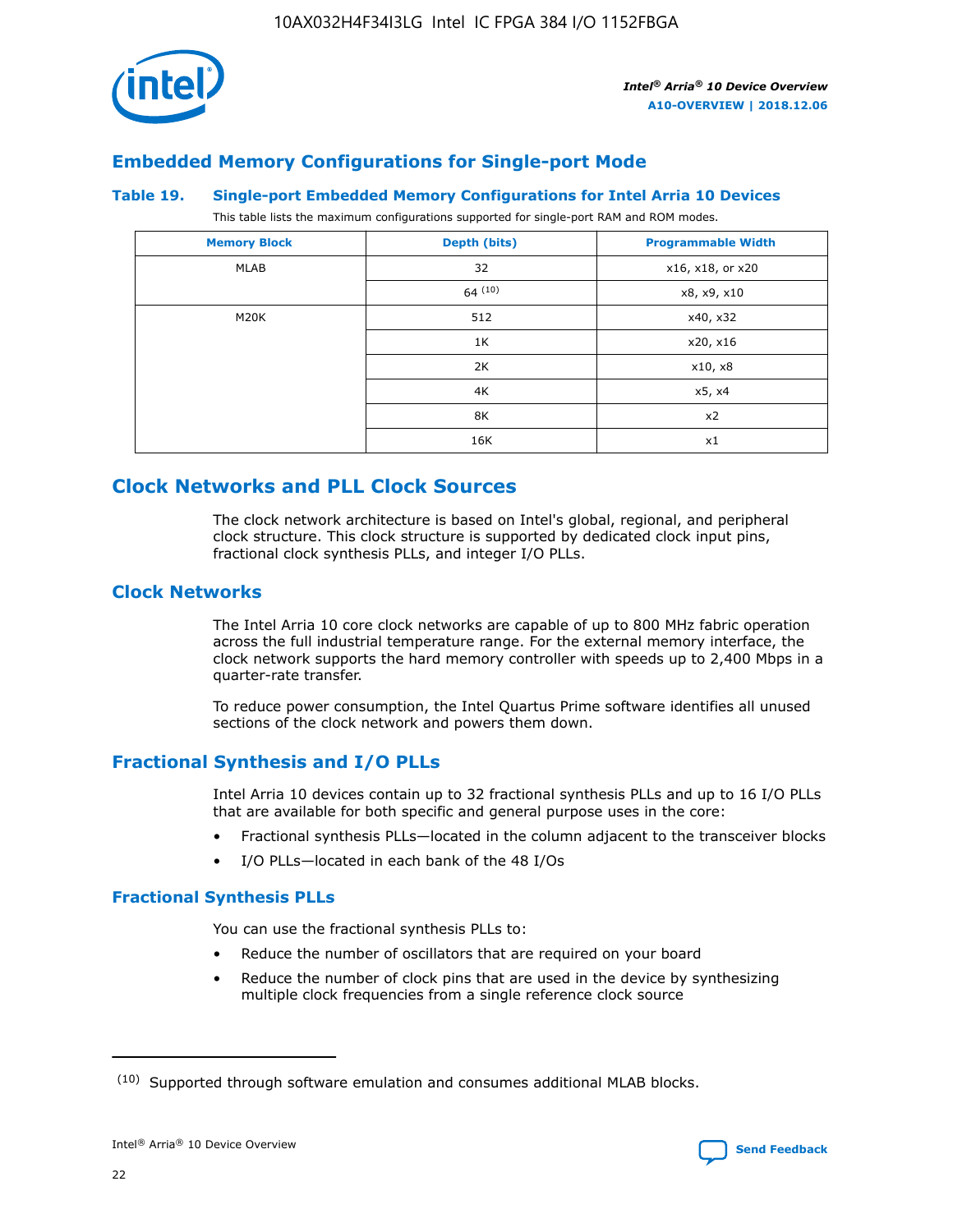

The fractional synthesis PLLs support the following features:

- Reference clock frequency synthesis for transceiver CMU and Advanced Transmit (ATX) PLLs
- Clock network delay compensation
- Zero-delay buffering
- Direct transmit clocking for transceivers
- Independently configurable into two modes:
	- Conventional integer mode equivalent to the general purpose PLL
	- Enhanced fractional mode with third order delta-sigma modulation
- PLL cascading

#### **I/O PLLs**

The integer mode I/O PLLs are located in each bank of 48 I/Os. You can use the I/O PLLs to simplify the design of external memory and high-speed LVDS interfaces.

In each I/O bank, the I/O PLLs are adjacent to the hard memory controllers and LVDS SERDES. Because these PLLs are tightly coupled with the I/Os that need to use them, it makes it easier to close timing.

You can use the I/O PLLs for general purpose applications in the core such as clock network delay compensation and zero-delay buffering.

Intel Arria 10 devices support PLL-to-PLL cascading.

## **FPGA General Purpose I/O**

Intel Arria 10 devices offer highly configurable GPIOs. Each I/O bank contains 48 general purpose I/Os and a high-efficiency hard memory controller.

The following list describes the features of the GPIOs:

- Consist of 3 V I/Os for high-voltage application and LVDS I/Os for differential signaling
	- Up to two 3 V I/O banks, available in some devices, that support up to 3 V I/O standards
	- LVDS I/O banks that support up to 1.8 V I/O standards
- Support a wide range of single-ended and differential I/O interfaces
- LVDS speeds up to 1.6 Gbps
- Each LVDS pair of pins has differential input and output buffers, allowing you to configure the LVDS direction for each pair.
- Programmable bus hold and weak pull-up
- Programmable differential output voltage  $(V_{OD})$  and programmable pre-emphasis

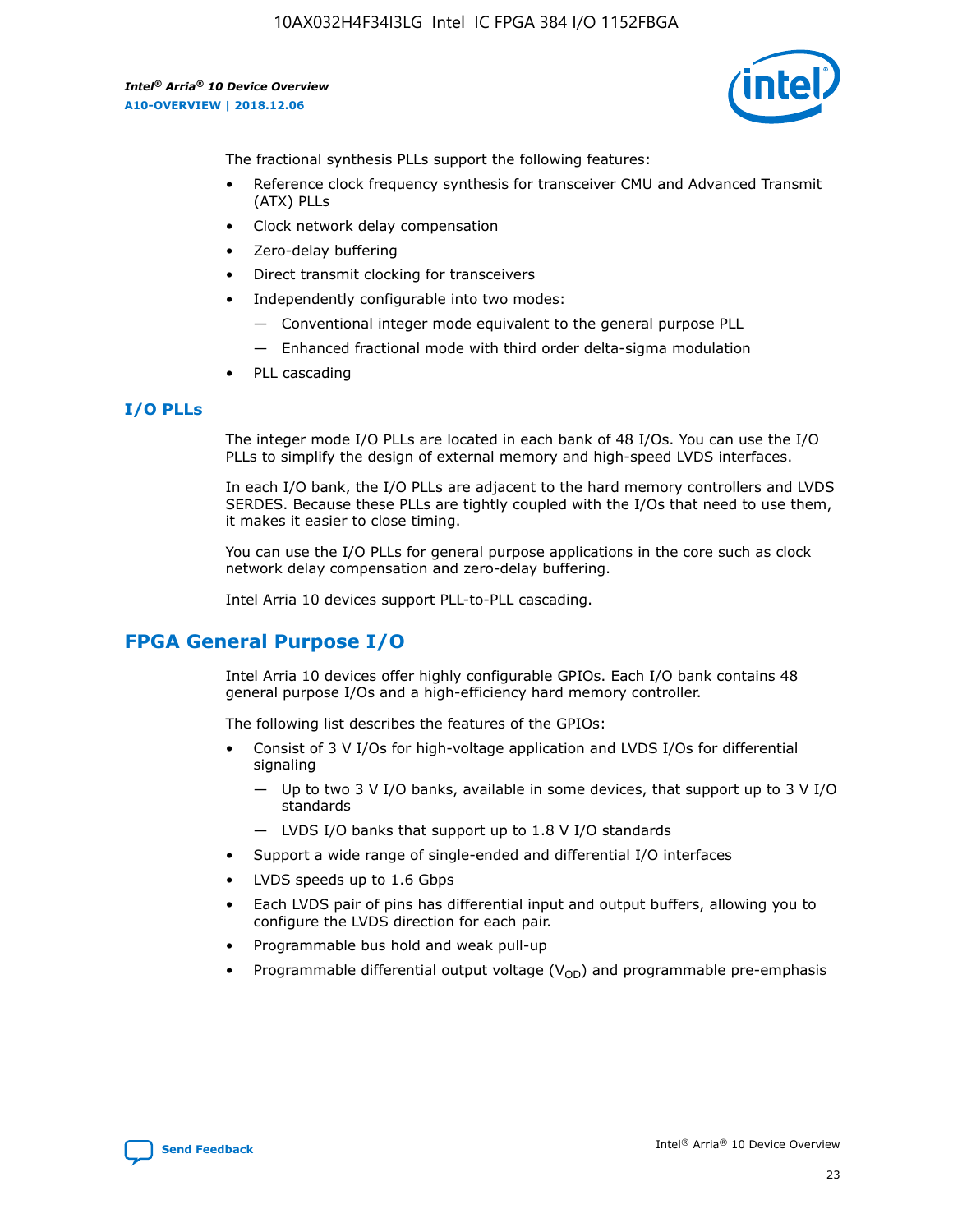

- Series (R<sub>S</sub>) and parallel (R<sub>T</sub>) on-chip termination (OCT) for all I/O banks with OCT calibration to limit the termination impedance variation
- On-chip dynamic termination that has the ability to swap between series and parallel termination, depending on whether there is read or write on a common bus for signal integrity
- Easy timing closure support using the hard read FIFO in the input register path, and delay-locked loop (DLL) delay chain with fine and coarse architecture

## **External Memory Interface**

Intel Arria 10 devices offer massive external memory bandwidth, with up to seven 32 bit DDR4 memory interfaces running at up to 2,400 Mbps. This bandwidth provides additional ease of design, lower power, and resource efficiencies of hardened highperformance memory controllers.

The memory interface within Intel Arria 10 FPGAs and SoCs delivers the highest performance and ease of use. You can configure up to a maximum width of 144 bits when using the hard or soft memory controllers. If required, you can bypass the hard memory controller and use a soft controller implemented in the user logic.

Each I/O contains a hardened DDR read/write path (PHY) capable of performing key memory interface functionality such as read/write leveling, FIFO buffering to lower latency and improve margin, timing calibration, and on-chip termination.

The timing calibration is aided by the inclusion of hard microcontrollers based on Intel's Nios® II technology, specifically tailored to control the calibration of multiple memory interfaces. This calibration allows the Intel Arria 10 device to compensate for any changes in process, voltage, or temperature either within the Intel Arria 10 device itself, or within the external memory device. The advanced calibration algorithms ensure maximum bandwidth and robust timing margin across all operating conditions.

In addition to parallel memory interfaces, Intel Arria 10 devices support serial memory technologies such as the Hybrid Memory Cube (HMC). The HMC is supported by the Intel Arria 10 high-speed serial transceivers which connect up to four HMC links, with each link running at data rates up to 15 Gbps.

#### **Related Information**

#### [External Memory Interface Spec Estimator](http://www.altera.com/technology/memory/estimator/mem-emif-index.html)

Provides a parametric tool that allows you to find and compare the performance of the supported external memory interfaces in IntelFPGAs.

#### **Memory Standards Supported by Intel Arria 10 Devices**

The I/Os are designed to provide high performance support for existing and emerging external memory standards.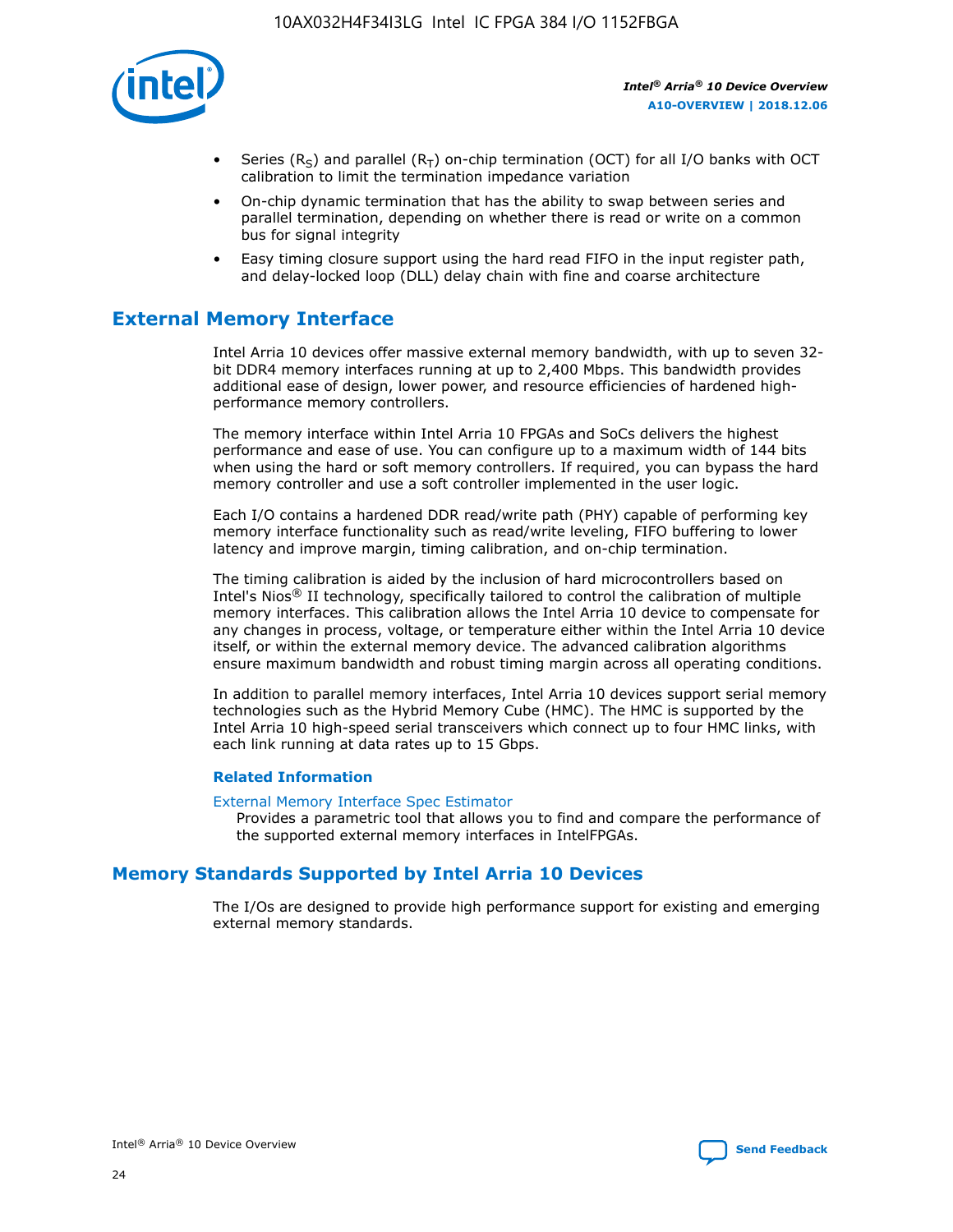

#### **Table 20. Memory Standards Supported by the Hard Memory Controller**

This table lists the overall capability of the hard memory controller. For specific details, refer to the External Memory Interface Spec Estimator and Intel Arria 10 Device Datasheet.

| <b>Memory Standard</b> | <b>Rate Support</b> | <b>Ping Pong PHY Support</b> | <b>Maximum Frequency</b><br>(MHz) |
|------------------------|---------------------|------------------------------|-----------------------------------|
| <b>DDR4 SDRAM</b>      | Quarter rate        | Yes                          | 1,067                             |
|                        |                     |                              | 1,200                             |
| DDR3 SDRAM             | Half rate           | Yes                          | 533                               |
|                        |                     |                              | 667                               |
|                        | Quarter rate        | Yes                          | 1,067                             |
|                        |                     |                              | 1,067                             |
| <b>DDR3L SDRAM</b>     | Half rate           | Yes                          | 533                               |
|                        |                     |                              | 667                               |
|                        | Quarter rate        | Yes                          | 933                               |
|                        |                     |                              | 933                               |
| LPDDR3 SDRAM           | Half rate           |                              | 533                               |
|                        | Quarter rate        |                              | 800                               |

#### **Table 21. Memory Standards Supported by the Soft Memory Controller**

| <b>Memory Standard</b>      | <b>Rate Support</b> | <b>Maximum Frequency</b><br>(MHz) |
|-----------------------------|---------------------|-----------------------------------|
| <b>RLDRAM 3 (11)</b>        | Quarter rate        | 1,200                             |
| ODR IV SRAM <sup>(11)</sup> | Quarter rate        | 1,067                             |
| <b>ODR II SRAM</b>          | Full rate           | 333                               |
|                             | Half rate           | 633                               |
| <b>ODR II+ SRAM</b>         | Full rate           | 333                               |
|                             | Half rate           | 633                               |
| <b>ODR II+ Xtreme SRAM</b>  | Full rate           | 333                               |
|                             | Half rate           | 633                               |

#### **Table 22. Memory Standards Supported by the HPS Hard Memory Controller**

The hard processor system (HPS) is available in Intel Arria 10 SoC devices only.

| <b>Memory Standard</b> | <b>Rate Support</b> | <b>Maximum Frequency</b><br>(MHz) |
|------------------------|---------------------|-----------------------------------|
| <b>DDR4 SDRAM</b>      | Half rate           | 1,200                             |
| <b>DDR3 SDRAM</b>      | Half rate           | 1,067                             |
| <b>DDR3L SDRAM</b>     | Half rate           | 933                               |

<sup>(11)</sup> Intel Arria 10 devices support this external memory interface using hard PHY with soft memory controller.

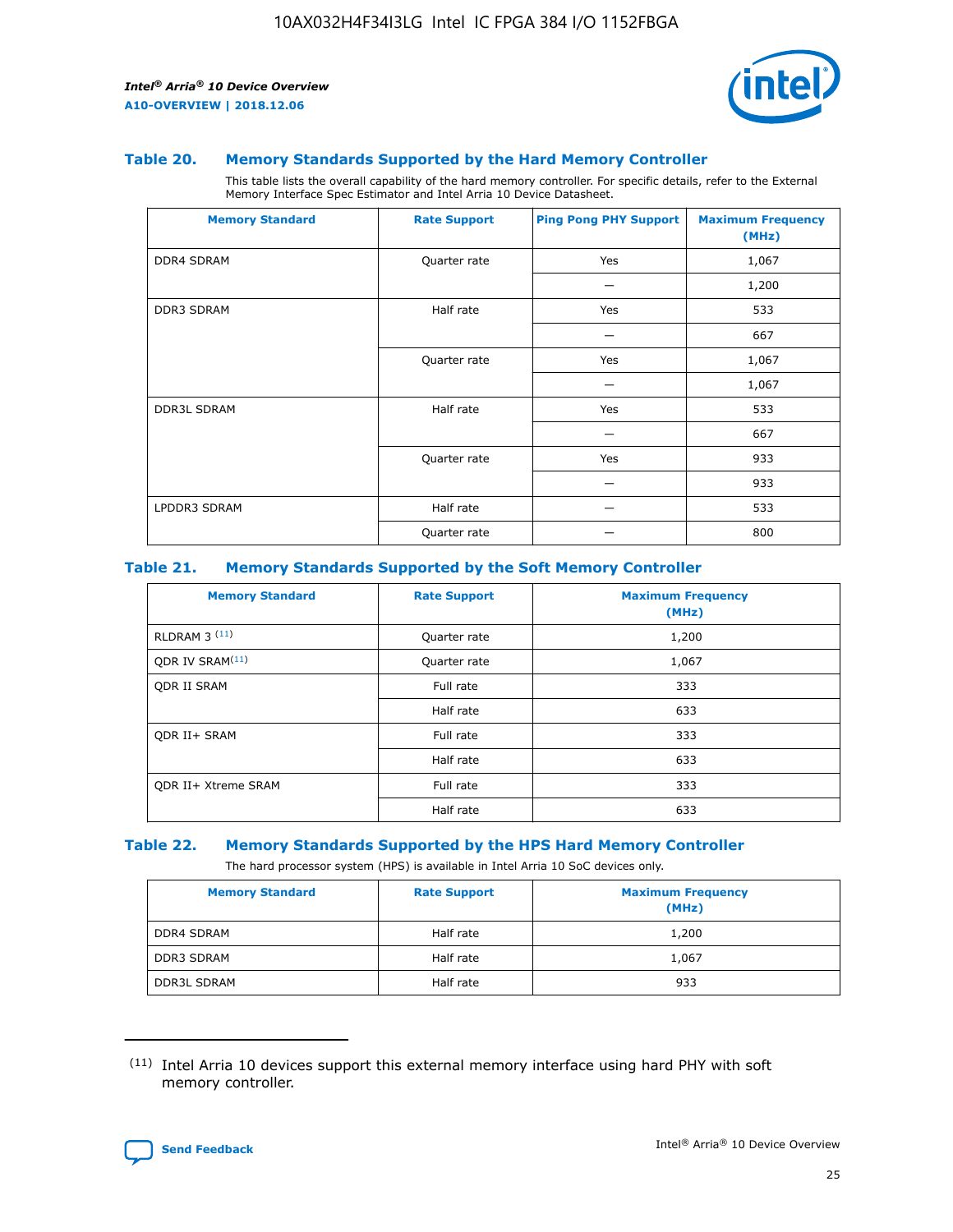

#### **Related Information**

#### [Intel Arria 10 Device Datasheet](https://www.intel.com/content/www/us/en/programmable/documentation/mcn1413182292568.html#mcn1413182153340)

Lists the memory interface performance according to memory interface standards, rank or chip select configurations, and Intel Arria 10 device speed grades.

## **PCIe Gen1, Gen2, and Gen3 Hard IP**

Intel Arria 10 devices contain PCIe hard IP that is designed for performance and ease-of-use:

- Includes all layers of the PCIe stack—transaction, data link and physical layers.
- Supports PCIe Gen3, Gen2, and Gen1 Endpoint and Root Port in x1, x2, x4, or x8 lane configuration.
- Operates independently from the core logic—optional configuration via protocol (CvP) allows the PCIe link to power up and complete link training in less than 100 ms while the Intel Arria 10 device completes loading the programming file for the rest of the FPGA.
- Provides added functionality that makes it easier to support emerging features such as Single Root I/O Virtualization (SR-IOV) and optional protocol extensions.
- Provides improved end-to-end datapath protection using ECC.
- Supports FPGA configuration via protocol (CvP) using PCIe at Gen3, Gen2, or Gen1 speed.

#### **Related Information**

PCS Features on page 30

## **Enhanced PCS Hard IP for Interlaken and 10 Gbps Ethernet**

#### **Interlaken Support**

The Intel Arria 10 enhanced PCS hard IP provides integrated Interlaken PCS supporting rates up to 25.8 Gbps per lane.

The Interlaken PCS is based on the proven functionality of the PCS developed for Intel's previous generation FPGAs, which demonstrated interoperability with Interlaken ASSP vendors and third-party IP suppliers. The Interlaken PCS is present in every transceiver channel in Intel Arria 10 devices.

#### **Related Information**

PCS Features on page 30

#### **10 Gbps Ethernet Support**

The Intel Arria 10 enhanced PCS hard IP supports 10GBASE-R PCS compliant with IEEE 802.3 10 Gbps Ethernet (10GbE). The integrated hard IP support for 10GbE and the 10 Gbps transceivers save external PHY cost, board space, and system power.

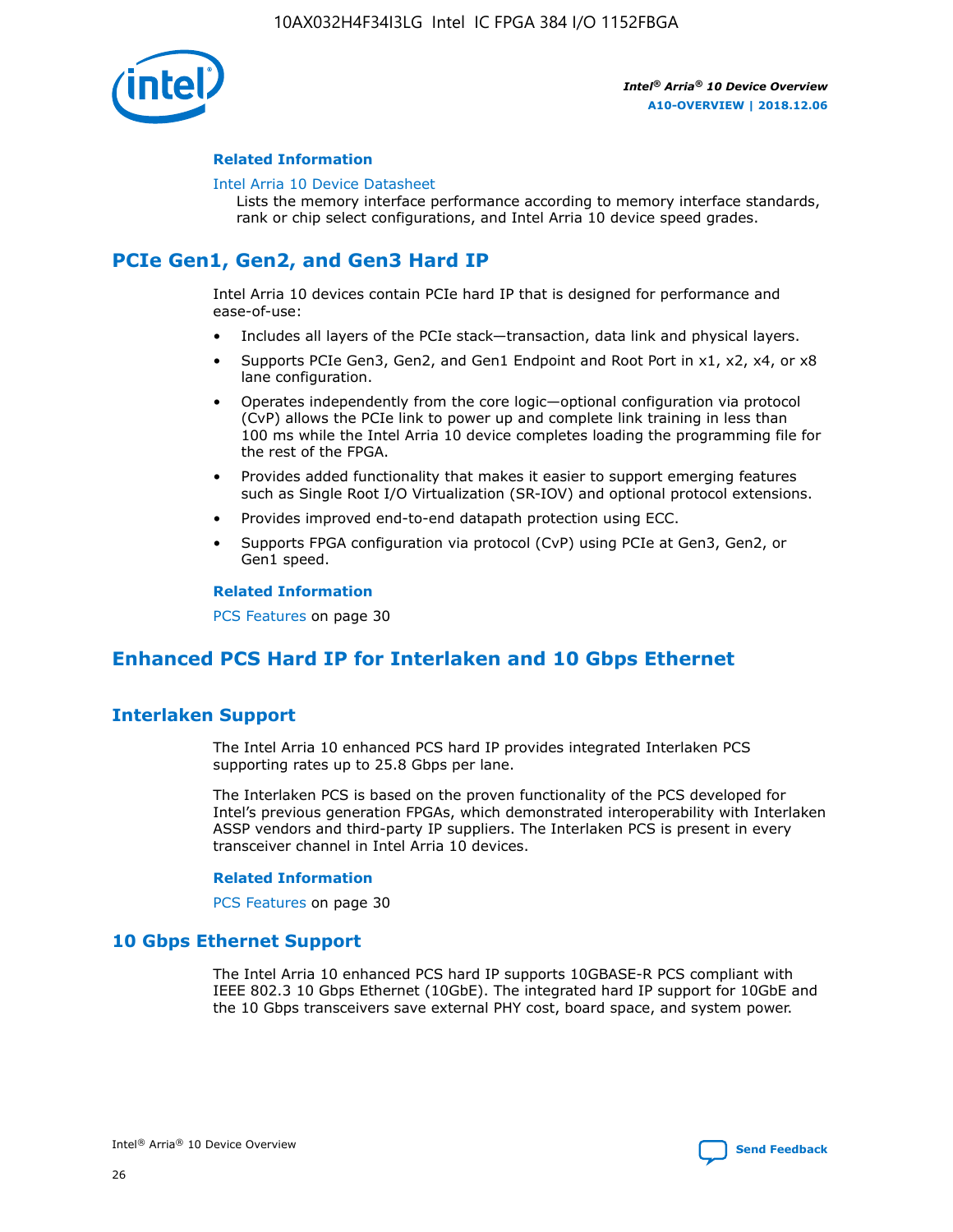

The scalable hard IP supports multiple independent 10GbE ports while using a single PLL for all the 10GBASE-R PCS instantiations, which saves on core logic resources and clock networks:

- Simplifies multiport 10GbE systems compared to XAUI interfaces that require an external XAUI-to-10G PHY.
- Incorporates Electronic Dispersion Compensation (EDC), which enables direct connection to standard 10 Gbps XFP and SFP+ pluggable optical modules.
- Supports backplane Ethernet applications and includes a hard 10GBASE-KR Forward Error Correction (FEC) circuit that you can use for 10 Gbps and 40 Gbps applications.

The 10 Gbps Ethernet PCS hard IP and 10GBASE-KR FEC are present in every transceiver channel.

#### **Related Information**

PCS Features on page 30

## **Low Power Serial Transceivers**

Intel Arria 10 FPGAs and SoCs include lowest power transceivers that deliver high bandwidth, throughput and low latency.

Intel Arria 10 devices deliver the industry's lowest power consumption per transceiver channel:

- 12.5 Gbps transceivers at as low as 242 mW
- 10 Gbps transceivers at as low as 168 mW
- 6 Gbps transceivers at as low as 117 mW

Intel Arria 10 transceivers support various data rates according to application:

- Chip-to-chip and chip-to-module applications—from 1 Gbps up to 25.8 Gbps
- Long reach and backplane applications—from 1 Gbps up to 12.5 with advanced adaptive equalization
- Critical power sensitive applications—from 1 Gbps up to 11.3 Gbps using lower power modes

The combination of 20 nm process technology and architectural advances provide the following benefits:

- Significant reduction in die area and power consumption
- Increase of up to two times in transceiver I/O density compared to previous generation devices while maintaining optimal signal integrity
- Up to 72 total transceiver channels—you can configure up to 6 of these channels to run as fast as 25.8 Gbps
- All channels feature continuous data rate support up to the maximum rated speed

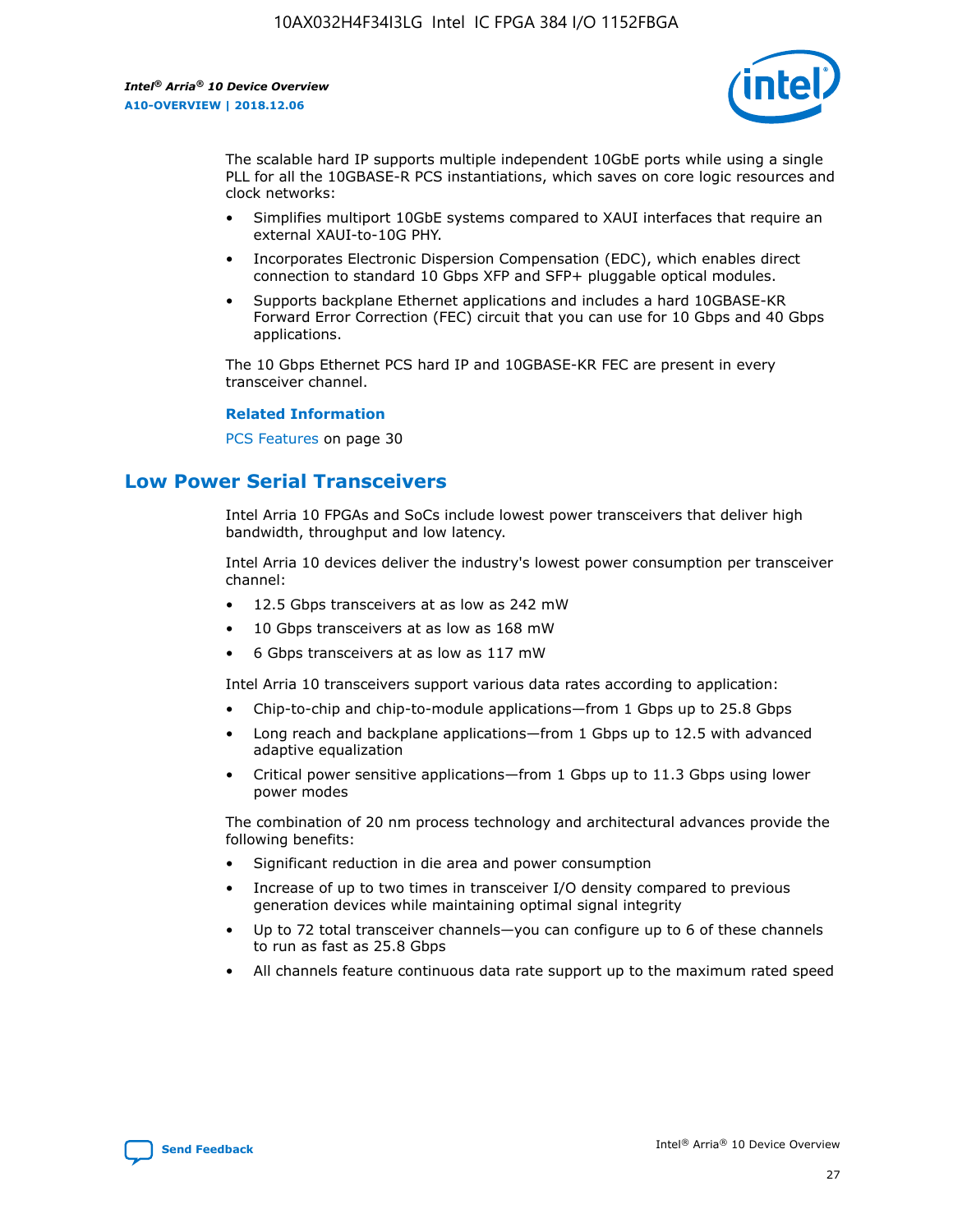

## **Figure 6. Intel Arria 10 Transceiver Block Architecture**



#### **Transceiver Channels**

All transceiver channels feature a dedicated Physical Medium Attachment (PMA) and a hardened Physical Coding Sublayer (PCS).

- The PMA provides primary interfacing capabilities to physical channels.
- The PCS typically handles encoding/decoding, word alignment, and other preprocessing functions before transferring data to the FPGA core fabric.

A transceiver channel consists of a PMA and a PCS block. Most transceiver banks have 6 channels. There are some transceiver banks that contain only 3 channels.

A wide variety of bonded and non-bonded data rate configurations is possible using a highly configurable clock distribution network. Up to 80 independent transceiver data rates can be configured.

The following figures are graphical representations of top views of the silicon die, which correspond to reverse views for flip chip packages. Different Intel Arria 10 devices may have different floorplans than the ones shown in the figures.

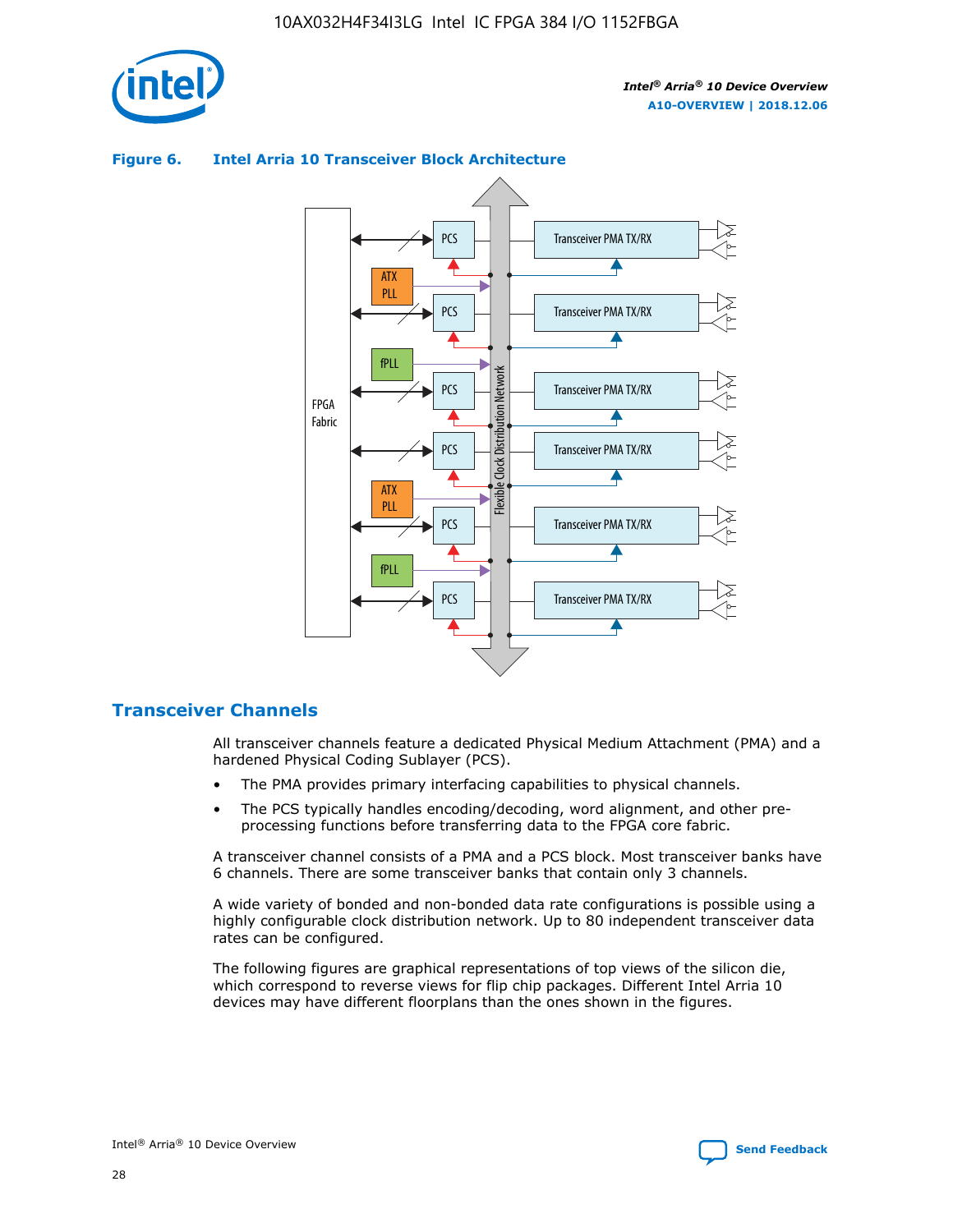

#### **Figure 7. Device Chip Overview for Intel Arria 10 GX and GT Devices**





#### **PMA Features**

Intel Arria 10 transceivers provide exceptional signal integrity at data rates up to 25.8 Gbps. Clocking options include ultra-low jitter ATX PLLs (LC tank based), clock multiplier unit (CMU) PLLs, and fractional PLLs.

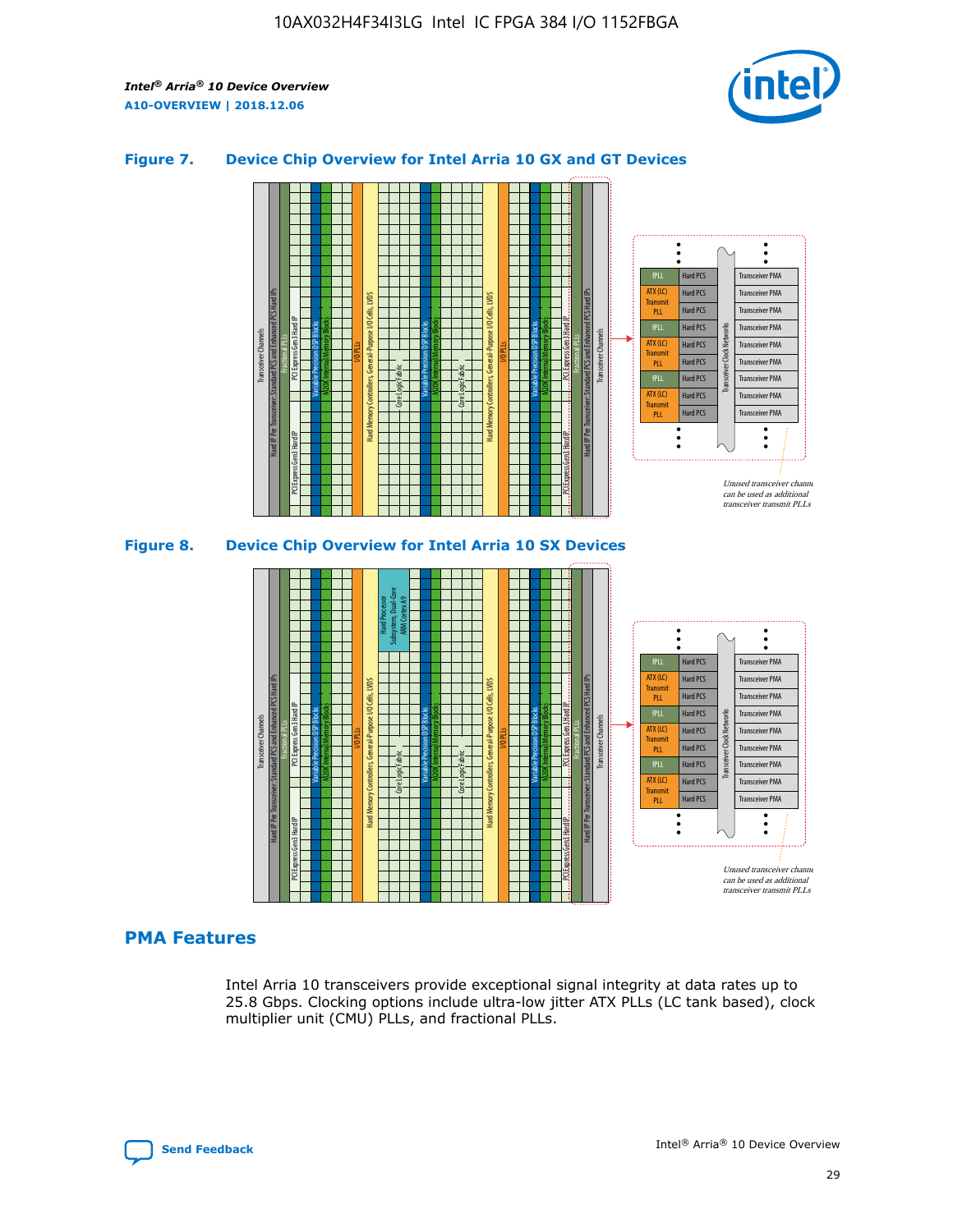

Each transceiver channel contains a channel PLL that can be used as the CMU PLL or clock data recovery (CDR) PLL. In CDR mode, the channel PLL recovers the receiver clock and data in the transceiver channel. Up to 80 independent data rates can be configured on a single Intel Arria 10 device.

#### **Table 23. PMA Features of the Transceivers in Intel Arria 10 Devices**

| <b>Feature</b>                                             | <b>Capability</b>                                                                                                                                                                                                             |
|------------------------------------------------------------|-------------------------------------------------------------------------------------------------------------------------------------------------------------------------------------------------------------------------------|
| Chip-to-Chip Data Rates                                    | 1 Gbps to 17.4 Gbps (Intel Arria 10 GX devices)<br>1 Gbps to 25.8 Gbps (Intel Arria 10 GT devices)                                                                                                                            |
| Backplane Support                                          | Drive backplanes at data rates up to 12.5 Gbps                                                                                                                                                                                |
| <b>Optical Module Support</b>                              | SFP+/SFP, XFP, CXP, QSFP/QSFP28, CFP/CFP2/CFP4                                                                                                                                                                                |
| Cable Driving Support                                      | SFP+ Direct Attach, PCI Express over cable, eSATA                                                                                                                                                                             |
| Transmit Pre-Emphasis                                      | 4-tap transmit pre-emphasis and de-emphasis to compensate for system channel loss                                                                                                                                             |
| Continuous Time Linear<br>Equalizer (CTLE)                 | Dual mode, high-gain, and high-data rate, linear receive equalization to compensate for<br>system channel loss                                                                                                                |
| Decision Feedback Equalizer<br>(DFE)                       | 7-fixed and 4-floating tap DFE to equalize backplane channel loss in the presence of<br>crosstalk and noisy environments                                                                                                      |
| Variable Gain Amplifier                                    | Optimizes the signal amplitude prior to the CDR sampling and operates in fixed and<br>adaptive modes                                                                                                                          |
| Altera Digital Adaptive<br>Parametric Tuning (ADAPT)       | Fully digital adaptation engine to automatically adjust all link equalization parameters-<br>including CTLE, DFE, and variable gain amplifier blocks—that provide optimal link margin<br>without intervention from user logic |
| Precision Signal Integrity<br>Calibration Engine (PreSICE) | Hardened calibration controller to quickly calibrate all transceiver control parameters on<br>power-up, which provides the optimal signal integrity and jitter performance                                                    |
| Advanced Transmit (ATX)<br><b>PLL</b>                      | Low jitter ATX (LC tank based) PLLs with continuous tuning range to cover a wide range of<br>standard and proprietary protocols                                                                                               |
| <b>Fractional PLLs</b>                                     | On-chip fractional frequency synthesizers to replace on-board crystal oscillators and reduce<br>system cost                                                                                                                   |
| Digitally Assisted Analog<br><b>CDR</b>                    | Superior jitter tolerance with fast lock time                                                                                                                                                                                 |
| Dynamic Partial<br>Reconfiguration                         | Allows independent control of the Avalon memory-mapped interface of each transceiver<br>channel for the highest transceiver flexibility                                                                                       |
| Multiple PCS-PMA and PCS-<br>PLD interface widths          | 8-, 10-, 16-, 20-, 32-, 40-, or 64-bit interface widths for flexibility of deserialization width,<br>encoding, and reduced latency                                                                                            |

#### **PCS Features**

This table summarizes the Intel Arria 10 transceiver PCS features. You can use the transceiver PCS to support a wide range of protocols ranging from 1 Gbps to 25.8 Gbps.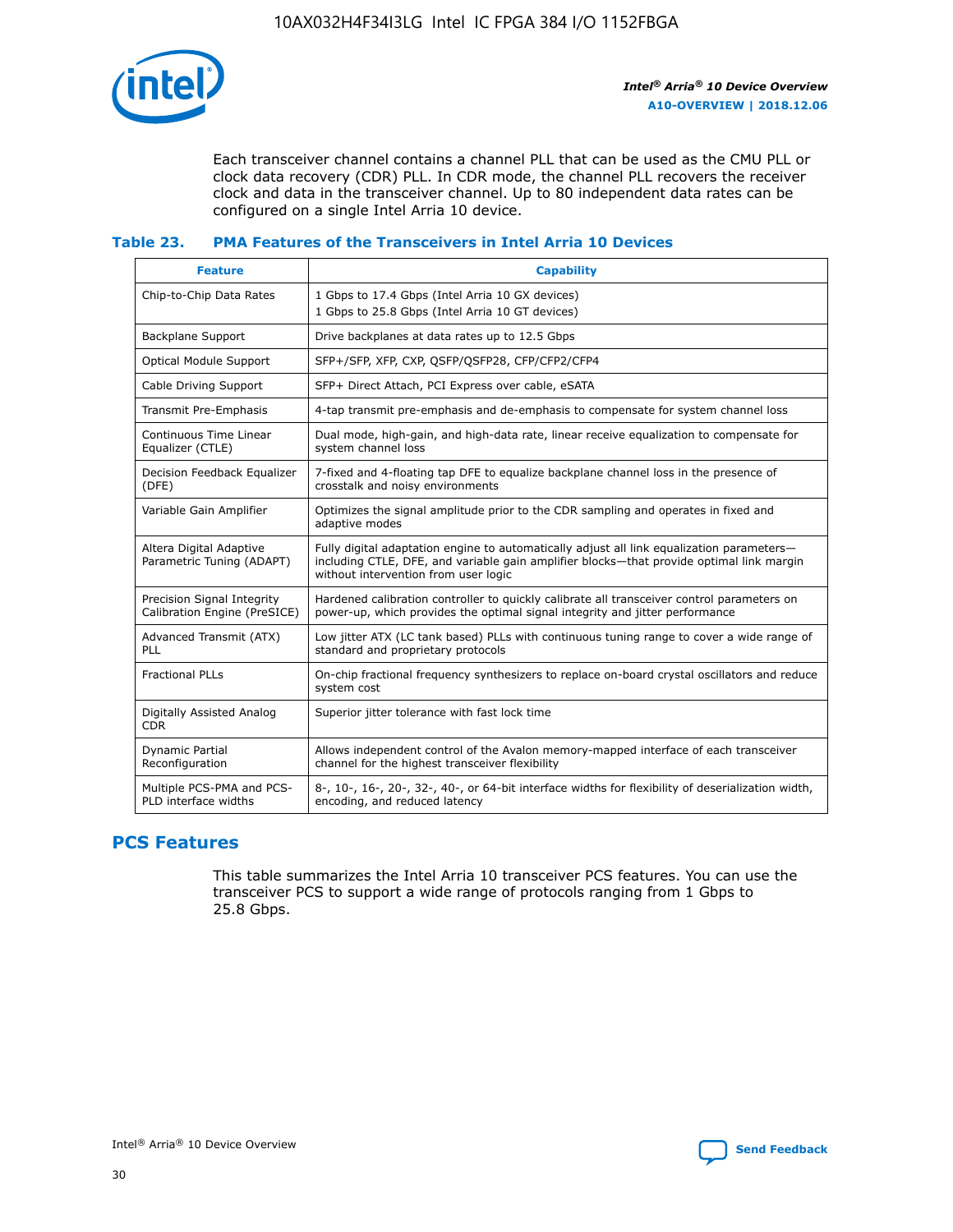

| <b>PCS</b>          | <b>Description</b>                                                                                                                                                                                                                                                                                                                                                                                             |
|---------------------|----------------------------------------------------------------------------------------------------------------------------------------------------------------------------------------------------------------------------------------------------------------------------------------------------------------------------------------------------------------------------------------------------------------|
| Standard PCS        | Operates at a data rate up to 12 Gbps<br>Supports protocols such as PCI-Express, CPRI 4.2+, GigE, IEEE 1588 in Hard PCS<br>Implements other protocols using Basic/Custom (Standard PCS) transceiver<br>configuration rules.                                                                                                                                                                                    |
| <b>Enhanced PCS</b> | Performs functions common to most serial data industry standards, such as word<br>alignment, encoding/decoding, and framing, before data is sent or received off-chip<br>through the PMA<br>• Handles data transfer to and from the FPGA fabric<br>Handles data transfer internally to and from the PMA<br>Provides frequency compensation<br>Performs channel bonding for multi-channel low skew applications |
| PCIe Gen3 PCS       | Supports the seamless switching of Data and Clock between the Gen1, Gen2, and Gen3<br>data rates<br>Provides support for PIPE 3.0 features<br>Supports the PIPE interface with the Hard IP enabled, as well as with the Hard IP<br>bypassed                                                                                                                                                                    |

#### **Related Information**

- PCIe Gen1, Gen2, and Gen3 Hard IP on page 26
- Interlaken Support on page 26
- 10 Gbps Ethernet Support on page 26

#### **PCS Protocol Support**

This table lists some of the protocols supported by the Intel Arria 10 transceiver PCS. For more information about the blocks in the transmitter and receiver data paths, refer to the related information.

| <b>Protocol</b>                                 | <b>Data Rate</b><br>(Gbps) | <b>Transceiver IP</b>       | <b>PCS Support</b>                      |
|-------------------------------------------------|----------------------------|-----------------------------|-----------------------------------------|
| PCIe Gen3 x1, x2, x4, x8                        | 8.0                        | Native PHY (PIPE)           | Standard PCS and PCIe<br>Gen3 PCS       |
| PCIe Gen2 x1, x2, x4, x8                        | 5.0                        | Native PHY (PIPE)           | <b>Standard PCS</b>                     |
| PCIe Gen1 x1, x2, x4, x8                        | 2.5                        | Native PHY (PIPE)           | Standard PCS                            |
| 1000BASE-X Gigabit Ethernet                     | 1.25                       | Native PHY                  | <b>Standard PCS</b>                     |
| 1000BASE-X Gigabit Ethernet with<br>IEEE 1588v2 | 1.25                       | Native PHY                  | Standard PCS                            |
| 10GBASE-R                                       | 10.3125                    | Native PHY                  | <b>Enhanced PCS</b>                     |
| 10GBASE-R with IEEE 1588v2                      | 10.3125                    | Native PHY                  | <b>Enhanced PCS</b>                     |
| 10GBASE-R with KR FEC                           | 10.3125                    | Native PHY                  | <b>Enhanced PCS</b>                     |
| 10GBASE-KR and 1000BASE-X                       | 10.3125                    | 1G/10GbE and 10GBASE-KR PHY | Standard PCS and<br><b>Enhanced PCS</b> |
| Interlaken (CEI-6G/11G)                         | 3.125 to 17.4              | Native PHY                  | <b>Enhanced PCS</b>                     |
| SFI-S/SFI-5.2                                   | 11.2                       | Native PHY                  | <b>Enhanced PCS</b>                     |
| 10G SDI                                         | 10.692                     | Native PHY                  | <b>Enhanced PCS</b>                     |
|                                                 |                            |                             | continued                               |

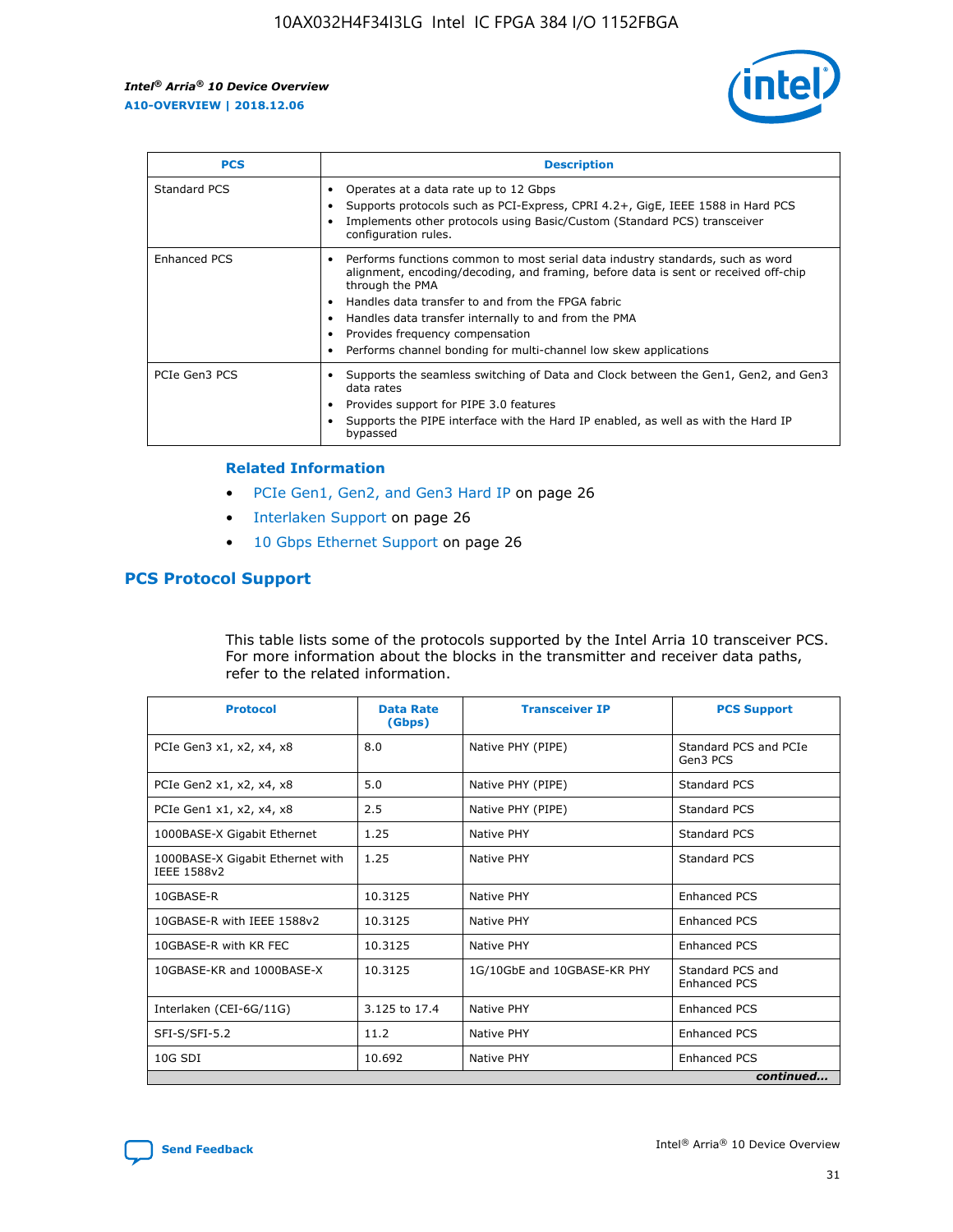

| <b>Protocol</b>      | <b>Data Rate</b><br>(Gbps) | <b>Transceiver IP</b> | <b>PCS Support</b> |
|----------------------|----------------------------|-----------------------|--------------------|
| CPRI 6.0 (64B/66B)   | 0.6144 to<br>10.1376       | Native PHY            | Enhanced PCS       |
| CPRI 4.2 (8B/10B)    | 0.6144 to<br>9.8304        | Native PHY            | Standard PCS       |
| OBSAI RP3 v4.2       | 0.6144 to 6.144            | Native PHY            | Standard PCS       |
| SD-SDI/HD-SDI/3G-SDI | $0.143(12)$ to<br>2.97     | Native PHY            | Standard PCS       |

#### **Related Information**

#### [Intel Arria 10 Transceiver PHY User Guide](https://www.intel.com/content/www/us/en/programmable/documentation/nik1398707230472.html#nik1398707091164)

Provides more information about the supported transceiver protocols and PHY IP, the PMA architecture, and the standard, enhanced, and PCIe Gen3 PCS architecture.

## **SoC with Hard Processor System**

Each SoC device combines an FPGA fabric and a hard processor system (HPS) in a single device. This combination delivers the flexibility of programmable logic with the power and cost savings of hard IP in these ways:

- Reduces board space, system power, and bill of materials cost by eliminating a discrete embedded processor
- Allows you to differentiate the end product in both hardware and software, and to support virtually any interface standard
- Extends the product life and revenue through in-field hardware and software updates

 $(12)$  The 0.143 Gbps data rate is supported using oversampling of user logic that you must implement in the FPGA fabric.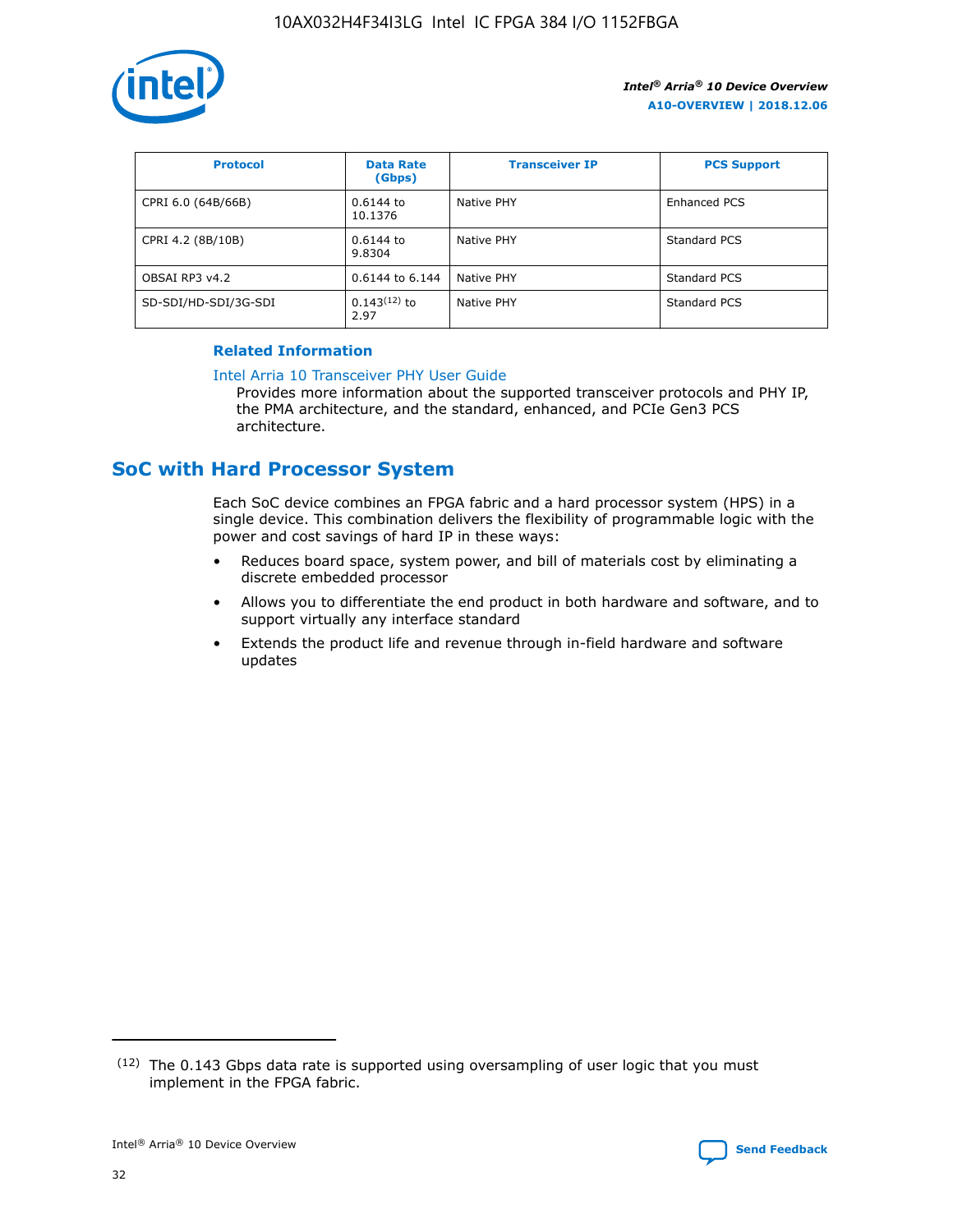

#### **Figure 9. HPS Block Diagram**

This figure shows a block diagram of the HPS with the dual ARM Cortex-A9 MPCore processor.



#### **Key Advantages of 20-nm HPS**

The 20-nm HPS strikes a balance between enabling maximum software compatibility with 28-nm SoCs while still improving upon the 28-nm HPS architecture. These improvements address the requirements of the next generation target markets such as wireless and wireline communications, compute and storage equipment, broadcast and military in terms of performance, memory bandwidth, connectivity via backplane and security.

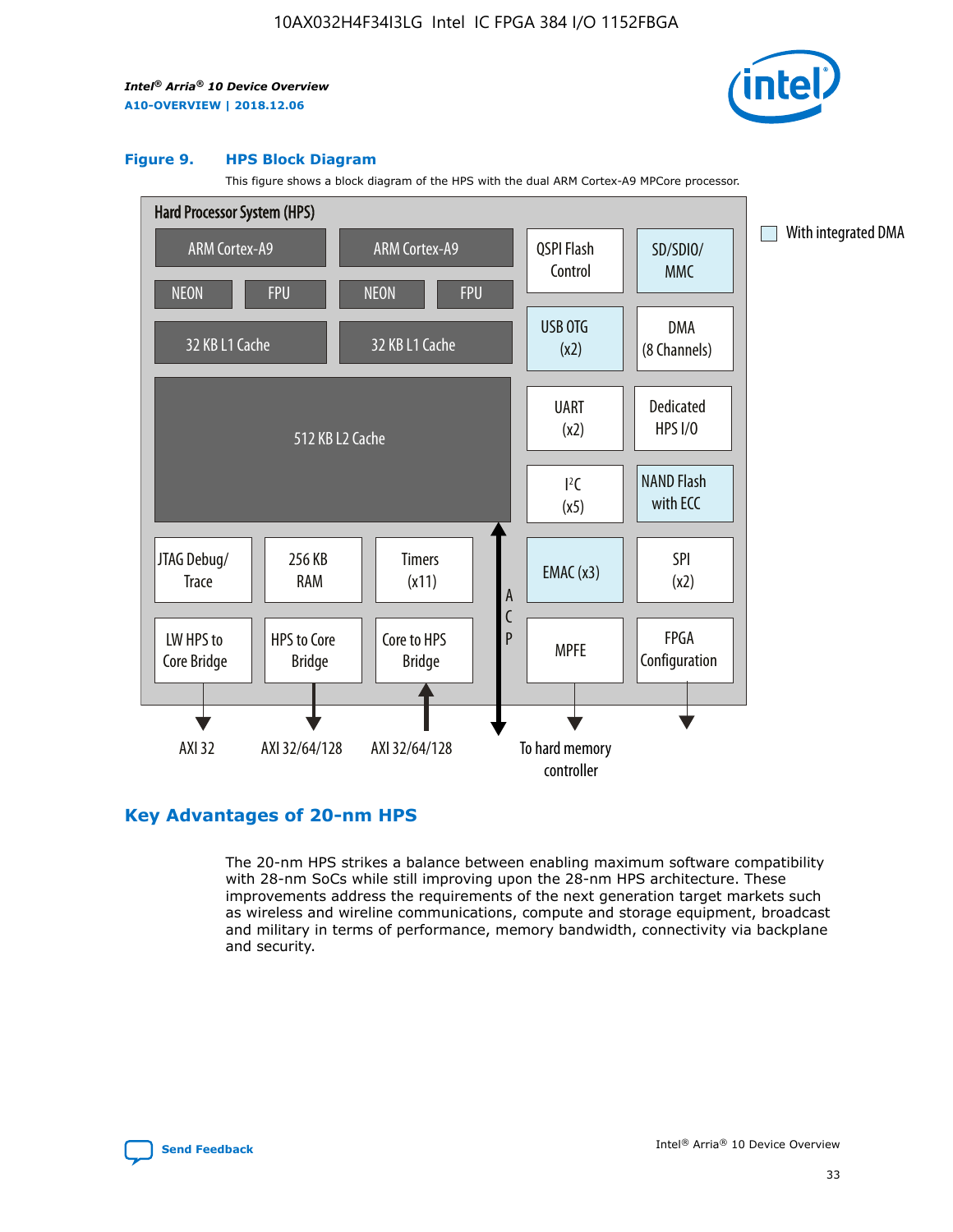

#### **Table 24. Improvements in 20 nm HPS**

This table lists the key improvements of the 20 nm HPS compared to the 28 nm HPS.

| Advantages/<br><b>Improvements</b>                          | <b>Description</b>                                                                                                                                                                                                                                                                                                                                                                                                                                                                                                                                                                                                                                                                                                                                                                                                                                                                                                      |
|-------------------------------------------------------------|-------------------------------------------------------------------------------------------------------------------------------------------------------------------------------------------------------------------------------------------------------------------------------------------------------------------------------------------------------------------------------------------------------------------------------------------------------------------------------------------------------------------------------------------------------------------------------------------------------------------------------------------------------------------------------------------------------------------------------------------------------------------------------------------------------------------------------------------------------------------------------------------------------------------------|
| Increased performance and<br>overdrive capability           | While the nominal processor frequency is 1.2 GHz, the 20 nm HPS offers an "overdrive"<br>feature which enables a higher processor operating frequency. This requires a higher supply<br>voltage value that is unique to the HPS and may require a separate regulator.                                                                                                                                                                                                                                                                                                                                                                                                                                                                                                                                                                                                                                                   |
| Increased processor memory<br>bandwidth and DDR4<br>support | Up to 64-bit DDR4 memory at 2,400 Mbps support is available for the processor. The hard<br>memory controller for the HPS comprises a multi-port front end that manages connections<br>to a single port memory controller. The multi-port front end allows logic core and the HPS<br>to share ports and thereby the available bandwidth of the memory controller.                                                                                                                                                                                                                                                                                                                                                                                                                                                                                                                                                        |
| Flexible I/O sharing                                        | An advanced I/O pin muxing scheme allows improved sharing of I/O between the HPS and<br>the core logic. The following types of I/O are available for SoC:<br>17 dedicated I/Os-physically located inside the HPS block and are not accessible to<br>logic within the core. The 17 dedicated I/Os are used for HPS clock, resets, and<br>interfacing with boot devices, QSPI, and SD/MMC.<br>48 direct shared I/O-located closest to the HPS block and are ideal for high speed HPS<br>peripherals such as EMAC, USB, and others. There is one bank of 48 I/Os that supports<br>direct sharing where the 48 I/Os can be shared 12 I/Os at a time.<br>Standard (shared) I/O-all standard I/Os can be shared by the HPS peripherals and any<br>logic within the core. For designs where more than 48 I/Os are required to fully use all<br>the peripherals in the HPS, these I/Os can be connected through the core logic. |
| <b>EMAC</b> core                                            | Three EMAC cores are available in the HPS. The EMAC cores enable an application to<br>support two redundant Ethernet connections; for example, backplane, or two EMAC cores<br>for managing IEEE 1588 time stamp information while allowing a third EMAC core for debug<br>and configuration. All three EMACs can potentially share the same time stamps, simplifying<br>the 1588 time stamping implementation. A new serial time stamp interface allows core<br>logic to access and read the time stamp values. The integrated EMAC controllers can be<br>connected to external Ethernet PHY through the provided MDIO or I <sup>2</sup> C interface.                                                                                                                                                                                                                                                                  |
| On-chip memory                                              | The on-chip memory is updated to 256 KB support and can support larger data sets and<br>real time algorithms.                                                                                                                                                                                                                                                                                                                                                                                                                                                                                                                                                                                                                                                                                                                                                                                                           |
| <b>ECC</b> enhancements                                     | Improvements in L2 Cache ECC management allow identification of errors down to the<br>address level. ECC enhancements also enable improved error injection and status reporting<br>via the introduction of new memory mapped access to syndrome and data signals.                                                                                                                                                                                                                                                                                                                                                                                                                                                                                                                                                                                                                                                       |
| HPS to FPGA Interconnect<br><b>Backbone</b>                 | Although the HPS and the Logic Core can operate independently, they are tightly coupled<br>via a high-bandwidth system interconnect built from high-performance ARM AMBA AXI bus<br>bridges. IP bus masters in the FPGA fabric have access to HPS bus slaves via the FPGA-to-<br>HPS interconnect. Similarly, HPS bus masters have access to bus slaves in the core fabric<br>via the HPS-to-FPGA bridge. Both bridges are AMBA AXI-3 compliant and support<br>simultaneous read and write transactions. Up to three masters within the core fabric can<br>share the HPS SDRAM controller with the processor. Additionally, the processor can be used<br>to configure the core fabric under program control via a dedicated 32-bit configuration port.                                                                                                                                                                  |
| FPGA configuration and HPS<br>booting                       | The FPGA fabric and HPS in the SoCs are powered independently. You can reduce the clock<br>frequencies or gate the clocks to reduce dynamic power.<br>You can configure the FPGA fabric and boot the HPS independently, in any order, providing<br>you with more design flexibility.                                                                                                                                                                                                                                                                                                                                                                                                                                                                                                                                                                                                                                    |
| Security                                                    | New security features have been introduced for anti-tamper management, secure boot,<br>encryption (AES), and authentication (SHA).                                                                                                                                                                                                                                                                                                                                                                                                                                                                                                                                                                                                                                                                                                                                                                                      |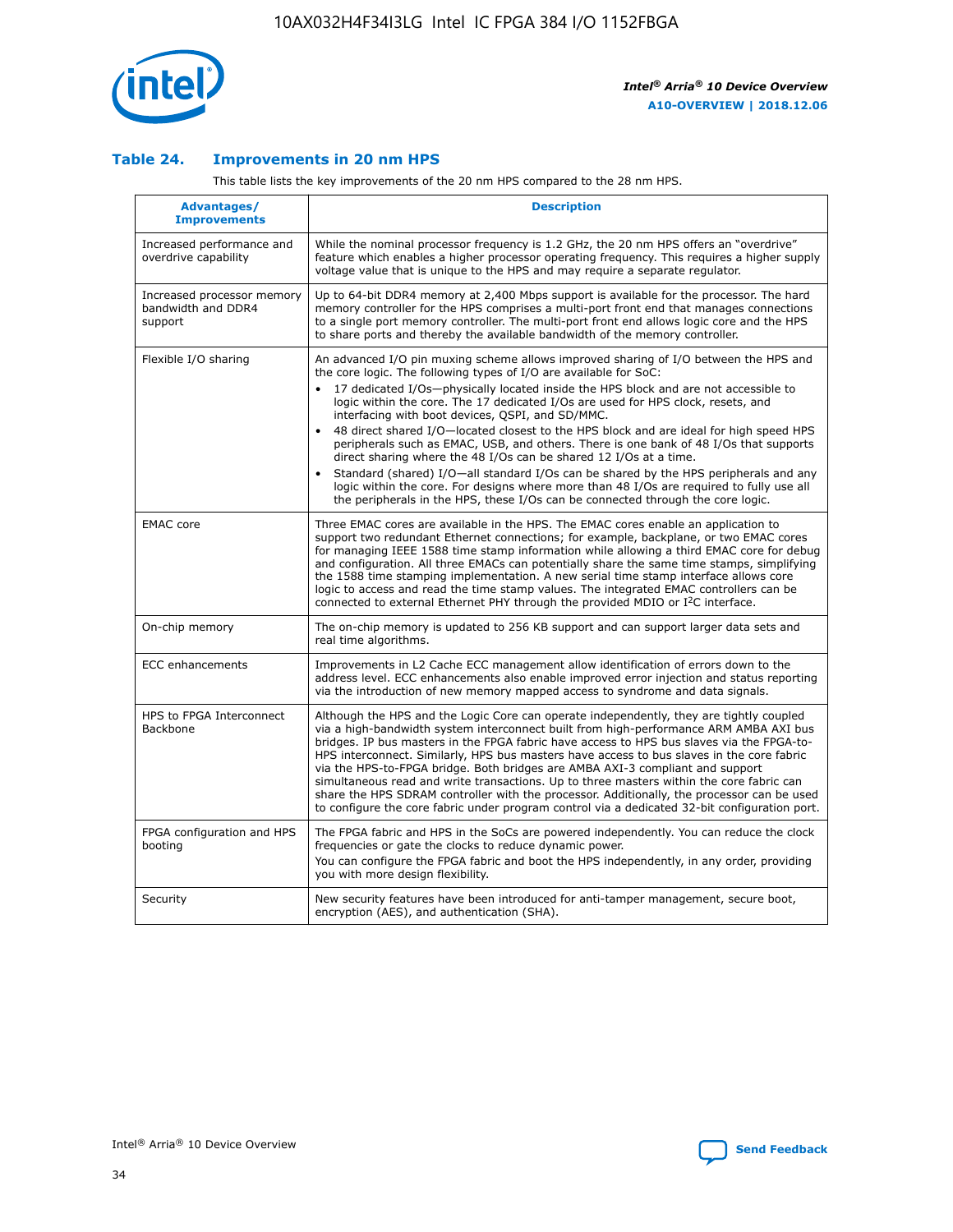

## **Features of the HPS**

The HPS has the following features:

- 1.2-GHz, dual-core ARM Cortex-A9 MPCore processor with up to 1.5-GHz via overdrive
	- ARMv7-A architecture that runs 32-bit ARM instructions, 16-bit and 32-bit Thumb instructions, and 8-bit Java byte codes in Jazelle style
	- Superscalar, variable length, out-of-order pipeline with dynamic branch prediction
	- Instruction Efficiency 2.5 MIPS/MHz, which provides total performance of 7500 MIPS at 1.5 GHz
- Each processor core includes:
	- 32 KB of L1 instruction cache, 32 KB of L1 data cache
	- Single- and double-precision floating-point unit and NEON media engine
	- CoreSight debug and trace technology
	- Snoop Control Unit (SCU) and Acceleration Coherency Port (ACP)
- 512 KB of shared L2 cache
- 256 KB of scratch RAM
- Hard memory controller with support for DDR3, DDR4 and optional error correction code (ECC) support
- Multiport Front End (MPFE) Scheduler interface to the hard memory controller
- 8-channel direct memory access (DMA) controller
- QSPI flash controller with SIO, DIO, QIO SPI Flash support
- NAND flash controller (ONFI 1.0 or later) with DMA and ECC support, updated to support 8 and 16-bit Flash devices and new command DMA to offload CPU for fast power down recovery
- Updated SD/SDIO/MMC controller to eMMC 4.5 with DMA with CE-ATA digital command support
- 3 10/100/1000 Ethernet media access control (MAC) with DMA
- 2 USB On-the-Go (OTG) controllers with DMA
- $\bullet$  5 I<sup>2</sup>C controllers (3 can be used by EMAC for MIO to external PHY)
- 2 UART 16550 Compatible controllers
- 4 serial peripheral interfaces (SPI) (2 Master, 2 Slaves)
- 62 programmable general-purpose I/Os, which includes 48 direct share I/Os that allows the HPS peripherals to connect directly to the FPGA I/Os
- 7 general-purpose timers
- 4 watchdog timers
- Anti-tamper, Secure Boot, Encryption (AES) and Authentication (SHA)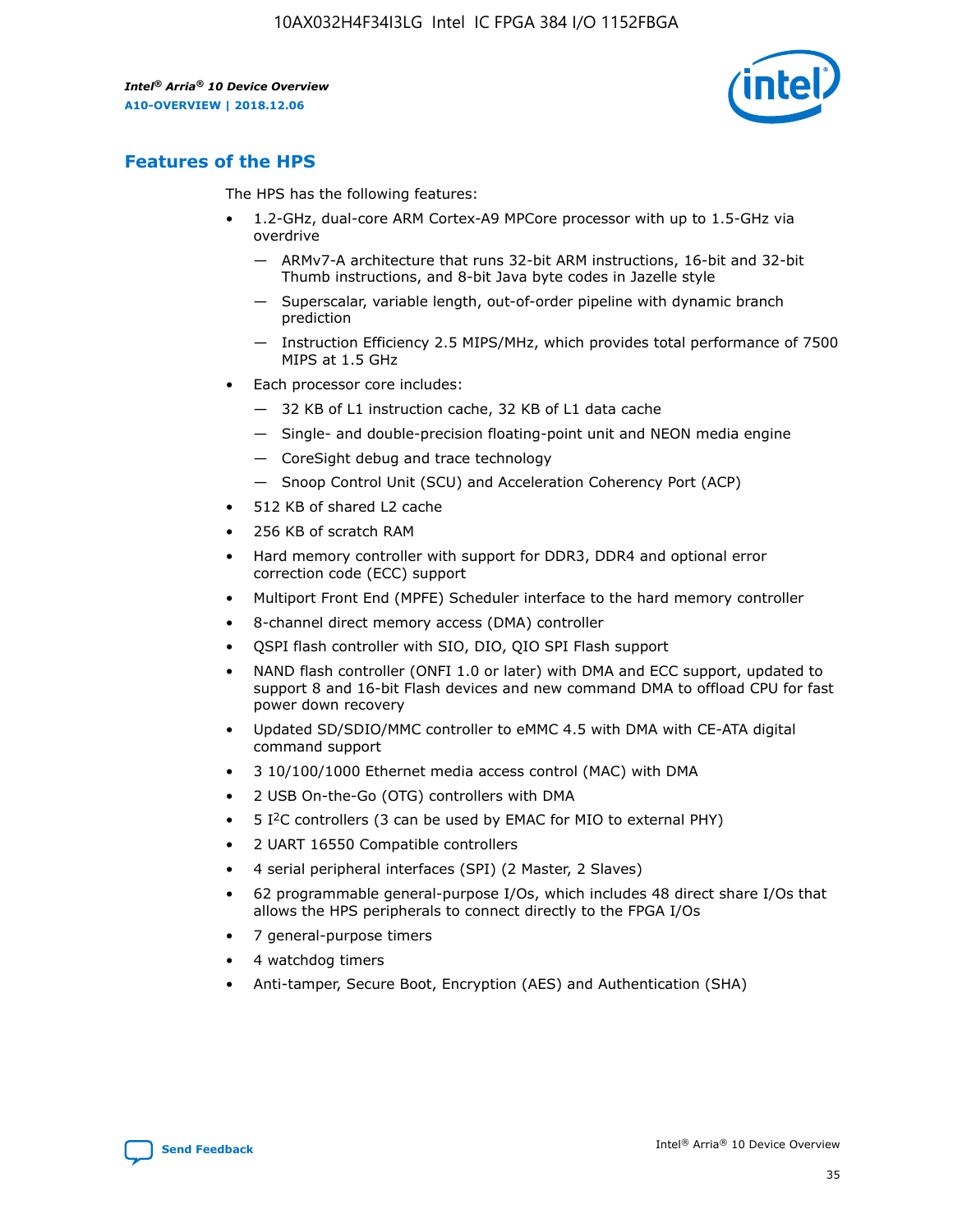

#### **System Peripherals and Debug Access Port**

Each Ethernet MAC, USB OTG, NAND flash controller, and SD/MMC controller module has an integrated DMA controller. For modules without an integrated DMA controller, an additional DMA controller module provides up to eight channels of high-bandwidth data transfers. Peripherals that communicate off-chip are multiplexed with other peripherals at the HPS pin level. This allows you to choose which peripherals interface with other devices on your PCB.

The debug access port provides interfaces to industry standard JTAG debug probes and supports ARM CoreSight debug and core traces to facilitate software development.

#### **HPS–FPGA AXI Bridges**

The HPS–FPGA bridges, which support the Advanced Microcontroller Bus Architecture (AMBA) Advanced eXtensible Interface (AXI™) specifications, consist of the following bridges:

- FPGA-to-HPS AMBA AXI bridge—a high-performance bus supporting 32, 64, and 128 bit data widths that allows the FPGA fabric to issue transactions to slaves in the HPS.
- HPS-to-FPGA Avalon/AMBA AXI bridge—a high-performance bus supporting 32, 64, and 128 bit data widths that allows the HPS to issue transactions to slaves in the FPGA fabric.
- Lightweight HPS-to-FPGA AXI bridge—a lower latency 32 bit width bus that allows the HPS to issue transactions to soft peripherals in the FPGA fabric. This bridge is primarily used for control and status register (CSR) accesses to peripherals in the FPGA fabric.

The HPS–FPGA AXI bridges allow masters in the FPGA fabric to communicate with slaves in the HPS logic, and vice versa. For example, the HPS-to-FPGA AXI bridge allows you to share memories instantiated in the FPGA fabric with one or both microprocessors in the HPS, while the FPGA-to-HPS AXI bridge allows logic in the FPGA fabric to access the memory and peripherals in the HPS.

Each HPS–FPGA bridge also provides asynchronous clock crossing for data transferred between the FPGA fabric and the HPS.

#### **HPS SDRAM Controller Subsystem**

The HPS SDRAM controller subsystem contains a multiport SDRAM controller and DDR PHY that are shared between the FPGA fabric (through the FPGA-to-HPS SDRAM interface), the level 2 (L2) cache, and the level 3 (L3) system interconnect. The FPGA-to-HPS SDRAM interface supports AMBA AXI and Avalon® Memory-Mapped (Avalon-MM) interface standards, and provides up to six individual ports for access by masters implemented in the FPGA fabric.

The HPS SDRAM controller supports up to 3 masters (command ports), 3x 64-bit read data ports and 3x 64-bit write data ports.

To maximize memory performance, the SDRAM controller subsystem supports command and data reordering, deficit round-robin arbitration with aging, and high-priority bypass features.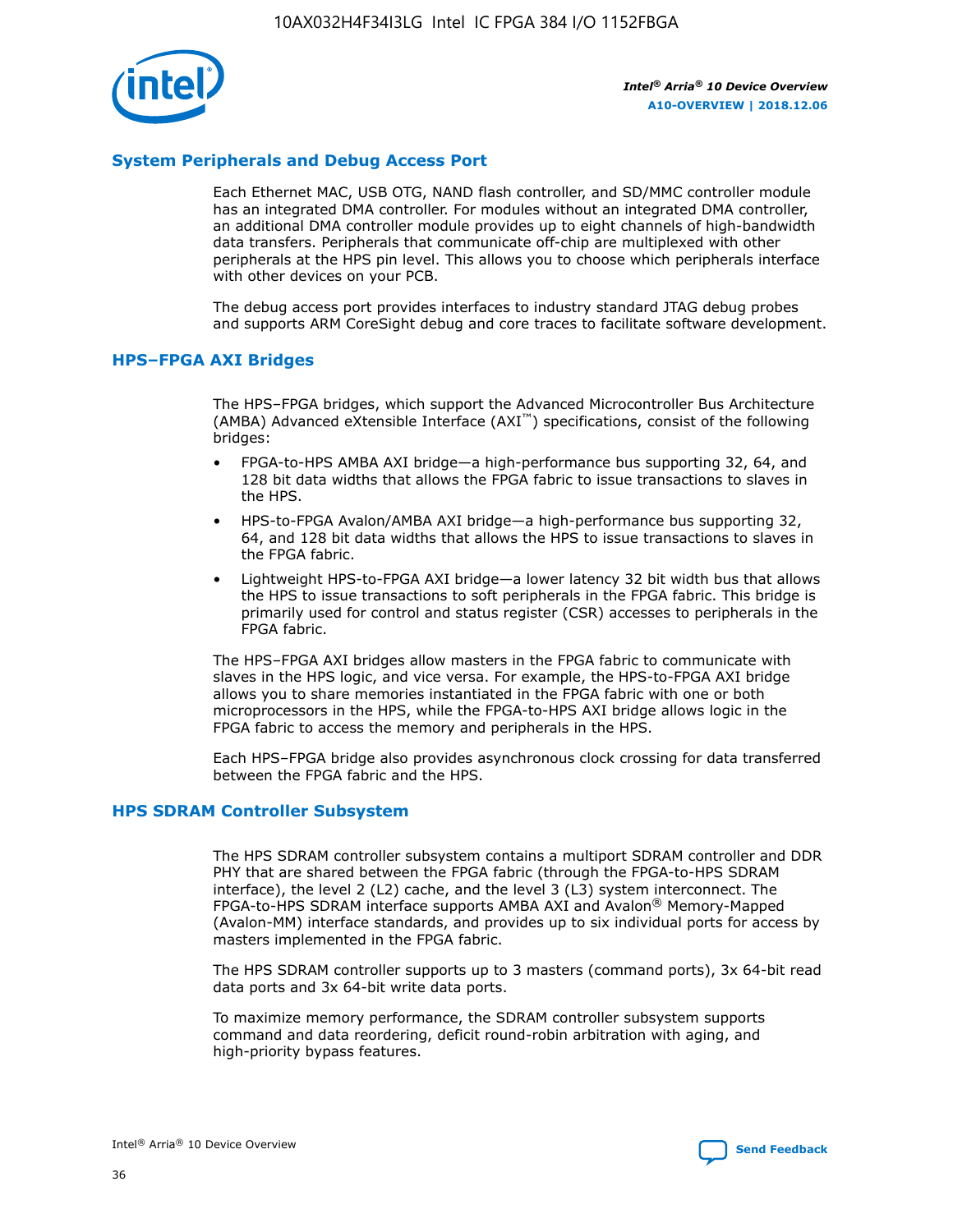

#### **FPGA Configuration and HPS Booting**

The FPGA fabric and HPS in the SoC FPGA must be powered at the same time. You can reduce the clock frequencies or gate the clocks to reduce dynamic power.

Once powered, the FPGA fabric and HPS can be configured independently thus providing you with more design flexibility:

- You can boot the HPS independently. After the HPS is running, the HPS can fully or partially reconfigure the FPGA fabric at any time under software control. The HPS can also configure other FPGAs on the board through the FPGA configuration controller.
- Configure the FPGA fabric first, and then boot the HPS from memory accessible to the FPGA fabric.

#### **Hardware and Software Development**

For hardware development, you can configure the HPS and connect your soft logic in the FPGA fabric to the HPS interfaces using the Platform Designer system integration tool in the Intel Quartus Prime software.

For software development, the ARM-based SoC FPGA devices inherit the rich software development ecosystem available for the ARM Cortex-A9 MPCore processor. The software development process for Intel SoC FPGAs follows the same steps as those for other SoC devices from other manufacturers. Support for Linux\*, VxWorks\*, and other operating systems are available for the SoC FPGAs. For more information on the operating systems support availability, contact the Intel FPGA sales team.

You can begin device-specific firmware and software development on the Intel SoC FPGA Virtual Target. The Virtual Target is a fast PC-based functional simulation of a target development system—a model of a complete development board. The Virtual Target enables the development of device-specific production software that can run unmodified on actual hardware.

#### **Dynamic and Partial Reconfiguration**

The Intel Arria 10 devices support dynamic and partial reconfiguration. You can use dynamic and partial reconfiguration simultaneously to enable seamless reconfiguration of both the device core and transceivers.

#### **Dynamic Reconfiguration**

You can reconfigure the PMA and PCS blocks while the device continues to operate. This feature allows you to change the data rates, protocol, and analog settings of a channel in a transceiver bank without affecting on-going data transfer in other transceiver banks. This feature is ideal for applications that require dynamic multiprotocol or multirate support.

## **Partial Reconfiguration**

Using partial reconfiguration, you can reconfigure some parts of the device while keeping the device in operation.

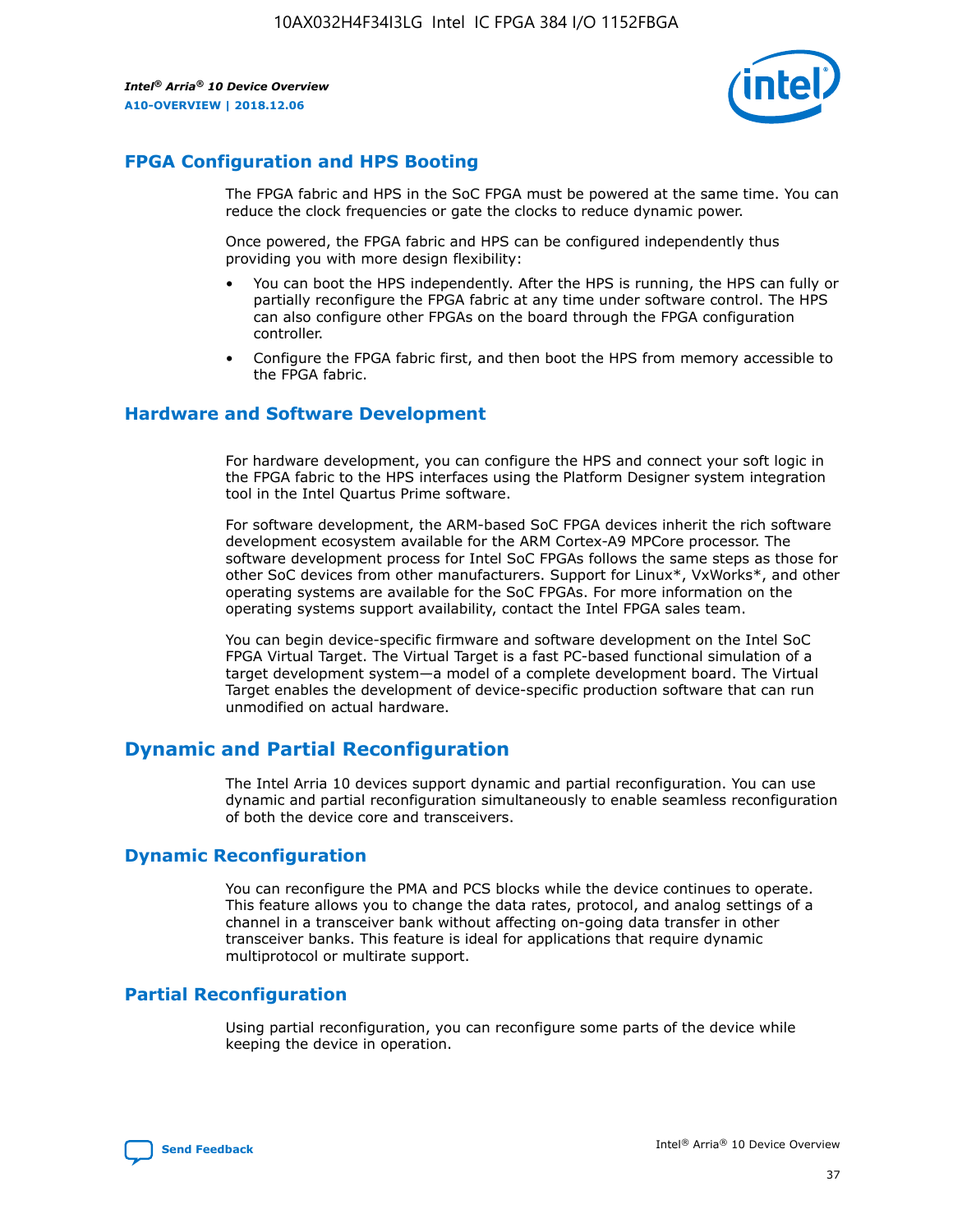

Instead of placing all device functions in the FPGA fabric, you can store some functions that do not run simultaneously in external memory and load them only when required. This capability increases the effective logic density of the device, and lowers cost and power consumption.

In the Intel solution, you do not have to worry about intricate device architecture to perform a partial reconfiguration. The partial reconfiguration capability is built into the Intel Quartus Prime design software, making such time-intensive task simple.

Intel Arria 10 devices support partial reconfiguration in the following configuration options:

- Using an internal host:
	- All supported configuration modes where the FPGA has access to external memory devices such as serial and parallel flash memory.
	- Configuration via Protocol [CvP (PCIe)]
- Using an external host—passive serial (PS), fast passive parallel (FPP) x8, FPP x16, and FPP x32 I/O interface.

## **Enhanced Configuration and Configuration via Protocol**

#### **Table 25. Configuration Schemes and Features of Intel Arria 10 Devices**

Intel Arria 10 devices support 1.8 V programming voltage and several configuration schemes.

| <b>Scheme</b>                                                          | <b>Data</b><br><b>Width</b> | <b>Max Clock</b><br>Rate<br>(MHz) | <b>Max Data</b><br>Rate<br>(Mbps)<br>(13) | <b>Decompression</b> | <b>Design</b><br>Security <sup>(1</sup><br>4) | <b>Partial</b><br><b>Reconfiguration</b><br>(15) | <b>Remote</b><br><b>System</b><br><b>Update</b> |
|------------------------------------------------------------------------|-----------------------------|-----------------------------------|-------------------------------------------|----------------------|-----------------------------------------------|--------------------------------------------------|-------------------------------------------------|
| <b>JTAG</b>                                                            | 1 bit                       | 33                                | 33                                        |                      |                                               | Yes <sup>(16)</sup>                              |                                                 |
| Active Serial (AS)<br>through the<br>EPCO-L<br>configuration<br>device | 1 bit,<br>4 bits            | 100                               | 400                                       | Yes                  | Yes                                           | $Y_{PS}(16)$                                     | Yes                                             |
| Passive serial (PS)<br>through CPLD or<br>external<br>microcontroller  | 1 bit                       | 100                               | 100                                       | Yes                  | Yes                                           | Yes(16)                                          | Parallel<br>Flash<br>Loader<br>(PFL) IP<br>core |
|                                                                        |                             |                                   |                                           |                      |                                               |                                                  | continued                                       |

<sup>(13)</sup> Enabling either compression or design security features affects the maximum data rate. Refer to the Intel Arria 10 Device Datasheet for more information.

<sup>(14)</sup> Encryption and compression cannot be used simultaneously.

 $(15)$  Partial reconfiguration is an advanced feature of the device family. If you are interested in using partial reconfiguration, contact Intel for support.

 $(16)$  Partial configuration can be performed only when it is configured as internal host.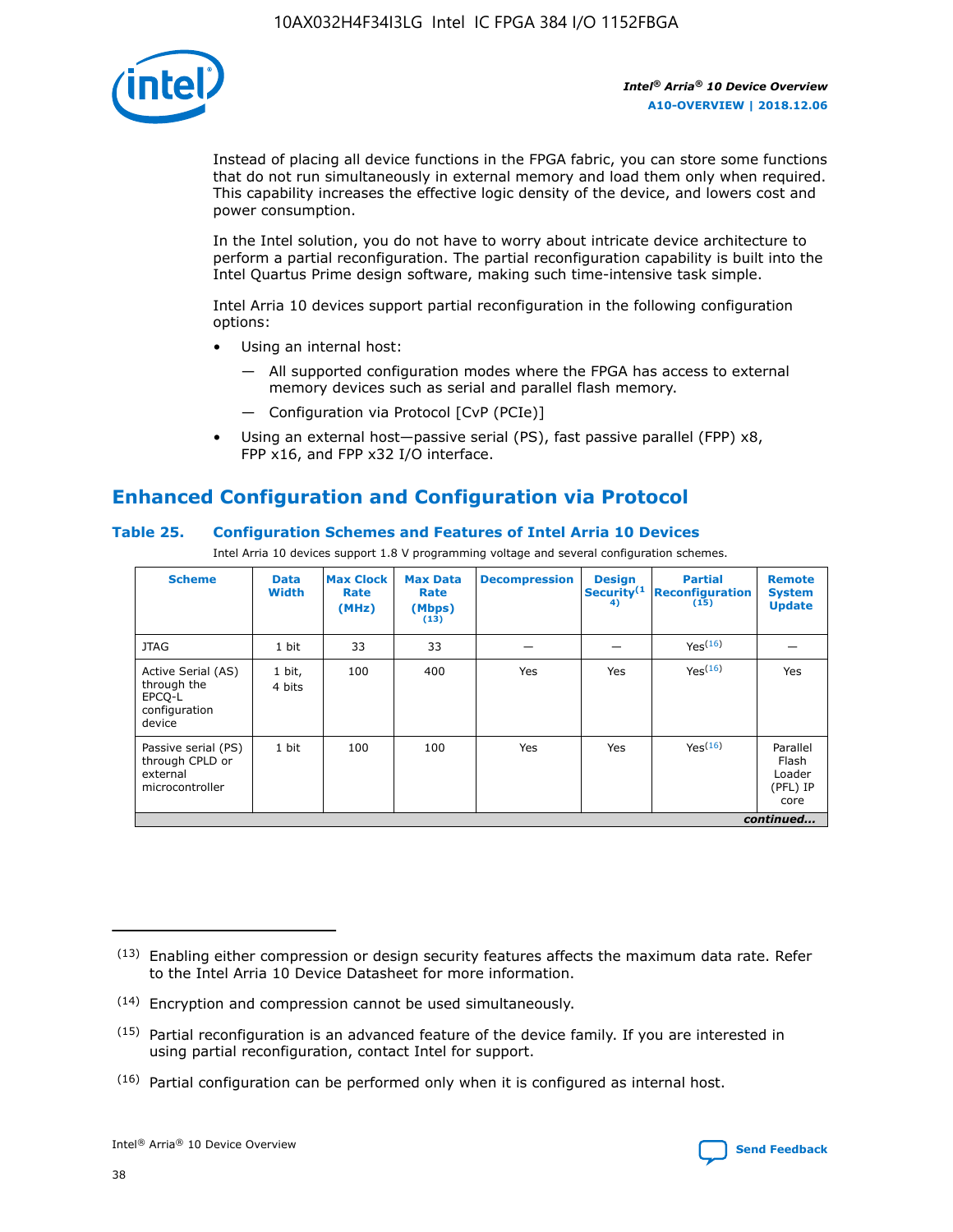

| <b>Scheme</b>                                   | <b>Data</b><br><b>Width</b> | <b>Max Clock</b><br>Rate<br>(MHz) | <b>Max Data</b><br>Rate<br>(Mbps)<br>(13) | <b>Decompression</b> | <b>Design</b><br>Security <sup>(1</sup><br>4) | <b>Partial</b><br><b>Reconfiguration</b><br>(15) | <b>Remote</b><br><b>System</b><br><b>Update</b> |
|-------------------------------------------------|-----------------------------|-----------------------------------|-------------------------------------------|----------------------|-----------------------------------------------|--------------------------------------------------|-------------------------------------------------|
| Fast passive                                    | 8 bits                      | 100                               | 3200                                      | Yes                  | Yes                                           | Yes(17)                                          | PFL IP                                          |
| parallel (FPP)<br>through CPLD or               | 16 bits                     |                                   |                                           | Yes                  | Yes                                           |                                                  | core                                            |
| external<br>microcontroller                     | 32 bits                     |                                   |                                           | Yes                  | Yes                                           |                                                  |                                                 |
| Configuration via                               | 16 bits                     | 100                               | 3200                                      | Yes                  | Yes                                           | Yes <sup>(17)</sup>                              |                                                 |
| <b>HPS</b>                                      | 32 bits                     |                                   |                                           | Yes                  | Yes                                           |                                                  |                                                 |
| Configuration via<br>Protocol [CvP<br>$(PCIe*)$ | x1, x2,<br>x4, x8<br>lanes  |                                   | 8000                                      | Yes                  | Yes                                           | Yes(16)                                          |                                                 |

You can configure Intel Arria 10 devices through PCIe using Configuration via Protocol (CvP). The Intel Arria 10 CvP implementation conforms to the PCIe 100 ms power-up-to-active time requirement.

#### **Related Information**

[Configuration via Protocol \(CvP\) Implementation in Intel FPGAs User Guide](https://www.intel.com/content/www/us/en/programmable/documentation/dsu1441819344145.html#dsu1442269728522) Provides more information about the CvP configuration scheme.

## **SEU Error Detection and Correction**

Intel Arria 10 devices offer robust and easy-to-use single-event upset (SEU) error detection and correction circuitry.

The detection and correction circuitry includes protection for Configuration RAM (CRAM) programming bits and user memories. The CRAM is protected by a continuously running CRC error detection circuit with integrated ECC that automatically corrects one or two errors and detects higher order multi-bit errors. When more than two errors occur, correction is available through reloading of the core programming file, providing a complete design refresh while the FPGA continues to operate.

The physical layout of the Intel Arria 10 CRAM array is optimized to make the majority of multi-bit upsets appear as independent single-bit or double-bit errors which are automatically corrected by the integrated CRAM ECC circuitry. In addition to the CRAM protection, the M20K memory blocks also include integrated ECC circuitry and are layout-optimized for error detection and correction. The MLAB does not have ECC.

(14) Encryption and compression cannot be used simultaneously.

<sup>(17)</sup> Supported at a maximum clock rate of 100 MHz.



 $(13)$  Enabling either compression or design security features affects the maximum data rate. Refer to the Intel Arria 10 Device Datasheet for more information.

 $(15)$  Partial reconfiguration is an advanced feature of the device family. If you are interested in using partial reconfiguration, contact Intel for support.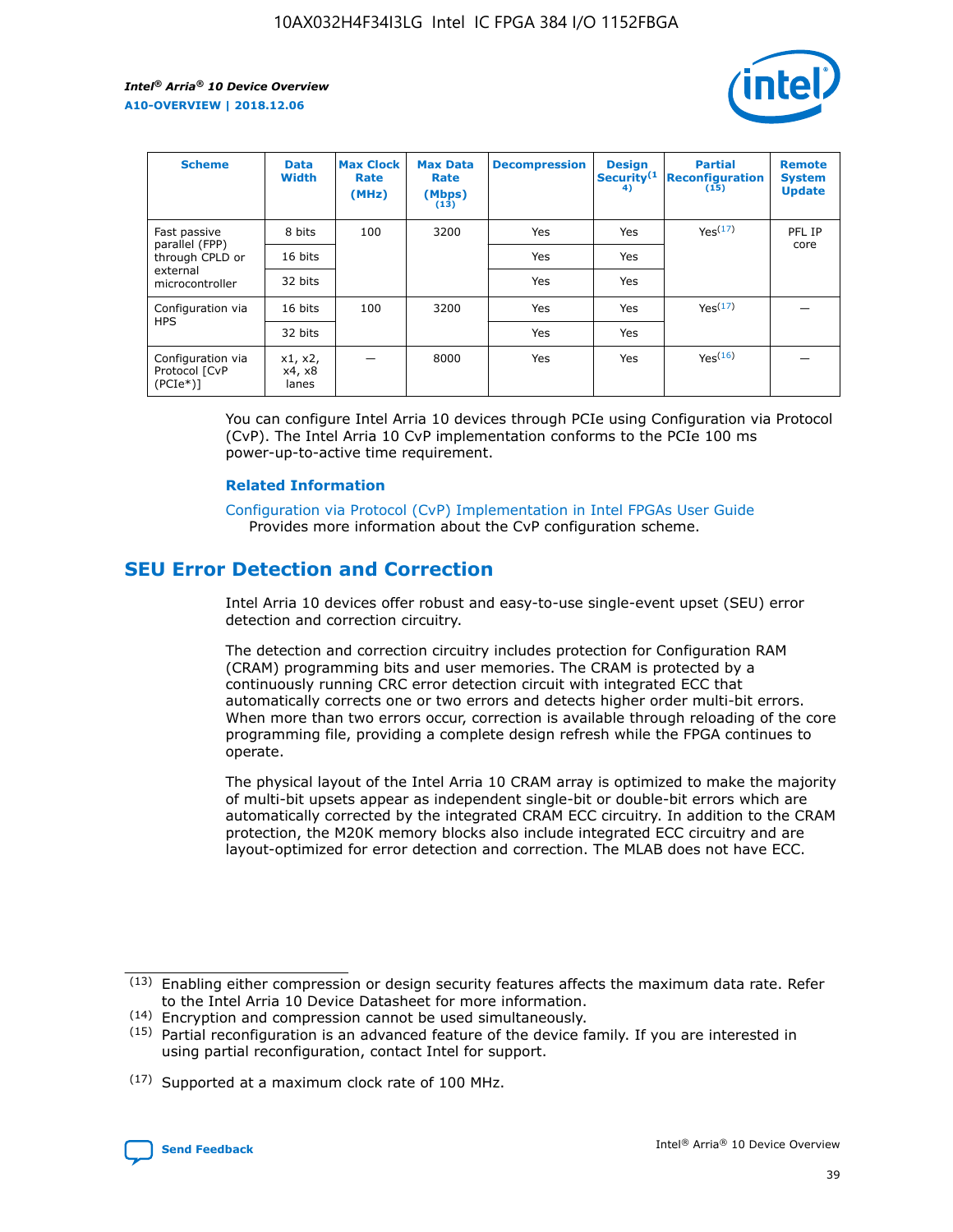

## **Power Management**

Intel Arria 10 devices leverage the advanced 20 nm process technology, a low 0.9 V core power supply, an enhanced core architecture, and several optional power reduction techniques to reduce total power consumption by as much as 40% compared to Arria V devices and as much as 60% compared to Stratix V devices.

The optional power reduction techniques in Intel Arria 10 devices include:

- **SmartVID**—a code is programmed into each device during manufacturing that allows a smart regulator to operate the device at lower core  $V_{CC}$  while maintaining performance
- **Programmable Power Technology**—non-critical timing paths are identified by the Intel Quartus Prime software and the logic in these paths is biased for low power instead of high performance
- **Low Static Power Options**—devices are available with either standard static power or low static power while maintaining performance

Furthermore, Intel Arria 10 devices feature Intel's industry-leading low power transceivers and include a number of hard IP blocks that not only reduce logic resources but also deliver substantial power savings compared to soft implementations. In general, hard IP blocks consume up to 90% less power than the equivalent soft logic implementations.

## **Incremental Compilation**

The Intel Quartus Prime software incremental compilation feature reduces compilation time and helps preserve performance to ease timing closure. The incremental compilation feature enables the partial reconfiguration flow for Intel Arria 10 devices.

Incremental compilation supports top-down, bottom-up, and team-based design flows. This feature facilitates modular, hierarchical, and team-based design flows where different designers compile their respective design sections in parallel. Furthermore, different designers or IP providers can develop and optimize different blocks of the design independently. These blocks can then be imported into the top level project.

## **Document Revision History for Intel Arria 10 Device Overview**

| <b>Document</b><br><b>Version</b> | <b>Changes</b>                                                                                                                                                                                                                                                              |
|-----------------------------------|-----------------------------------------------------------------------------------------------------------------------------------------------------------------------------------------------------------------------------------------------------------------------------|
| 2018.12.06                        | Added links to Intel Arria 10 device errata documents.<br>Removed automotive temperature option from the Intel Arria 10 GX devices.<br>Removed -3 fabric speed grade from the Intel Arria 10 GT devices.<br>Updated power options for the Intel Arria 10 GX and GT devices. |
| 2018.04.09                        | Updated the lowest $V_{CC}$ from 0.83 V to 0.82 V in the topic listing a summary of the device features.                                                                                                                                                                    |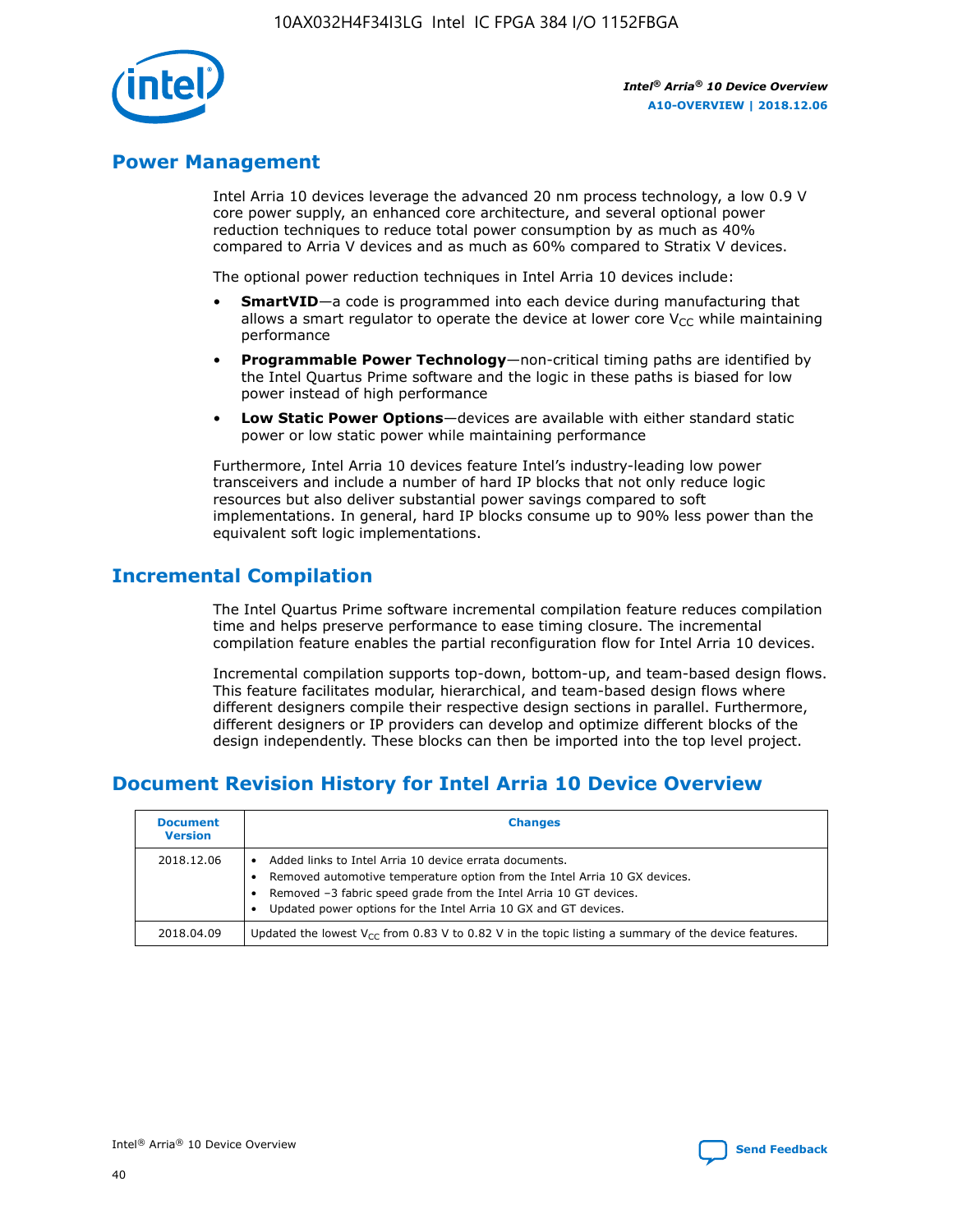

| <b>Date</b>    | <b>Version</b> | <b>Changes</b>                                                                                                                                                                                                                                                                                                                                                                                                                                                                                                                                                                                                                                                                                                                                                                                                                                                                                                                                               |
|----------------|----------------|--------------------------------------------------------------------------------------------------------------------------------------------------------------------------------------------------------------------------------------------------------------------------------------------------------------------------------------------------------------------------------------------------------------------------------------------------------------------------------------------------------------------------------------------------------------------------------------------------------------------------------------------------------------------------------------------------------------------------------------------------------------------------------------------------------------------------------------------------------------------------------------------------------------------------------------------------------------|
| January 2018   | 2018.01.17     | Updated the maximum data rate for HPS (Intel Arria 10 SX devices<br>external memory interface DDR3 controller from 2,166 Mbps to 2,133<br>Mbps.<br>Updated maximum frequency supported for half rate QDRII and QDRII<br>+ SRAM to 633 MHz in Memory Standards Supported by the Soft<br>Memory Controller table.<br>Updated transceiver backplane capability to 12.5 Gbps.<br>Removed transceiver speed grade 5 in Sample Ordering Core and<br>Available Options for Intel Arria 10 GX Devices figure.<br>Removed package code 40, low static power, SmartVID, industrial, and<br>military operating temperature support from Sample Ordering Core and<br>Available Options for Intel Arria 10 GT Devices figure.<br>Updated short reach transceiver rate for Intel Arria 10 GT devices to<br>25.8 Gbps.<br>Removed On-Die Instrumentation - EyeQ and Jitter Margin Tool<br>support from PMA Features of the Transceivers in Intel Arria 10 Devices<br>table. |
| September 2017 | 2017.09.20     | Updated the maximum speed of the DDR4 external memory interface from<br>1,333 MHz/2,666 Mbps to 1,200 MHz/2,400 Mbps.                                                                                                                                                                                                                                                                                                                                                                                                                                                                                                                                                                                                                                                                                                                                                                                                                                        |
| July 2017      | 2017.07.13     | Corrected the automotive temperature range in the figure showing the<br>available options for the Intel Arria 10 GX devices from "-40°C to 100°C"<br>to "-40°C to 125°C".                                                                                                                                                                                                                                                                                                                                                                                                                                                                                                                                                                                                                                                                                                                                                                                    |
| July 2017      | 2017.07.06     | Added automotive temperature option to Intel Arria 10 GX device family.                                                                                                                                                                                                                                                                                                                                                                                                                                                                                                                                                                                                                                                                                                                                                                                                                                                                                      |
| May 2017       | 2017.05.08     | Corrected protocol names with "1588" to "IEEE 1588v2".<br>Updated the vertical migration table to remove vertical migration<br>$\bullet$<br>between Intel Arria 10 GX and Intel Arria 10 SX device variants.<br>Removed all "Preliminary" marks.                                                                                                                                                                                                                                                                                                                                                                                                                                                                                                                                                                                                                                                                                                             |
| March 2017     | 2017.03.15     | Removed the topic about migration from Intel Arria 10 to Intel Stratix<br>10 devices.<br>Rebranded as Intel.<br>$\bullet$                                                                                                                                                                                                                                                                                                                                                                                                                                                                                                                                                                                                                                                                                                                                                                                                                                    |
| October 2016   | 2016.10.31     | Removed package F36 from Intel Arria 10 GX devices.<br>Updated Intel Arria 10 GT sample ordering code and maximum GX<br>$\bullet$<br>transceiver count. Intel Arria 10 GT devices are available only in the<br>SF45 package option with a maximum of 72 transceivers.                                                                                                                                                                                                                                                                                                                                                                                                                                                                                                                                                                                                                                                                                        |
| May 2016       | 2016.05.02     | Updated the FPGA Configuration and HPS Booting topic.<br>$\bullet$<br>Remove V <sub>CC</sub> PowerManager from the Summary of Features, Power<br>Management and Arria 10 Device Variants and packages topics. This<br>feature is no longer supported in Arria 10 devices.<br>Removed LPDDR3 from the Memory Standards Supported by the HPS<br>Hard Memory Controller table in the Memory Standards Supported by<br>Intel Arria 10 Devices topic. This standard is only supported by the<br>FPGA.<br>Removed transceiver speed grade 5 from the Device Variants and<br>Packages topic for Arria 10 GX and SX devices.                                                                                                                                                                                                                                                                                                                                         |
| February 2016  | 2016.02.11     | Changed the maximum Arria 10 GT datarate to 25.8 Gbps and the<br>minimum datarate to 1 Gbps globally.<br>Revised the state for Core clock networks in the Summary of Features<br>topic.<br>Changed the transceiver parameters in the "Summary of Features for<br>Arria 10 Devices" table.<br>Changed the transceiver parameters in the "Maximum Resource Counts"<br>for Arria 10 GT Devices" table.<br>Changed the package availability for GT devices in the "Package Plan<br>for Arria 10 GT Devices" table.<br>Changed the package configurations for GT devices in the "Migration"<br>Capability Across Arria 10 Product Lines" figure.<br>continued                                                                                                                                                                                                                                                                                                     |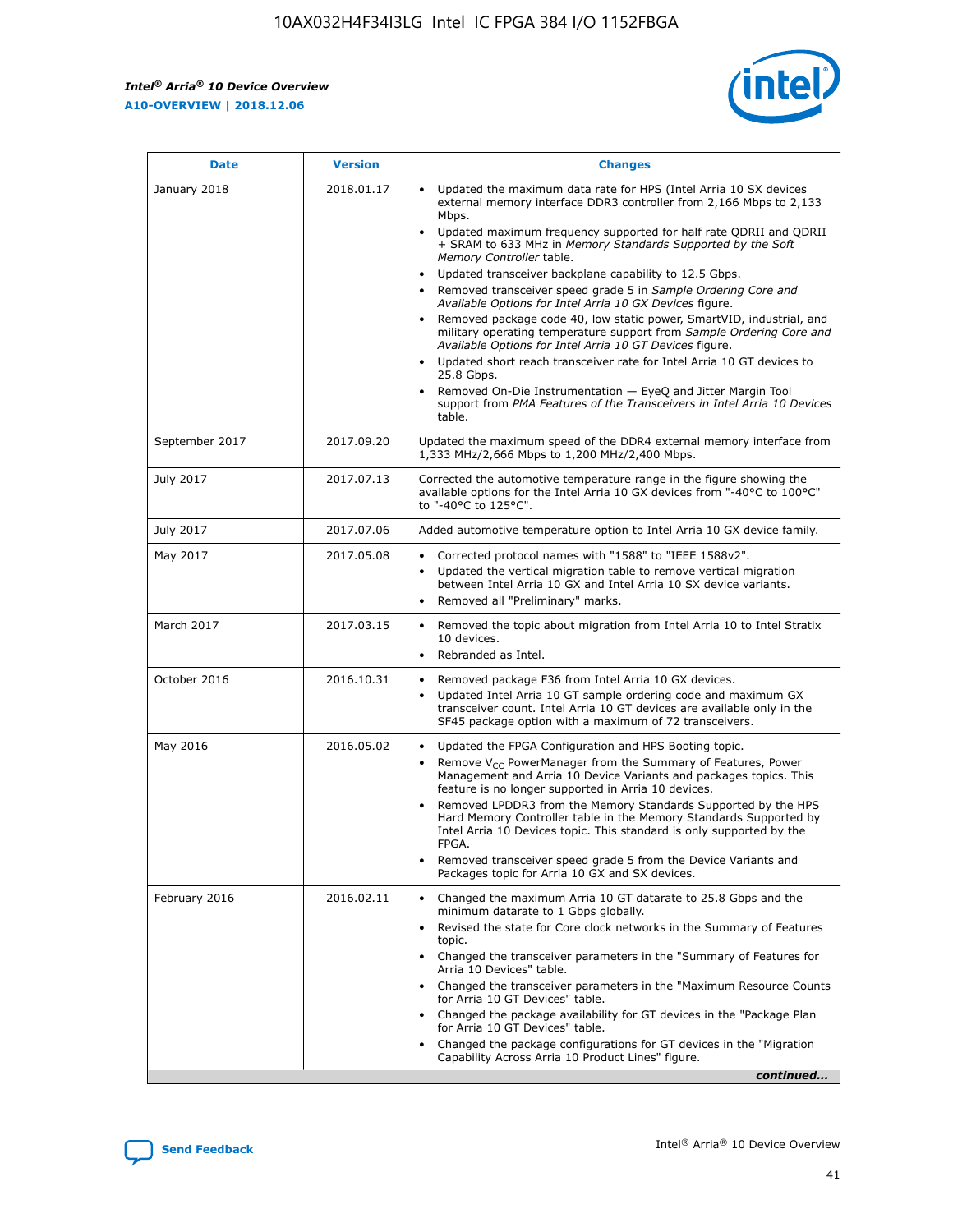

| <b>Date</b>   | <b>Version</b> | <b>Changes</b>                                                                                                                                                                   |
|---------------|----------------|----------------------------------------------------------------------------------------------------------------------------------------------------------------------------------|
|               |                | • Changed transceiver parameters in the "Low Power Serial Transceivers"<br>section.                                                                                              |
|               |                | • Changed the transceiver descriptions in the "Device Variants for the<br>Arria 10 Device Family" table.                                                                         |
|               |                | Changed the "Sample Ordering Code and Available Options for Arria 10<br>GT Devices" figure.                                                                                      |
|               |                | Changed the datarates for GT devices in the "PMA Features" section.                                                                                                              |
|               |                | Changed the datarates for GT devices in the "PCS Features" section.<br>$\bullet$                                                                                                 |
| December 2015 | 2015.12.14     | Updated the number of M20K memory blocks for Arria 10 GX 660 from<br>$\bullet$<br>2133 to 2131 and corrected the total RAM bit from 48,448 Kb to<br>48,408 Kb.                   |
|               |                | Corrected the number of DSP blocks for Arria 10 GX 660 from 1688 to<br>$\bullet$<br>1687 in the table listing floating-point arithmetic resources.                               |
| November 2015 | 2015.11.02     | Updated the maximum resources for Arria 10 GX 220, GX 320, GX 480,<br>$\bullet$<br>GX 660, SX 220, SX 320, SX 480, and SX 660.                                                   |
|               |                | Updated resource count for Arria 10 GX 320, GX 480, GX 660, SX 320,<br>$\bullet$<br>SX 480, a SX 660 devices in Number of Multipliers in Intel Arria 10<br><b>Devices</b> table. |
|               |                | Updated the available options for Arria 10 GX, GT, and SX.<br>$\bullet$                                                                                                          |
|               |                | Changed instances of Quartus II to Quartus Prime.<br>$\bullet$                                                                                                                   |
| June 2015     | 2015.06.15     | Corrected label for Intel Arria 10 GT product lines in the vertical migration<br>figure.                                                                                         |
| May 2015      | 2015.05.15     | Corrected the DDR3 half rate and quarter rate maximum frequencies in the<br>table that lists the memory standards supported by the Intel Arria 10 hard<br>memory controller.     |
| May 2015      | 2015.05.04     | • Added support for 13.5G JESD204b in the Summary of Features table.<br>• Added a link to Arria 10 GT Channel Usage in the Arria 10 GT Package<br>Plan topic.                    |
|               |                | • Added a note to the table, Maximum Resource Counts for Arria 10 GT<br>devices.                                                                                                 |
|               |                | Updated the power requirements of the transceivers in the Low Power<br>Serial Transceivers topic.                                                                                |
| January 2015  | 2015.01.23     | • Added floating point arithmetic features in the Summary of Features<br>table.                                                                                                  |
|               |                | • Updated the total embedded memory from 38.38 megabits (Mb) to<br>65.6 Mb.                                                                                                      |
|               |                | • Updated the table that lists the memory standards supported by Intel<br>Arria 10 devices.                                                                                      |
|               |                | Removed support for DDR3U, LPDDR3 SDRAM, RLDRAM 2, and DDR2.                                                                                                                     |
|               |                | Moved RLDRAM 3 support from hard memory controller to soft memory<br>controller. RLDRAM 3 support uses hard PHY with soft memory<br>controller.                                  |
|               |                | Added soft memory controller support for QDR IV.                                                                                                                                 |
|               |                | Updated the maximum resource count table to include the number of<br>hard memory controllers available in each device variant.                                                   |
|               |                | Updated the transceiver PCS data rate from 12.5 Gbps to 12 Gbps.<br>$\bullet$                                                                                                    |
|               |                | Updated the max clock rate of PS, FPP x8, FPP x16, and Configuration<br>via HPS from 125 MHz to 100 MHz.                                                                         |
|               |                | Added a feature for fractional synthesis PLLs: PLL cascading.                                                                                                                    |
|               |                | Updated the HPS programmable general-purpose I/Os from 54 to 62.                                                                                                                 |
|               |                | continued                                                                                                                                                                        |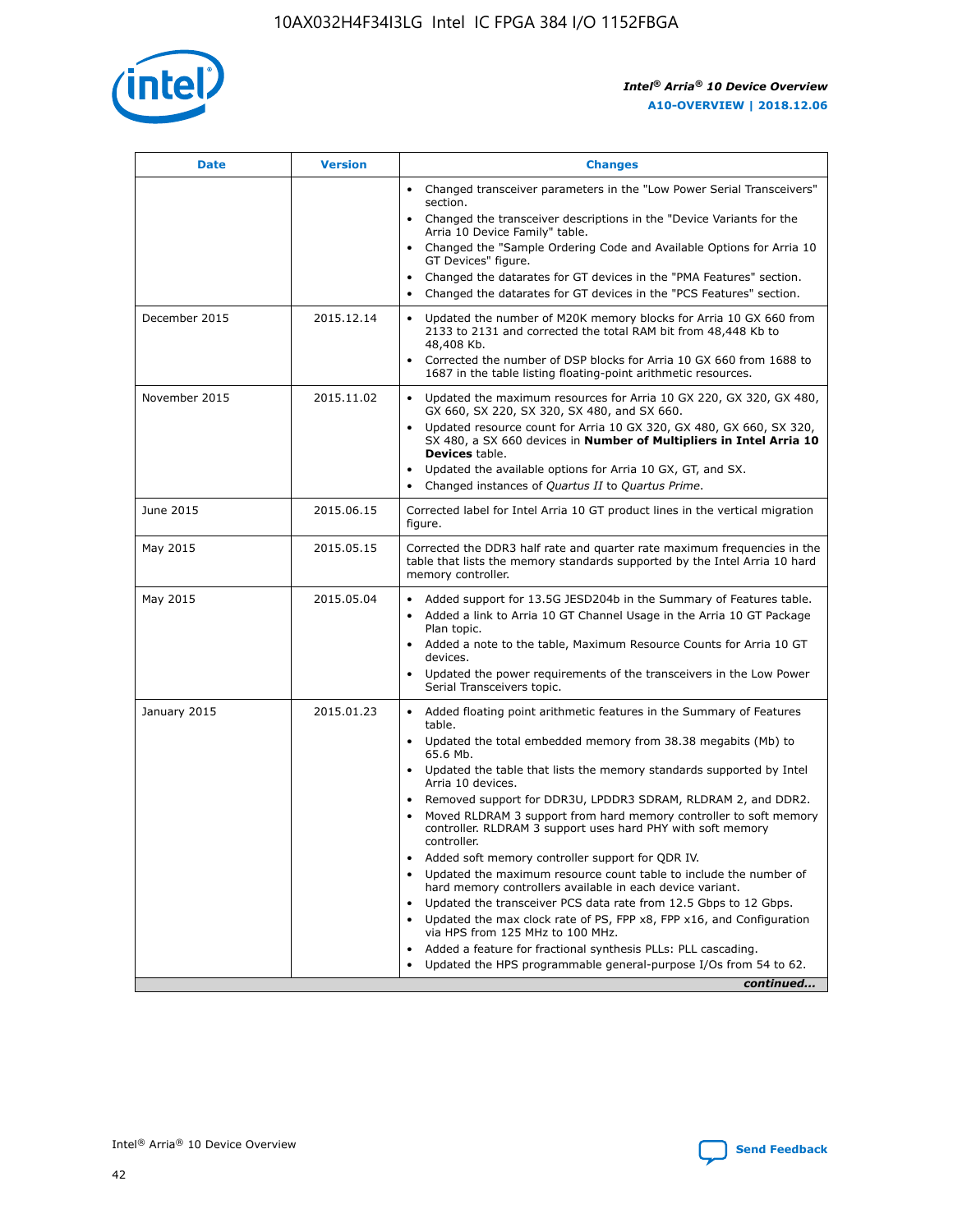r



| <b>Date</b>    | <b>Version</b> | <b>Changes</b>                                                                                                                                                                                                                                                                                                                                                                                                                                                                                                                         |
|----------------|----------------|----------------------------------------------------------------------------------------------------------------------------------------------------------------------------------------------------------------------------------------------------------------------------------------------------------------------------------------------------------------------------------------------------------------------------------------------------------------------------------------------------------------------------------------|
| September 2014 | 2014.09.30     | Corrected the 3 V I/O and LVDS I/O counts for F35 and F36 packages<br>of Arria 10 GX.<br>Corrected the 3 V I/O, LVDS I/O, and transceiver counts for the NF40<br>$\bullet$<br>package of the Arria GX 570 and 660.<br>Removed 3 V I/O, LVDS I/O, and transceiver counts for the NF40<br>package of the Arria GX 900 and 1150. The NF40 package is not<br>available for Arria 10 GX 900 and 1150.                                                                                                                                       |
| August 2014    | 2014.08.18     | Updated Memory (Kb) M20K maximum resources for Arria 10 GX 660<br>devices from 42,660 to 42,620.<br>Added GPIO columns consisting of LVDS I/O Bank and 3V I/O Bank in<br>$\bullet$<br>the Package Plan table.<br>Added how to use memory interface clock frequency higher than 533<br>$\bullet$<br>MHz in the I/O vertical migration.<br>Added information to clarify that RLDRAM3 support uses hard PHY with<br>$\bullet$<br>soft memory controller.<br>Added variable precision DSP blocks support for floating-point<br>arithmetic. |
| June 2014      | 2014.06.19     | Updated number of dedicated I/Os in the HPS block to 17.                                                                                                                                                                                                                                                                                                                                                                                                                                                                               |
| February 2014  | 2014.02.21     | Updated transceiver speed grade options for GT devices in Figure 2.                                                                                                                                                                                                                                                                                                                                                                                                                                                                    |
| February 2014  | 2014.02.06     | Updated data rate for Arria 10 GT devices from 28.1 Gbps to 28.3 Gbps.                                                                                                                                                                                                                                                                                                                                                                                                                                                                 |
| December 2013  | 2013.12.10     | Updated the HPS memory standards support from LPDDR2 to LPDDR3.<br>Updated HPS block diagram to include dedicated HPS I/O and FPGA<br>$\bullet$<br>Configuration blocks as well as repositioned SD/SDIO/MMC, DMA, SPI<br>and NAND Flash with ECC blocks.                                                                                                                                                                                                                                                                               |
| December 2013  | 2013.12.02     | Initial release.                                                                                                                                                                                                                                                                                                                                                                                                                                                                                                                       |